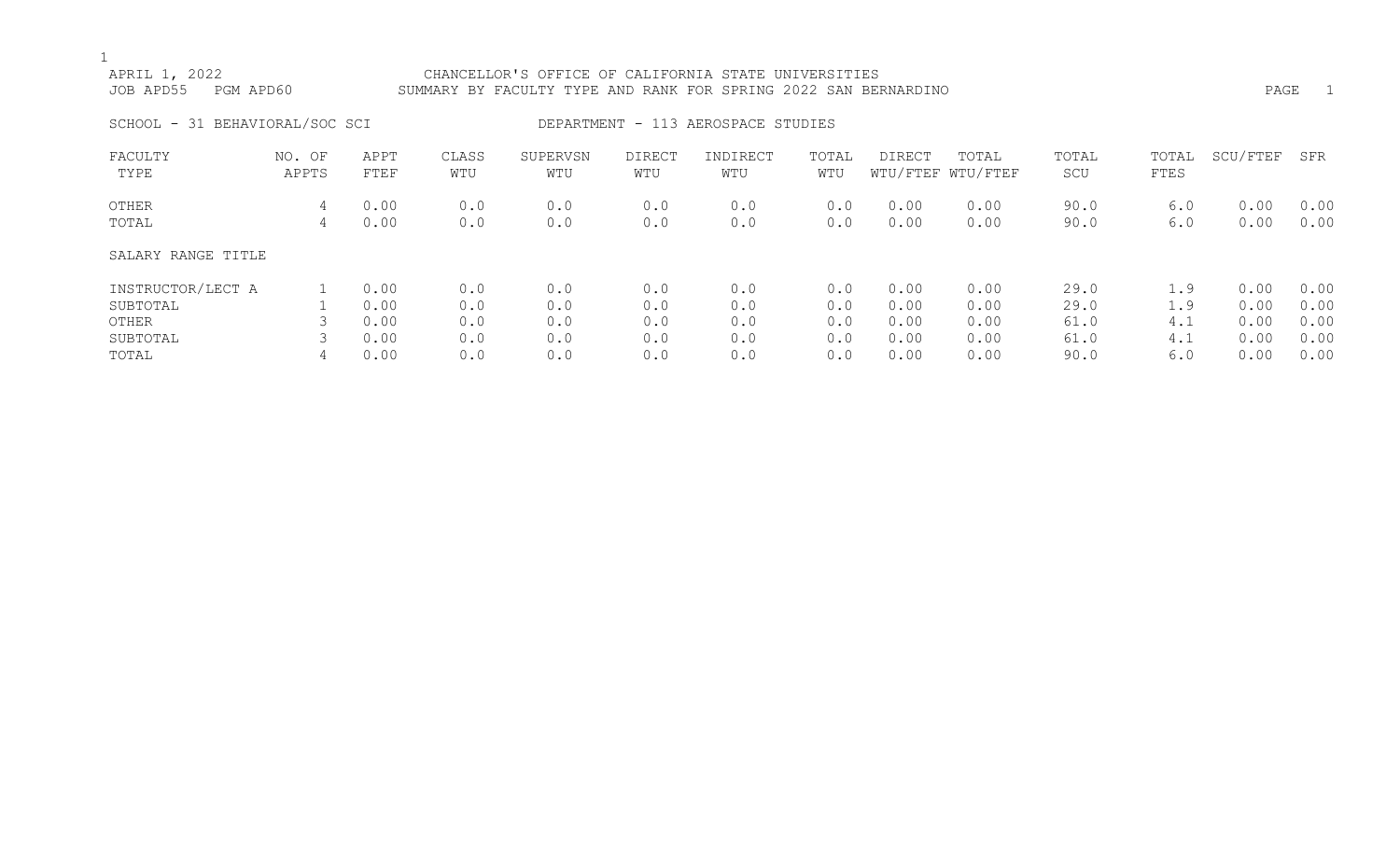## APRIL 1, 2022 CHANCELLOR'S OFFICE OF CALIFORNIA STATE UNIVERSITIES JOB APD55 PGM APD60 SUMMARY BY FACULTY TYPE AND RANK FOR SPRING 2022 SAN BERNARDINO PAGE 2 SCHOOL - 31 BEHAVIORAL/SOC SCI DEPARTMENT - 134 ANTHROPOLOGY FACULTY NO. OF APPT CLASS SUPERVSN DIRECT INDIRECT TOTAL DIRECT TOTAL TOTAL TOTAL SCU/FTEF SFR TYPE APPTS FTEF WTU WTU WTU WTU WTU WTU/FTEF WTU/FTEF SCU FTES FULL TIME 5 4.27 38.5 2.6 44.1 11.5 55.6 10.32 14.42 1048.0 70.9 245.32 16.60 PART TIME 6 3.28 41.5 0.0 41.5 4.0 45.5 12.67 13.89 853.0 57.6 260.46 17.57 SUBTOTAL 11 7.55 80.0 2.6 85.6 15.5 101.1 11.34 14.19 1901.0 128.5 251.89 17.02

### SALARY RANGE TITLE

| PROFESSOR/LECT D  | 0.92 | 11.0 | 0.0 | ⊥1.0 | 0.0  | 11 0  | 12.01 | 12.01 | 96.0   | 6.4   | 104.80 | 6.99  |
|-------------------|------|------|-----|------|------|-------|-------|-------|--------|-------|--------|-------|
| ASSOC PROF/LECT C | 3.75 | 32.5 | 2.3 | 37.8 | 11.5 | 49.3  | 10.09 | 13.15 | 973.0  | 65.9  | 259.61 | 17.59 |
| ASST PROF/LECT B  | 1.48 | 15.5 | 0.3 | 15.8 | 4.0  | 19.8  | 10.65 | 17.40 | 148.0  | 10.6  | 99.80  | 7.11  |
| INSTRUCTOR/LECT A | .40  | 21.0 | 0.0 | 21.0 | 0.0  | 21.0  | 15.00 | 15.00 | 684.0  | 45.6  | 488.57 | 32.57 |
| SUBTOTAL          | 7.55 | 80.0 | 2.6 | 85.6 | 15.5 | 101.1 | 11.34 | 14.19 | 1901.0 | 128.5 | 251.89 | 17.02 |
| TOTAL             | 7.55 | 80.0 | 2.6 | 85.6 | 155  | 101.1 | ⊥1.34 | 14.19 | 1901.0 | 128.5 | 251.89 | 17.02 |

TOTAL 11 7.55 80.0 2.6 85.6 15.5 101.1 11.34 14.19 1901.0 128.5 251.89 17.02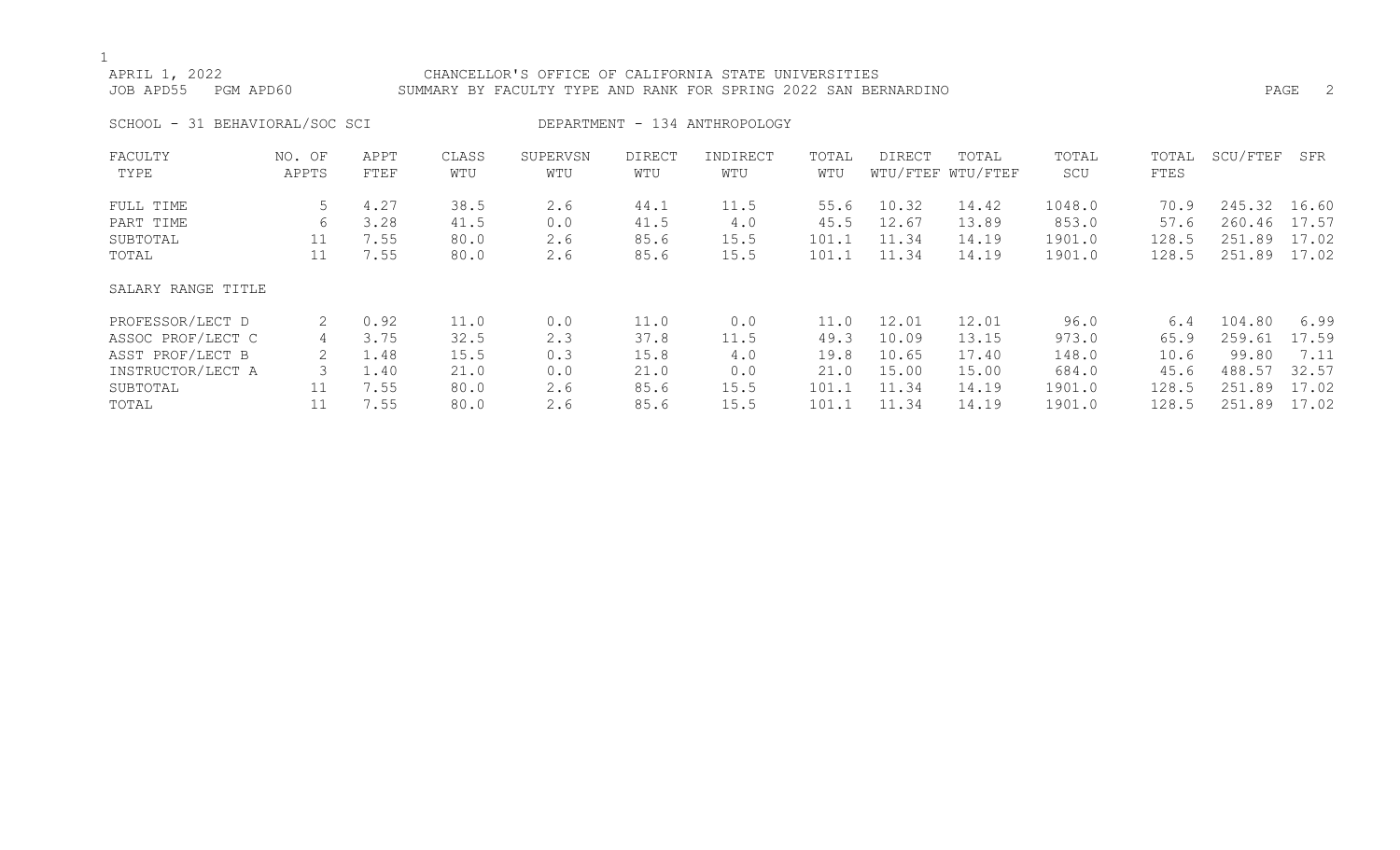## APRIL 1, 2022 CHANCELLOR'S OFFICE OF CALIFORNIA STATE UNIVERSITIES JOB APD55 PGM APD60 SUMMARY BY FACULTY TYPE AND RANK FOR SPRING 2022 SAN BERNARDINO PAGE 3 SCHOOL - 31 BEHAVIORAL/SOC SCI DEPARTMENT - 179 CHILD DEVELOPMENT FACULTY NO. OF APPT CLASS SUPERVSN DIRECT INDIRECT TOTAL DIRECT TOTAL TOTAL TOTAL SCU/FTEF SFR TYPE APPTS FTEF WTU WTU WTU WTU WTU WTU/FTEF WTU/FTEF SCU FTES FULL TIME 6 4.76 43.0 19.5 65.5 15.0 80.5 13.76 16.91 1847.0 124.6 388.03 26.17 PART TIME 11 2.94 50.0 9.0 59.0 6.0 65.0 20.05 22.09 2386.0 160.6 811.01 54.58 SUBTOTAL 17 7.70 93.0 28.5 124.5 21.0 145.5 16.16 18.89 4233.0 285.1 549.60 37.02 TOTAL 17 7.70 93.0 28.5 124.5 21.0 145.5 16.16 18.89 4233.0 285.1 549.60 37.02 SALARY RANGE TITLE

| PROFESSOR/LECT D  | $\perp$ .26 | 19.0 | 17.3 | 36.3  | 0.0  | 36.3  | 28.79              | 28.79 | 692.0  | 47.0  | 548.77 37.23 |       |
|-------------------|-------------|------|------|-------|------|-------|--------------------|-------|--------|-------|--------------|-------|
| ASSOC PROF/LECT C | 1.37        | 8.0  |      | 9.7   | 12.0 | 21.7  | .06                | 15.80 | 207.0  | 14.0  | 150.76       | 10.19 |
| ASST PROF/LECT B  | 1.54        | 12.0 | 0.5  | 12.5  | 9.0  | 21.5  | 8.12               | 13.97 | 586.0  | 39.5  | 380.77       | 25.65 |
| INSTRUCTOR/LECT A | 1.39        | 15.0 | 0.0  | 18.0  | 0.0  | 18.0  | 12.96              | 12.96 | 615.0  | 41.0  | 442.76       | 29.52 |
| TCHNG ASSOCIATE   | 2.14        | 39.0 | 9.0  | 48.0  | 0.0  | 48.0  | 22.43              | 22.43 | 2133.0 | 143.7 | 996.73       | 67.15 |
| SUBTOTAL          | 7.70        | 93.0 | 28.5 | 124.5 | 21.0 | 145.5 | .6.1<br>$\sqrt{2}$ | 18.89 | 4233.0 | 285.1 | 549.60       | 37.02 |
| TOTAL             | .70         | 93.0 | 28.5 | 124.5 | 21.0 | 145.5 | 16.16              | 18.89 | 4233.0 | 285.  | 549.60       | 37.02 |
|                   |             |      |      |       |      |       |                    |       |        |       |              |       |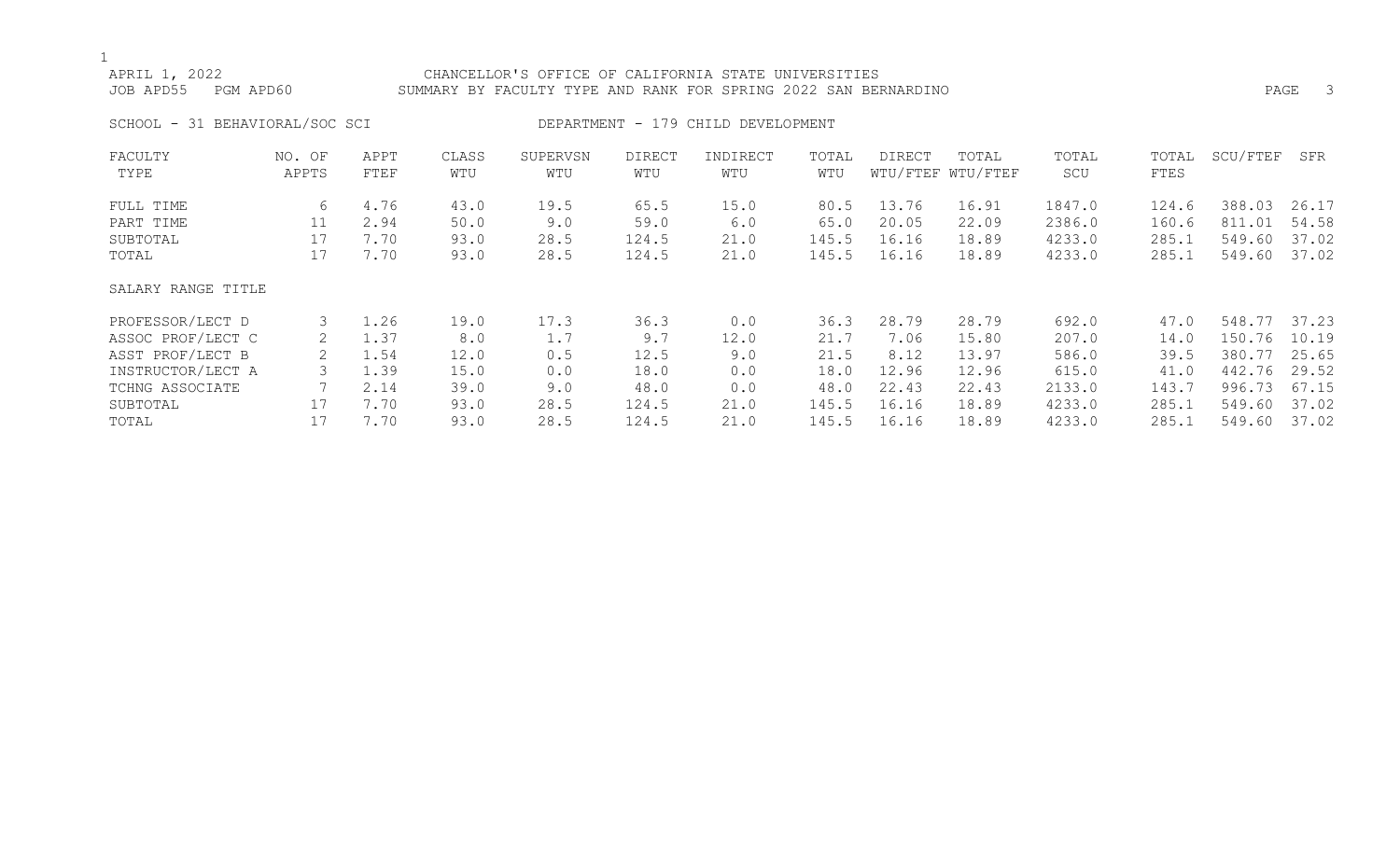| APRIL 1, 2022<br>JOB APD55<br>PGM APD60 |                 |              |              | CHANCELLOR'S OFFICE OF CALIFORNIA STATE UNIVERSITIES<br>SUMMARY BY FACULTY TYPE AND RANK FOR SPRING 2022 SAN BERNARDINO |                      |                              |              |        |                            |              |               |          | PAGE<br>4 |
|-----------------------------------------|-----------------|--------------|--------------|-------------------------------------------------------------------------------------------------------------------------|----------------------|------------------------------|--------------|--------|----------------------------|--------------|---------------|----------|-----------|
| SCHOOL - 31 BEHAVIORAL/SOC SCI          |                 |              |              |                                                                                                                         |                      | DEPARTMENT - 197 CRIMINOLOGY |              |        |                            |              |               |          |           |
| FACULTY<br>TYPE                         | NO. OF<br>APPTS | APPT<br>FTEF | CLASS<br>WTU | SUPERVSN<br>WTU                                                                                                         | <b>DIRECT</b><br>WTU | INDIRECT<br>WTU              | TOTAL<br>WTU | DIRECT | TOTAL<br>WTU/FTEF WTU/FTEF | TOTAL<br>SCU | TOTAL<br>FTES | SCU/FTEF | SFR       |
| FULL TIME                               | 13              | 11.25        | 114.0        | 4.5                                                                                                                     | 118.5                | 36.0                         | 154.5        | 10.54  | 13.74                      | 3960.0       | 265.7         | 352.06   | 23.62     |
| PART TIME                               | 8               | 2.70         | 39.0         | 0.0                                                                                                                     | 39.0                 | 0.0                          | 39.0         | 14.44  | 14.44                      | 1173.0       | 78.6          | 434.44   | 29.11     |
| SUBTOTAL                                | 21              | 13.95        | 153.0        | 4.5                                                                                                                     | 157.5                | 36.0                         | 193.5        | 11.29  | 13.87                      | 5133.0       | 344.3         | 368.01   | 24.68     |
| TOTAL                                   | 21              | 13.95        | 153.0        | 4.5                                                                                                                     | 157.5                | 36.0                         | 193.5        | 11.29  | 13.87                      | 5133.0       | 344.3         | 368.01   | 24.68     |
| SALARY RANGE TITLE                      |                 |              |              |                                                                                                                         |                      |                              |              |        |                            |              |               |          |           |
| PROFESSOR/LECT D                        | 5               | 2.75         | 27.0         | 0.0                                                                                                                     | 27.0                 | 18.0                         | 45.0         | 9.82   | 16.36                      | 1002.0       | 67.2          | 364.36   | 24.44     |
| ASSOC PROF/LECT C                       | 4               | 4.00         | 39.0         | 4.5                                                                                                                     | 43.5                 | 9.0                          | 52.5         | 10.87  | 13.12                      | 1452.0       | 97.1          | 362.91   | 24.26     |
| ASST PROF/LECT B                        | 4               | 4.00         | 39.0         | 0.0                                                                                                                     | 39.0                 | 9.0                          | 48.0         | 9.76   | 12.01                      | 1131.0       | 76.6          | 282.96   | 19.15     |
| INSTRUCTOR/LECT A                       | 6               | 1.60         | 24.0         | 0.0                                                                                                                     | 24.0                 | 0.0                          | 24.0         | 15.00  | 15.00                      | 711.0        | 47.6          | 444.38   | 29.75     |
| TCHNG ASSOCIATE                         |                 | 1.00         | 15.0         | 0.0                                                                                                                     | 15.0                 | 0.0                          | 15.0         | 15.00  | 15.00                      | 528.0        | 35.2          | 528.00   | 35.20     |
| SUBTOTAL                                | 20              | 13.35        | 144.0        | 4.5                                                                                                                     | 148.5                | 36.0                         | 184.5        | 11.13  | 13.82                      | 4824.0       | 323.6         | 361.40   | 24.24     |
| OTHER                                   |                 | 0.60         | 9.0          | 0.0                                                                                                                     | 9.0                  | 0.0                          | 9.0          | 15.00  | 15.00                      | 309.0        | 20.7          | 515.00   | 34.42     |
| SUBTOTAL                                |                 | 0.60         | 9.0          | 0.0                                                                                                                     | 9.0                  | 0.0                          | 9.0          | 15.00  | 15.00                      | 309.0        | 20.7          | 515.00   | 34.42     |

TOTAL 21 13.95 153.0 4.5 157.5 36.0 193.5 11.29 13.87 5133.0 344.3 368.01 24.68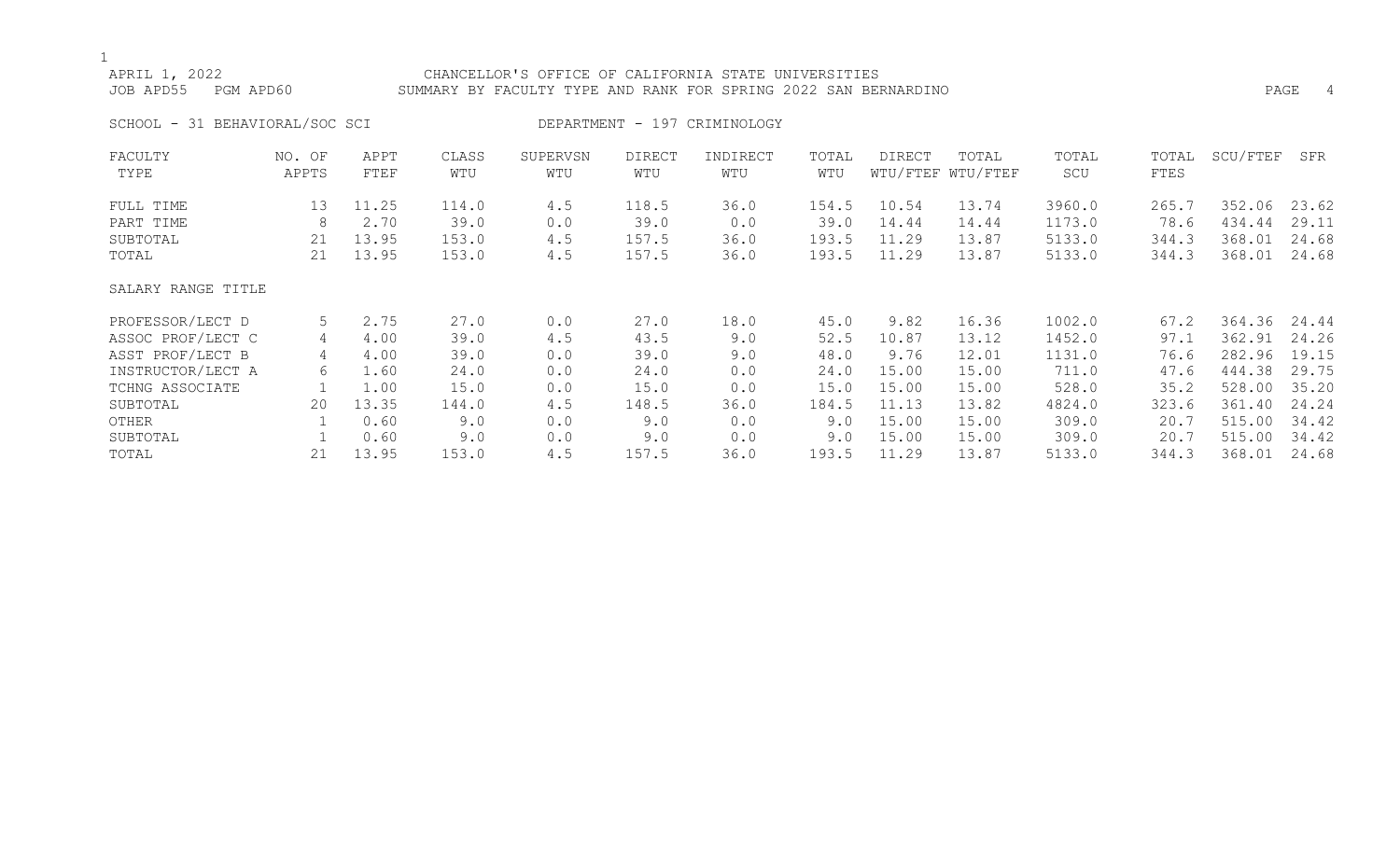## APRIL 1, 2022 CHANCELLOR'S OFFICE OF CALIFORNIA STATE UNIVERSITIES JOB APD55 PGM APD60 SUMMARY BY FACULTY TYPE AND RANK FOR SPRING 2022 SAN BERNARDINO PAGE 5 SCHOOL - 31 BEHAVIORAL/SOC SCI DEPARTMENT - 235 ECONOMICS FACULTY NO. OF APPT CLASS SUPERVSN DIRECT INDIRECT TOTAL DIRECT TOTAL TOTAL TOTAL SCU/FTEF SFR TYPE APPTS FTEF WTU WTU WTU WTU WTU WTU/FTEF WTU/FTEF SCU FTES FULL TIME 3 2.50 24.0 0.6 24.6 6.0 30.6 9.85 12.25 550.0 36.7 220.18 14.68 PART TIME 9 3.30 54.0 0.0 54.0 0.0 54.0 16.36 16.36 2088.0 139.3 632.73 42.20 SUBTOTAL 12 5.80 78.0 0.6 78.6 6.0 84.6 13.56 14.59 2638.0 175.9 454.98 30.34

### SALARY RANGE TITLE

| PROFESSOR/LECT D  | 0.70 | 9.0  | 0.0 | 9.0  | 0.0 | 9.0  | 12.86 | 12.86 | 354.0  | 23.6  | 505.71 33.71 |       |
|-------------------|------|------|-----|------|-----|------|-------|-------|--------|-------|--------------|-------|
| ASSOC PROF/LECT C | 0.50 | 6.0  | 0.6 | 6.6  | 0.0 | 6.6  | 13.20 | 13.20 | 46.0   |       | 92.00        | 6.14  |
| ASST PROF/LECT B  | 1.00 | 9.0  | 0.0 | 9.0  | 3.0 | 12.0 | 9.01  | 12.01 | 339.0  | 22.6  | 339.34       | 22.62 |
| INSTRUCTOR/LECT A | 3.60 | 54.0 | 0.0 | 54.0 | 3.0 | 57.0 | 15.00 | 15.84 | 1899.0 | 126.7 | 527.65 35.19 |       |
| SUBTOTAL          | 5.80 | 78.0 | 0.6 | 78.6 | 6.0 | 84.6 | 13.56 | 14.59 | 2638.0 | 175.9 | 454.98       | 30.34 |
| TOTAL             | 5.80 | 78.0 | 0.6 | 78.6 | 6.0 | 84.6 | 13.56 | 14.59 | 2638.0 | 175.9 | 454.98       | 30.34 |

TOTAL 12 5.80 78.0 0.6 78.6 6.0 84.6 13.56 14.59 2638.0 175.9 454.98 30.34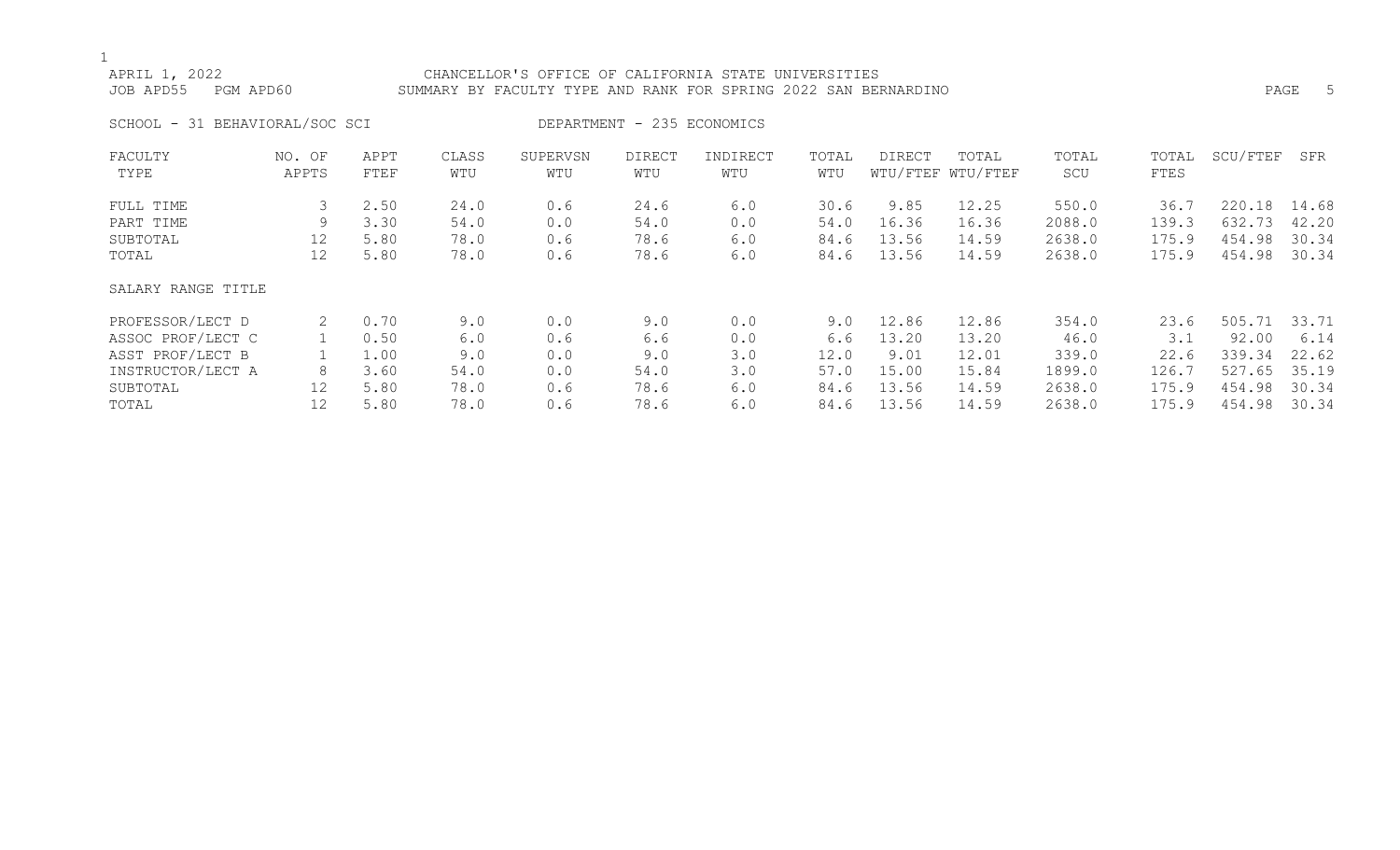| APRIL 1, 2022<br>JOB APD55<br>PGM APD60 |                 |              |              | CHANCELLOR'S OFFICE OF CALIFORNIA STATE UNIVERSITIES<br>SUMMARY BY FACULTY TYPE AND RANK FOR SPRING 2022 SAN BERNARDINO |                      |                                 |              |        |                            |              |               | PAGE     | - 6   |
|-----------------------------------------|-----------------|--------------|--------------|-------------------------------------------------------------------------------------------------------------------------|----------------------|---------------------------------|--------------|--------|----------------------------|--------------|---------------|----------|-------|
| SCHOOL - 31 BEHAVIORAL/SOC SCI          |                 |              |              |                                                                                                                         |                      | DEPARTMENT - 258 ETHNIC STUDIES |              |        |                            |              |               |          |       |
| FACULTY<br>TYPE                         | NO. OF<br>APPTS | APPT<br>FTEF | CLASS<br>WTU | SUPERVSN<br>WTU                                                                                                         | <b>DIRECT</b><br>WTU | INDIRECT<br>WTU                 | TOTAL<br>WTU | DIRECT | TOTAL<br>WTU/FTEF WTU/FTEF | TOTAL<br>SCU | TOTAL<br>FTES | SCU/FTEF | SFR   |
| PART TIME                               | 6               | 2.80         | 33.0         | 0.0                                                                                                                     | 48.0                 | 0.0                             | 48.0         | 17.14  | 17.14                      | 4581.0       | 305.5         | 636.07   | 9.11  |
| SUBTOTAL                                | 6               | 2.80         | 33.0         | 0.0                                                                                                                     | 48.0                 | 0.0                             | 48.0         | 17.14  | 17.14                      | 4581.0       | 305.5         | 636.07   | 9.11  |
| TOTAL                                   | 6               | 2.80         | 33.0         | 0.0                                                                                                                     | 48.0                 | 0.0                             | 48.0         | 17.14  | 17.14                      | 4581.0       | 305.5         | 636.07   | 9.11  |
| SALARY RANGE TITLE                      |                 |              |              |                                                                                                                         |                      |                                 |              |        |                            |              |               |          |       |
| PROFESSOR/LECT D                        |                 | 0.40         | 9.0          | 0.0                                                                                                                     | 9.0                  | 0.0                             | 9.0          | 22.50  | 22.50                      | 222.0        | 14.8          | 555.00   | 37.00 |

| INOI DUUUN DECI P | . . <del>.</del> . | ◡ - ◡ | ◡ • ◡ | ◡ ◦  | ◡ ∙ ◡ | ◡.◡  | - 44 - 90 | -44 - 99 | 222.V  | 17.U  | UU.UU UI.UU  |      |
|-------------------|--------------------|-------|-------|------|-------|------|-----------|----------|--------|-------|--------------|------|
| INSTRUCTOR/LECT A | 2.00               | 21.0  | 0.0   | 33.0 |       | 33.0 | 16.50     | 16.50    | 3681.0 | 245.5 | 840.50 22.75 |      |
| TCHNG ASSOCIATE   | 0.40               |       | 0.0   | 6.0  |       | 6.0  | 15.00     | 15.00    | 678.0  | 45.2  | 695.00 13.00 |      |
| SUBTOTAL          | 2.80               | 33.0  | 0.0   | 48.0 |       | 48.0 | 17.14     | 17.14    | 4581.0 | 305.5 | 636.07       | 9.11 |
| TOTAL             | 2.80               | 33.0  | 0.0   | 48.0 |       | 48.0 | 17.14     | 17.14    | 4581.0 | 305.5 | 636.07       | 9.11 |
|                   |                    |       |       |      |       |      |           |          |        |       |              |      |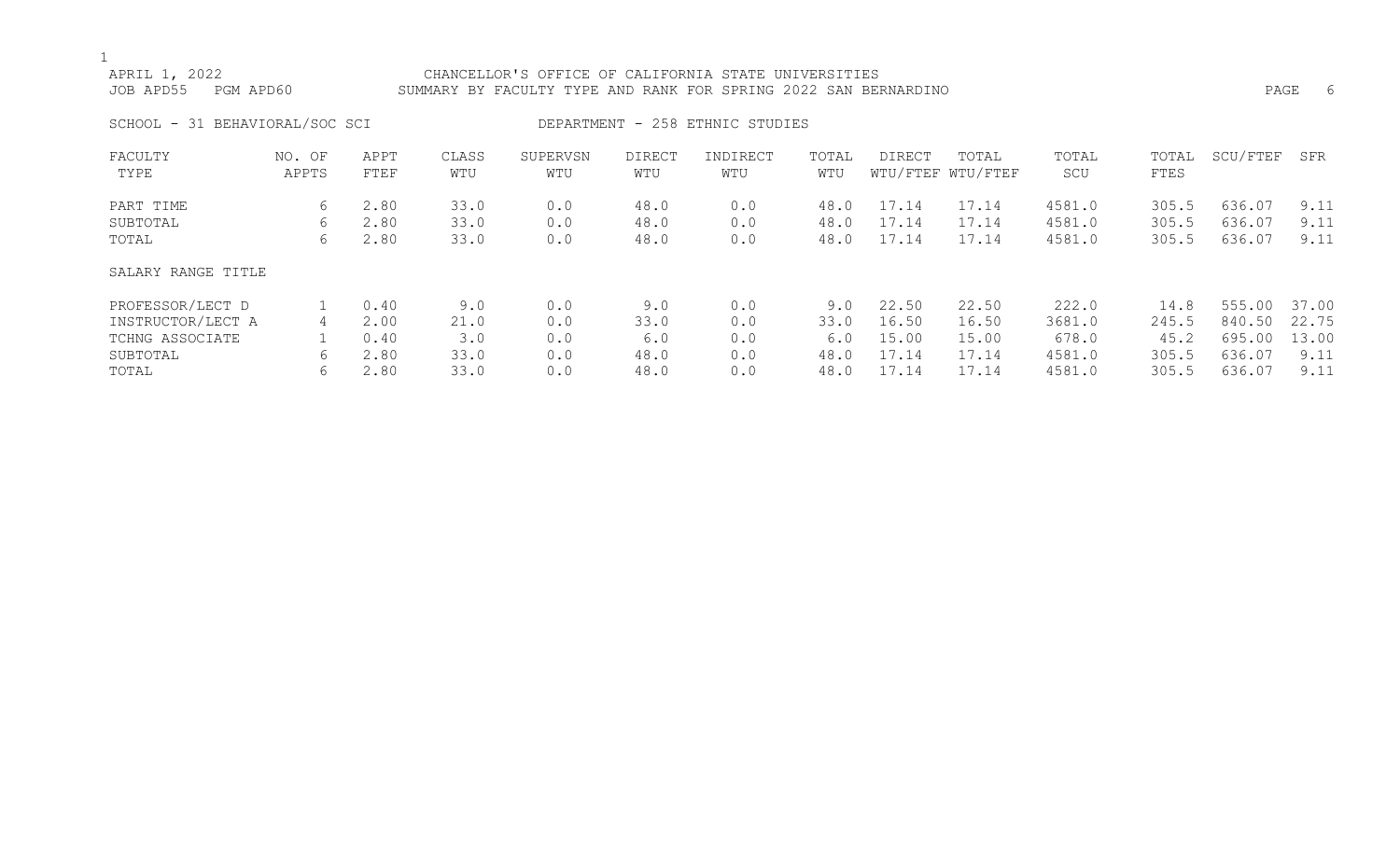## APRIL 1, 2022<br>JOB APD55 PGM APD60 SUMMARY BY FACULTY TYPE AND RANK FOR SPRING 2022 SAN BER SUMMARY BY FACULTY TYPE AND RANK FOR SPRING 2022 SAN BERNARDINO **PAGE 1996** PAGE 7 SCHOOL - 31 BEHAVIORAL/SOC SCI DEPARTMENT - 305 GEOGRAPHY FACULTY NO. OF APPT CLASS SUPERVSN DIRECT INDIRECT TOTAL DIRECT TOTAL TOTAL TOTAL SCU/FTEF SFR TYPE APPTS FTEF WTU WTU WTU WTU WTU WTU/FTEF WTU/FTEF SCU FTES

| FULL TIME          | 4  | 2.76 | 32.3 | 0.0 | 44.3  | 1.0 | 45.3  | 16.07 | 16.43 | 774.0  | 52.2  | 280.74       | 18.92 |
|--------------------|----|------|------|-----|-------|-----|-------|-------|-------|--------|-------|--------------|-------|
| PART TIME          | 6  | 3.30 | 52.5 | 4.4 | 56.9  | 6.0 | 62.9  | 17.24 | 19.05 | 1527.0 | 104.2 | 462.59       | 31.58 |
| SUBTOTAL           | 10 | 6.06 | 84.8 | 4.4 | 101.2 | 7.0 | 108.2 | 16.71 | 17.86 | 2301.0 | 156.4 | 379.83       | 25.82 |
| TOTAL              | 10 | 6.06 | 84.8 | 4.4 | 101.2 | 7.0 | 108.2 | 16.71 | 17.86 | 2301.0 | 156.4 | 379.83       | 25.82 |
| SALARY RANGE TITLE |    |      |      |     |       |     |       |       |       |        |       |              |       |
| PROFESSOR/LECT D   | 4  | 2.73 | 34.9 | 0.3 | 47.2  | 1.0 | 48.2  | 17.31 | 17.68 | 830.0  | 56.0  | 304.48 20.55 |       |
| ASSOC PROF/LECT C  | 2. | 1.52 | 12.0 | 3.8 | 15.8  | 6.0 | 21.8  | 10.42 | 14.37 | 343.0  | 23.4  | 226.10       | 15.44 |
| INSTRUCTOR/LECT A  |    | 1.22 | 23.3 | 0.3 | 23.6  | 0.0 | 23.6  | 19.42 | 19.42 | 680.0  | 45.4  | 559.67       | 37.37 |
| TCHNG ASSOCIATE    |    | 0.60 | 14.6 | 0.0 | 14.6  | 0.0 | 14.6  | 24.33 | 24.33 | 448.0  | 31.5  | 746.67       | 52.55 |
| SUBTOTAL           | 10 | 6.06 | 84.8 | 4.4 | 101.2 | 7.0 | 108.2 | 16.71 | 17.86 | 2301.0 | 156.4 | 379.83       | 25.82 |
| TOTAL              | 10 | 6.06 | 84.8 | 4.4 | 101.2 | 7.0 | 108.2 | 16.71 | 17.86 | 2301.0 | 156.4 | 379.83       | 25.82 |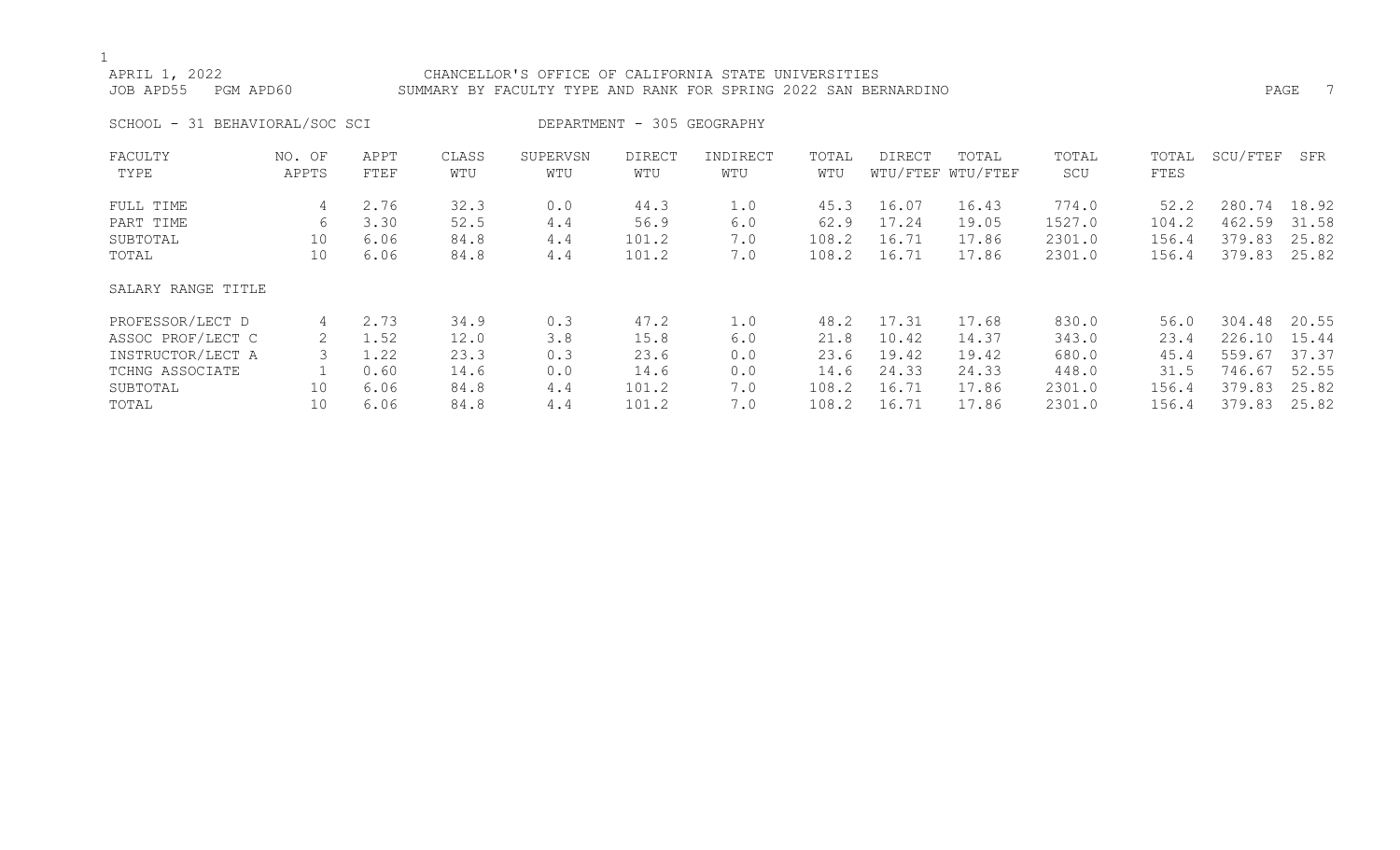| APRIL 1, 2022<br>JOB APD55     | PGM APD60       |              |              | CHANCELLOR'S OFFICE OF CALIFORNIA STATE UNIVERSITIES<br>SUMMARY BY FACULTY TYPE AND RANK FOR SPRING 2022 SAN BERNARDINO |                          |                 |              |        |                            |              |               |          | -8<br>PAGE |
|--------------------------------|-----------------|--------------|--------------|-------------------------------------------------------------------------------------------------------------------------|--------------------------|-----------------|--------------|--------|----------------------------|--------------|---------------|----------|------------|
| SCHOOL - 31 BEHAVIORAL/SOC SCI |                 |              |              |                                                                                                                         | DEPARTMENT - 348 HISTORY |                 |              |        |                            |              |               |          |            |
| FACULTY<br>TYPE                | NO. OF<br>APPTS | APPT<br>FTEF | CLASS<br>WTU | SUPERVSN<br>WTU                                                                                                         | DIRECT<br>WTU            | INDIRECT<br>WTU | TOTAL<br>WTU | DIRECT | TOTAL<br>WTU/FTEF WTU/FTEF | TOTAL<br>SCU | TOTAL<br>FTES | SCU/FTEF | SFR        |
| FULL TIME                      | 12              | 8.88         | 73.8         | 18.6                                                                                                                    | 104.4                    | 36.0            | 140.4        | 11.76  | 15.81                      | 2820.0       | 190.0         | 317.57   | 21.40      |
| PART TIME                      | 17              | 6.11         | 90.0         | 1.0                                                                                                                     | 97.0                     | 0.0             | 97.0         | 15.87  | 15.87                      | 3978.0       | 265.8         | 650.74   | 43.48      |
| SUBTOTAL                       | 29              | 14.99        | 163.8        | 19.6                                                                                                                    | 201.4                    | 36.0            | 237.4        | 13.43  | 15.83                      | 6798.0       | 455.8         | 453.41   | 30.40      |
| TOTAL                          | 29              | 14.99        | 163.8        | 19.6                                                                                                                    | 201.4                    | 36.0            | 237.4        | 13.43  | 15.83                      | 6798.0       | 455.8         | 453.41   | 30.40      |
| SALARY RANGE TITLE             |                 |              |              |                                                                                                                         |                          |                 |              |        |                            |              |               |          |            |
| PROFESSOR/LECT D               | 6               | 3.38         | 33.0         | 11.8                                                                                                                    | 50.8                     | 3.0             | 53.8         | 15.03  | 15.92                      | 1324.0       | 89.4          | 391.72   | 26.44      |
| ASSOC PROF/LECT C              |                 | 1.60         | 15.0         | 1.3                                                                                                                     | 16.3                     | 15.0            | 31.3         | 10.19  | 19.57                      | 270.0        | 18.4          | 168.86   | 11.51      |
| ASST PROF/LECT B               |                 | 4.83         | 33.0         | 6.5                                                                                                                     | 42.5                     | 18.0            | 60.5         | 8.79   | 12.52                      | 1247.0       | 84.1          | 257.96   | 17.39      |
| INSTRUCTOR/LECT A              | 13              | 3.98         | 63.0         | 0.0                                                                                                                     | 69.0                     | 0.0             | 69.0         | 17.34  | 17.34                      | 3108.0       | 207.3         | 780.90   | 52.07      |

TCHNG ASSOCIATE 2 1.20 19.8 0.0 22.8 0.0 22.8 19.00 19.00 849.0 56.7 707.50 47.25 SUBTOTAL 29 14.99 163.8 19.6 201.4 36.0 237.4 13.43 15.83 6798.0 455.8 453.41 30.40 TOTAL 29 14.99 163.8 19.6 201.4 36.0 237.4 13.43 15.83 6798.0 455.8 453.41 30.40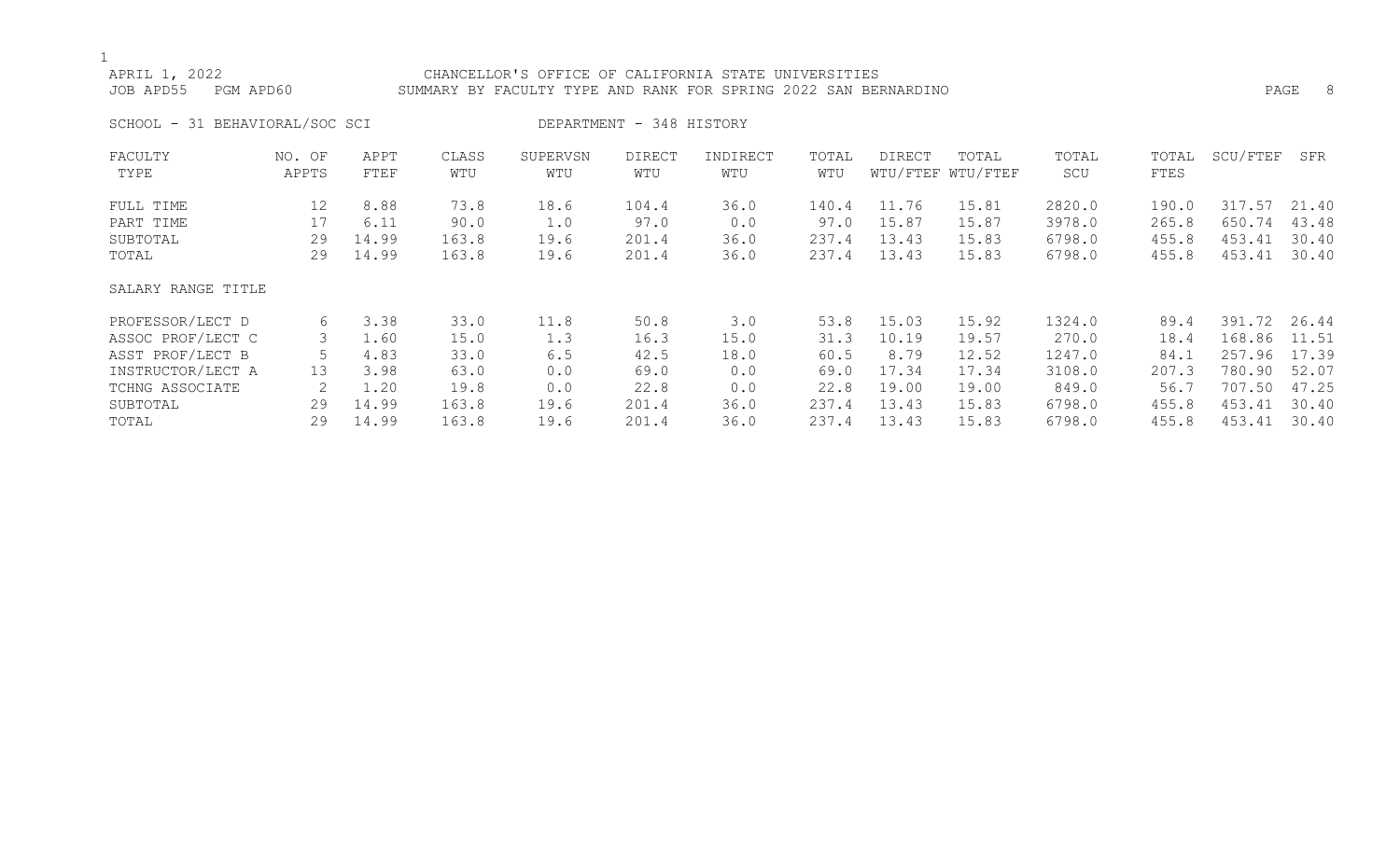## APRIL 1, 2022 CHANCELLOR'S OFFICE OF CALIFORNIA STATE UNIVERSITIES JOB APD55 PGM APD60 SUMMARY BY FACULTY TYPE AND RANK FOR SPRING 2022 SAN BERNARDINO PAGE 9 SCHOOL - 31 BEHAVIORAL/SOC SCI BERARTMENT - 497 MILITARY SCIENCE (ROTC) FACULTY NO. OF APPT CLASS SUPERVSN DIRECT INDIRECT TOTAL DIRECT TOTAL TOTAL TOTAL SCU/FTEF SFR TYPE APPTS FTEF WTU WTU WTU WTU WTU WTU/FTEF WTU/FTEF SCU FTES OTHER 4 0.00 0.0 0.0 0.0 0.0 0.0 0.00 0.00 127.0 8.5 0.00 0.00 TOTAL 4 0.00 0.0 0.0 0.0 0.0 0.0 0.00 0.00 127.0 8.5 0.00 0.00 SALARY RANGE TITLE INSTRUCTOR/LECT A 1 0.00 0.0 0.0 0.0 0.0 0.0 0.00 0.00 38.1 2.5 0.00 0.00

SUBTOTAL 1 0.00 0.0 0.0 0.0 0.0 0.0 0.00 0.00 38.1 2.5 0.00 0.00 OTHER 3 0.00 0.0 0.0 0.0 0.0 0.0 0.00 0.00 88.9 5.9 0.00 0.00 SUBTOTAL 3 0.00 0.0 0.0 0.0 0.0 0.0 0.00 0.00 88.9 5.9 0.00 0.00 TOTAL 4 0.00 0.0 0.0 0.0 0.0 0.0 0.00 0.00 127.0 8.5 0.00 0.00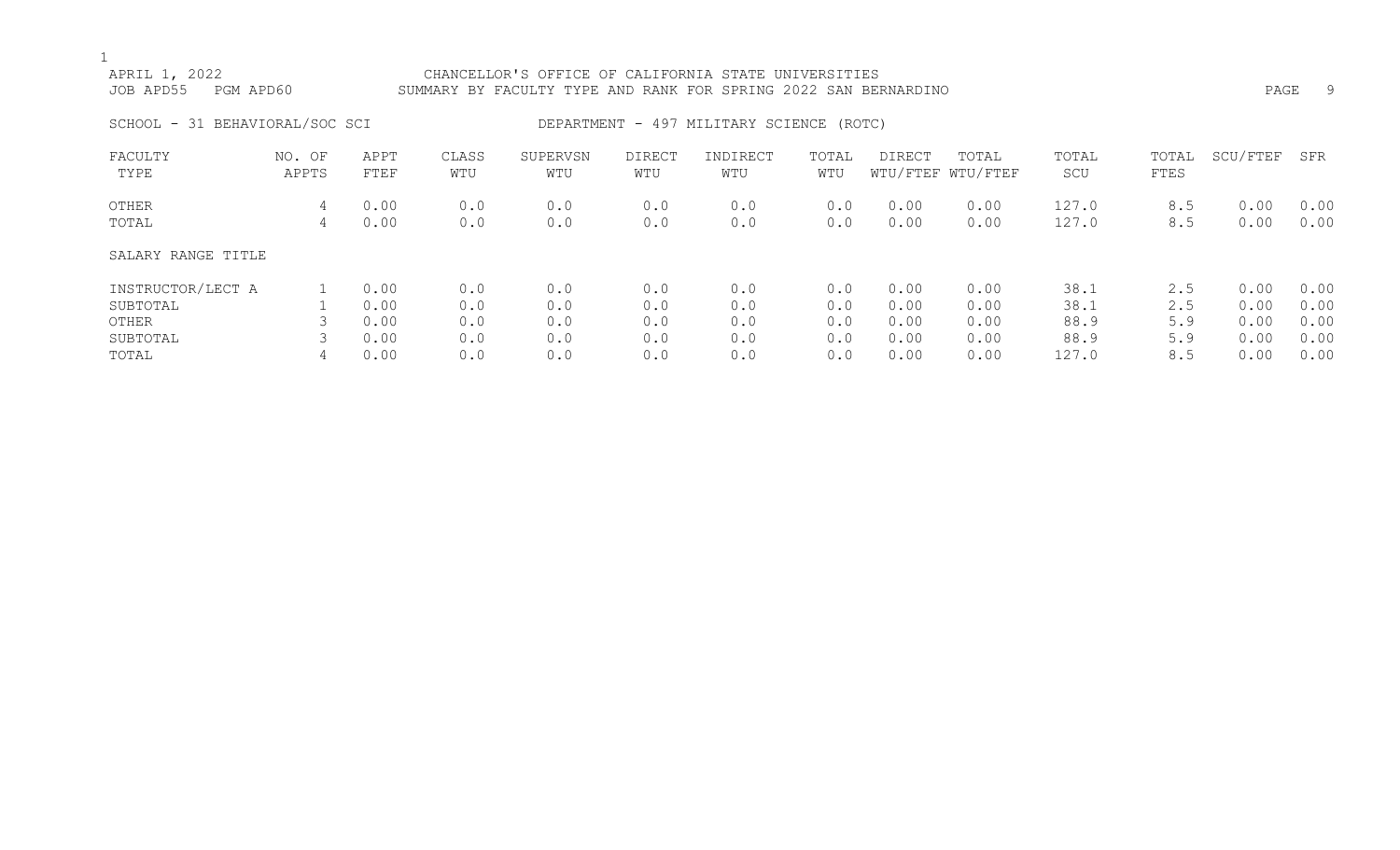## APRIL 1, 2022 CHANCELLOR'S OFFICE OF CALIFORNIA STATE UNIVERSITIES JOB APD55 PGM APD60 SUMMARY BY FACULTY TYPE AND RANK FOR SPRING 2022 SAN BERNARDINO PAGE 10 SCHOOL - 31 BEHAVIORAL/SOC SCI DEPARTMENT - 580 POLITICAL SCIENCE

| FACULTY            | NO. OF | APPT | CLASS | SUPERVSN | DIRECT | INDIRECT | TOTAL | DIRECT | TOTAL             | TOTAL  | TOTAL | SCU/FTEF | SFR   |
|--------------------|--------|------|-------|----------|--------|----------|-------|--------|-------------------|--------|-------|----------|-------|
| TYPE               | APPTS  | FTEF | WTU   | WTU      | WTU    | WTU      | WTU   |        | WTU/FTEF WTU/FTEF | SCU    | FTES  |          |       |
| FULL TIME          | 6      | 4.21 | 39.0  | 0.5      | 42.5   | 21.0     | 63.5  | 10.09  | 15.07             | 1164.0 | 79.8  | 276.29   | 18.94 |
| PART TIME          | 10     | 4.30 | 57.0  | 0.0      | 60.0   | 9.0      | 69.0  | 13.95  | 16.05             | 2229.0 | 150.5 | 518.37   | 34.99 |
| SUBTOTAL           | 16     | 8.51 | 96.0  | 0.5      | 102.5  | 30.0     | 132.5 | 12.04  | 15.56             | 3393.0 | 230.3 | 398.57   | 27.05 |
| TOTAL              | 16     | 8.51 | 96.0  | 0.5      | 102.5  | 30.0     | 132.5 | 12.04  | 15.56             | 3393.0 | 230.3 | 398.57   | 27.05 |
| SALARY RANGE TITLE |        |      |       |          |        |          |       |        |                   |        |       |          |       |
| PROFESSOR/LECT D   | 3      | 0.71 | 6.0   | 0.5      | 6.5    | 15.0     | 21.5  | 9.10   | 30.11             | 93.0   | 7.1   | 130.25   | 9.87  |
| ASSOC PROF/LECT C  |        | 2.20 | 30.0  | 0.0      | 30.0   | 6.0      | 36.0  | 13.64  | 16.36             | 780.0  | 53.1  | 354.55   | 24.14 |
| ASST PROF/LECT B   |        | 1.00 | 9.0   | 0.0      | 9.0    | 3.0      | 12.0  | 9.01   | 12.01             | 156.0  | 11.4  | 156.16   | 11.36 |
| INSTRUCTOR/LECT A  | 9      | 4.60 | 51.0  | 0.0      | 57.0   | 6.0      | 63.0  | 12.39  | 13.70             | 2364.0 | 158.8 | 513.91   | 34.51 |
| SUBTOTAL           | 16     | 8.51 | 96.0  | 0.5      | 102.5  | 30.0     | 132.5 | 12.04  | 15.56             | 3393.0 | 230.3 | 398.57   | 27.05 |
| TOTAL              | 16     | 8.51 | 96.0  | 0.5      | 102.5  | 30.0     | 132.5 | 12.04  | 15.56             | 3393.0 | 230.3 | 398.57   | 27.05 |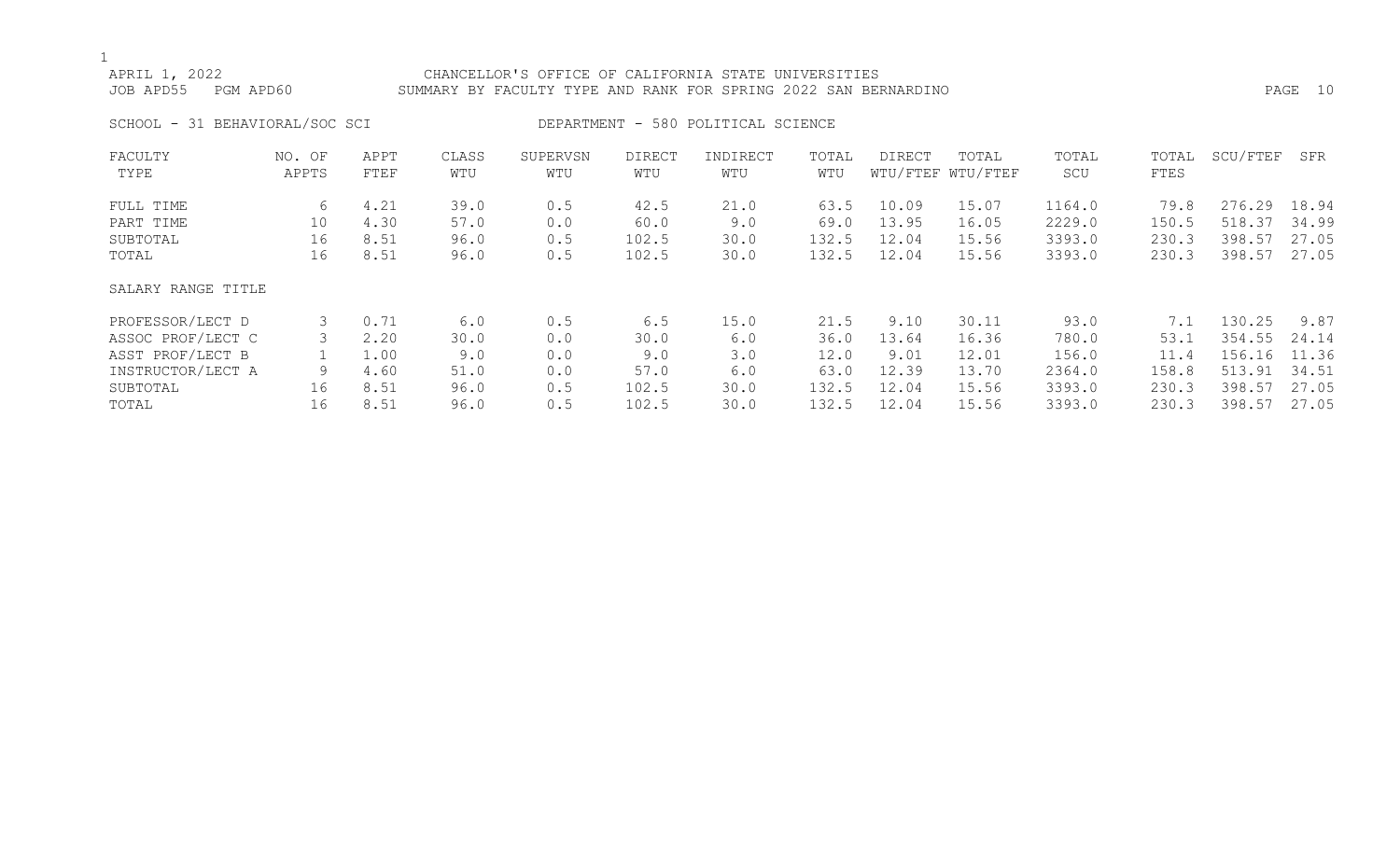## APRIL 1, 2022 CHANCELLOR'S OFFICE OF CALIFORNIA STATE UNIVERSITIES

JOB APD55 PGM APD60 SUMMARY BY FACULTY TYPE AND RANK FOR SPRING 2022 SAN BERNARDINO PAGE 11

SCHOOL - 31 BEHAVIORAL/SOC SCI DEPARTMENT - 590 PSYCHOLOGY

| FACULTY            | NO. OF | APPT  | CLASS | SUPERVSN | <b>DIRECT</b> | INDIRECT | TOTAL | DIRECT | TOTAL             | TOTAL   | TOTAL  | SCU/FTEF | SFR   |
|--------------------|--------|-------|-------|----------|---------------|----------|-------|--------|-------------------|---------|--------|----------|-------|
| TYPE               | APPTS  | FTEF  | WTU   | WTU      | WTU           | WTU      | WTU   |        | WTU/FTEF WTU/FTEF | SCU     | FTES   |          |       |
| FULL TIME          | 25     | 15.99 | 124.0 | 15.6     | 157.6         | 90.0     | 247.6 | 9.85   | 15.48             | 5077.0  | 346.5  | 317.47   | 21.67 |
| PART TIME          | 47     | 19.99 | 272.5 | 5.5      | 293.0         | 3.0      | 296.0 | 14.66  | 14.81             | 11410.0 | 765.9  | 570.70   | 38.31 |
| SUBTOTAL           | 72     | 35.99 | 396.5 | 21.1     | 450.6         | 93.0     | 543.6 | 12.52  | 15.11             | 16487.0 | 1112.4 | 458.16   | 30.91 |
| OTHER              |        | 0.00  | 3.0   | 0.0      | 3.0           | 0.0      | 3.0   | 0.00   | 0.00              | 9.0     | 0.8    | 0.00     | 0.00  |
| TOTAL              | 73     | 35.99 | 399.5 | 21.1     | 453.6         | 93.0     | 546.6 | 12.61  | 15.19             | 16496.0 | 1113.2 | 458.41   | 30.93 |
| SALARY RANGE TITLE |        |       |       |          |               |          |       |        |                   |         |        |          |       |
| PROFESSOR/LECT D   | 20     | 10.72 | 97.3  | 7.8      | 114.1         | 60.0     | 174.1 | 10.64  | 16.24             | 3750.0  | 259.0  | 349.72   | 24.15 |
| ASSOC PROF/LECT C  | 6      | 4.09  | 31.3  | 9.3      | 46.6          | 15.0     | 61.6  | 11.41  | 15.08             | 1221.0  | 82.7   | 298.90   | 20.25 |
| ASST PROF/LECT B   |        | 3.46  | 18.0  | 1.5      | 25.5          | 15.0     | 40.5  | 7.36   | 11.70             | 677.0   | 46.1   | 195.50   | 13.30 |
| INSTRUCTOR/LECT A  | 16     | 8.50  | 125.3 | 2.5      | 130.8         | 3.0      | 133.8 | 15.39  | 15.75             | 5313.0  | 356.4  | 625.28   | 41.94 |
| TCHNG ASSOCIATE    | 26     | 9.22  | 127.6 | 0.0      | 136.6         | 0.0      | 136.6 | 14.82  | 14.82             | 5535.0  | 369.0  | 600.52   | 40.03 |
| SUBTOTAL           | 73     | 35.99 | 399.5 | 21.1     | 453.6         | 93.0     | 546.6 | 12.61  | 15.19             | 16496.0 | 1113.2 | 458.41   | 30.93 |
| TOTAL              | 73     | 35.99 | 399.5 | 21.1     | 453.6         | 93.0     | 546.6 | 12.61  | 15.19             | 16496.0 | 1113.2 | 458.41   | 30.93 |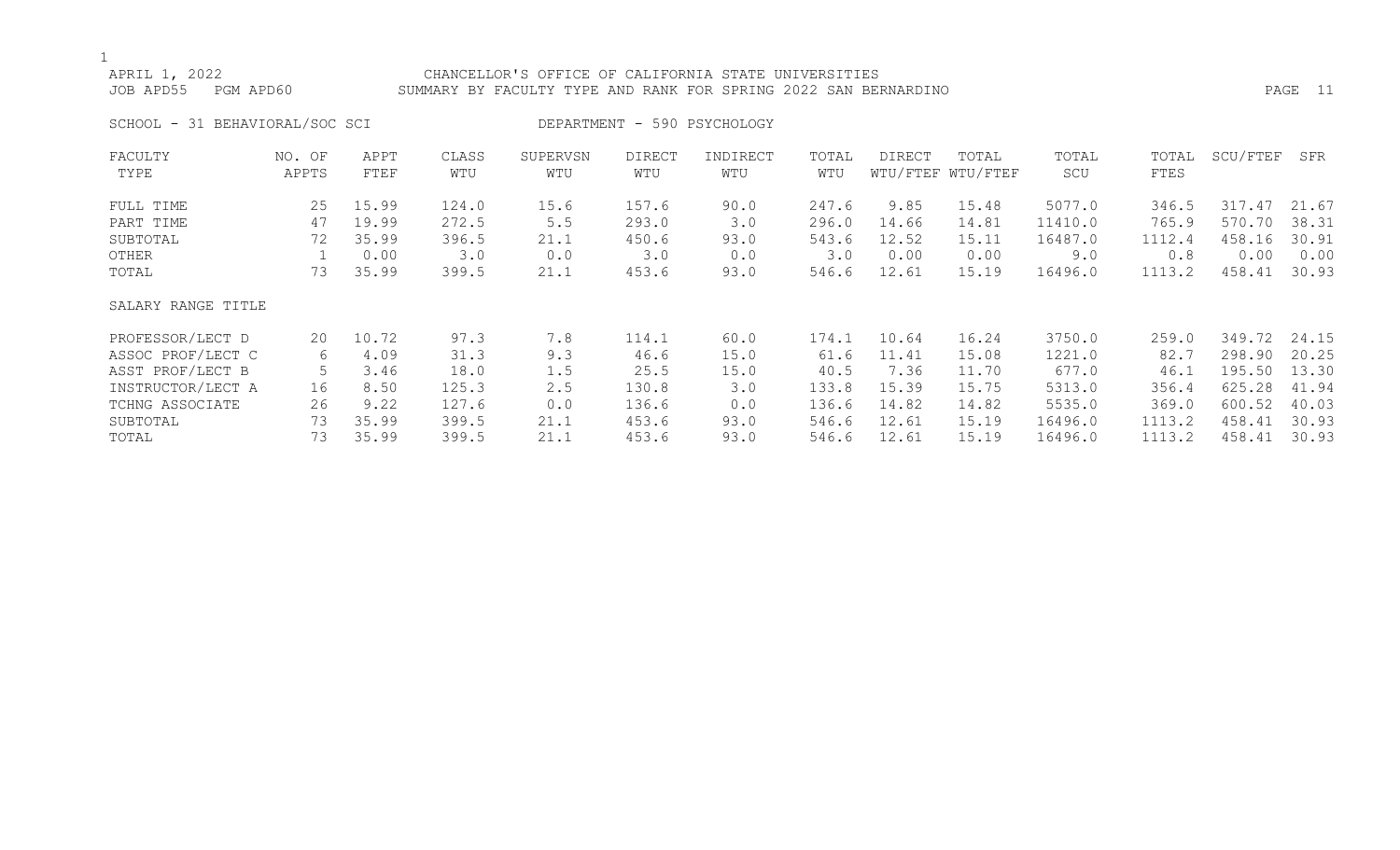## APRIL 1, 2022 CHANCELLOR'S OFFICE OF CALIFORNIA STATE UNIVERSITIES JOB APD55 PGM APD60 SUMMARY BY FACULTY TYPE AND RANK FOR SPRING 2022 SAN BERNARDINO PAGE 12

SCHOOL - 31 BEHAVIORAL/SOC SCI DEPARTMENT - 665 SOCIAL SCIENCE

| FACULTY            | NO. OF | APPT | CLASS | SUPERVSN | DIRECT | INDIRECT | TOTAL | DIRECT | TOTAL             | TOTAL  | TOTAL | SCU/FTEF | SFR   |
|--------------------|--------|------|-------|----------|--------|----------|-------|--------|-------------------|--------|-------|----------|-------|
| TYPE               | APPTS  | FTEF | WTU   | WTU      | WTU    | WTU      | WTU   |        | WTU/FTEF WTU/FTEF | SCU    | FTES  |          |       |
| FULL TIME          | 3      | 1.64 | 9.0   | 0.0      | 9.0    | 9.0      | 18.0  | 5.47   | 9.12              | 204.0  | 13.6  | 124.09   | 8.27  |
| PART TIME          | 12     | 5.62 | 63.0  | 0.0      | 69.0   | 0.0      | 69.0  | 12.28  | 12.28             | 2340.0 | 156.1 | 416.59   | 27.78 |
| SUBTOTAL           | 15     | 7.26 | 72.0  | 0.0      | 78.0   | 9.0      | 87.0  | 10.74  | 11.57             | 2544.0 | 169.7 | 350.36   | 23.36 |
| OTHER              |        | 0.00 | 0.0   | 0.8      | 0.8    | 0.0      | 0.8   | 0.00   | 0.00              | 6.0    | 0.5   | 0.00     | 0.00  |
| TOTAL              | 16     | 7.26 | 72.0  | 0.8      | 78.8   | 9.0      | 87.8  | 10.85  | 11.68             | 2550.0 | 170.1 | 351.19   | 23.43 |
| SALARY RANGE TITLE |        |      |       |          |        |          |       |        |                   |        |       |          |       |
| PROFESSOR/LECT D   | 2      | 0.17 | 0.0   | 0.8      | 0.8    | 0.0      | 0.8   | 4.68   | 4.68              | 6.0    | 0.5   | 35.09    | 2.63  |
| ASSOC PROF/LECT C  |        | 0.25 | 0.0   | 0.0      | 0.0    | 0.0      | 0.0   | 0.00   | 0.00              | 0.0    | 0.0   | 0.00     | 0.00  |
| ASST PROF/LECT B   |        | 0.47 | 0.0   | 0.0      | 0.0    | 3.0      | 3.0   | 0.00   | 0.00              | 0.0    | 0.0   | 0.00     | 0.00  |
| INSTRUCTOR/LECT A  | 9      | 3.77 | 45.0  | 0.0      | 45.0   | 0.0      | 45.0  | 11.95  | 11.95             | 1131.0 | 75.4  | 300.24   | 20.02 |
| TCHNG ASSOCIATE    |        | 2.60 | 27.0  | 0.0      | 33.0   | 6.0      | 39.0  | 12.69  | 14.99             | 1413.0 | 94.3  | 543.25   | 36.24 |
| SUBTOTAL           | 16     | 7.26 | 72.0  | 0.8      | 78.8   | 9.0      | 87.8  | 10.85  | 11.68             | 2550.0 | 170.1 | 351.19   | 23.43 |
| TOTAL              | 16     | 7.26 | 72.0  | 0.8      | 78.8   | 9.0      | 87.8  | 10.85  | 11.68             | 2550.0 | 170.1 | 351.19   | 23.43 |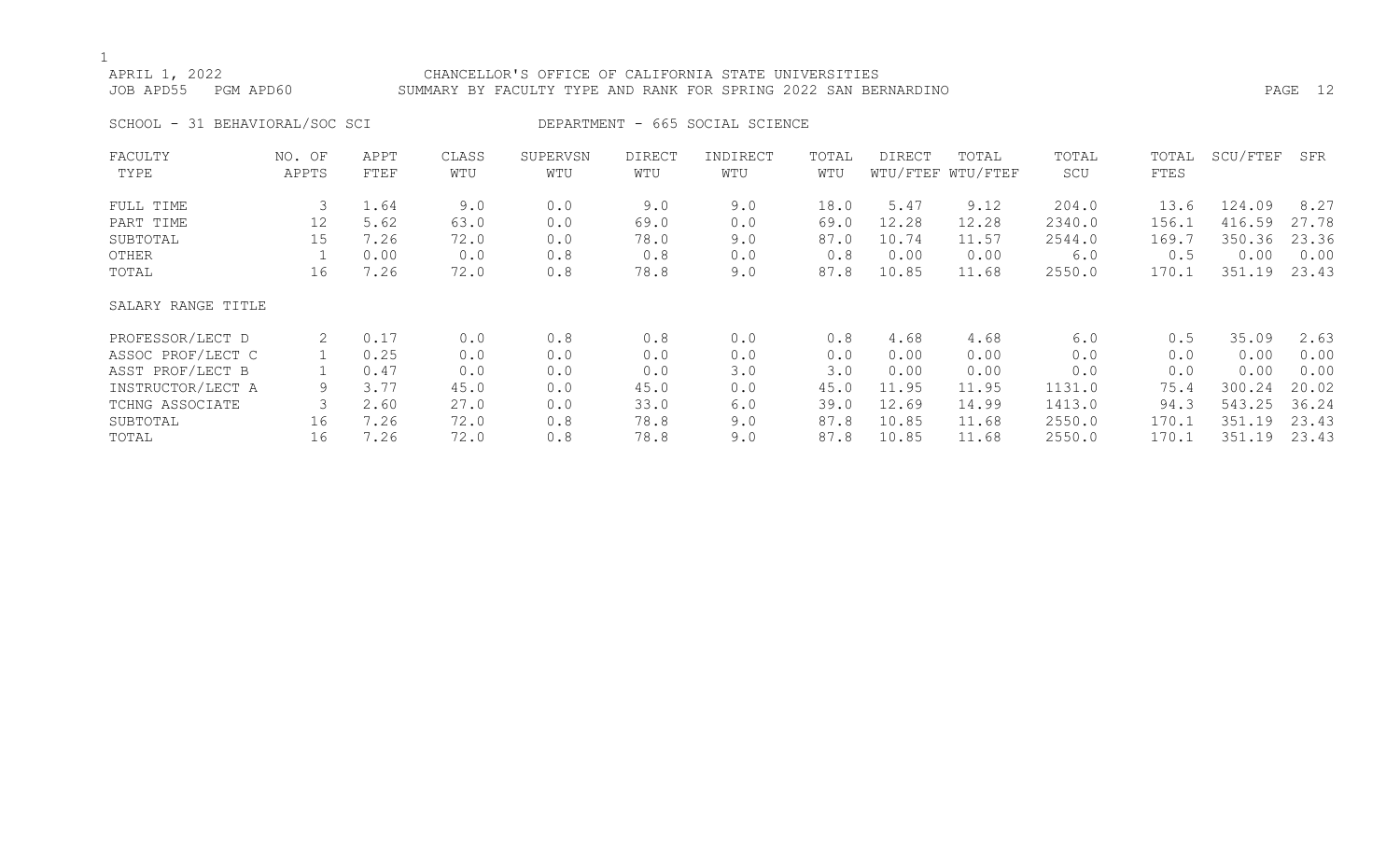## APRIL 1, 2022 CHANCELLOR'S OFFICE OF CALIFORNIA STATE UNIVERSITIES

## JOB APD55 PGM APD60 SUMMARY BY FACULTY TYPE AND RANK FOR SPRING 2022 SAN BERNARDINO PAGE 13

SCHOOL - 31 BEHAVIORAL/SOC SCI DEPARTMENT - 670 SOCIAL WORK

| FACULTY            | NO. OF | APPT  | CLASS | SUPERVSN | DIRECT | INDIRECT | TOTAL | DIRECT | TOTAL             | TOTAL  | TOTAL | SCU/FTEF | SFR   |
|--------------------|--------|-------|-------|----------|--------|----------|-------|--------|-------------------|--------|-------|----------|-------|
| TYPE               | APPTS  | FTEF  | WTU   | WTU      | WTU    | WTU      | WTU   |        | WTU/FTEF WTU/FTEF | SCU    | FTES  |          |       |
| FULL TIME          | 9      | 7.00  | 28.0  | 31.5     | 59.5   | 72.0     | 131.5 | 8.50   | 18.78             | 877.0  | 70.1  | 125.27   | 10.01 |
| PART TIME          | 33     | 10.43 | 82.0  | 62.3     | 147.3  | 10.5     | 157.8 | 14.12  | 15.13             | 2620.0 | 203.8 | 251.13   | 19.53 |
| SUBTOTAL           | 42     | 17.43 | 110.0 | 93.8     | 206.8  | 82.5     | 289.3 | 11.86  | 16.59             | 3497.0 | 273.8 | 200.59   | 15.70 |
| OTHER              |        | 0.00  | 3.0   | 5.5      | 8.5    | 0.0      | 8.5   | 0.00   | 0.00              | 91.0   | 7.6   | 0.00     | 0.00  |
| TOTAL              | 43     | 17.43 | 113.0 | 99.3     | 215.3  | 82.5     | 297.8 | 12.35  | 17.08             | 3588.0 | 281.4 | 205.80   | 16.14 |
| SALARY RANGE TITLE |        |       |       |          |        |          |       |        |                   |        |       |          |       |
| PROFESSOR/LECT D   | 5      | 2.67  | 18.0  | 25.5     | 46.5   | 3.0      | 49.5  | 17.43  | 18.55             | 554.0  | 46.2  | 207.65   | 17.31 |
| ASSOC PROF/LECT C  |        | 0.00  | 0.0   | 0.0      | 0.0    | 12.0     | 12.0  | 0.00   | 0.00              | 0.0    | 0.0   | 0.00     | 0.00  |
| ASST PROF/LECT B   |        | 3.93  | 13.0  | 19.5     | 32.5   | 25.5     | 58.0  | 8.26   | 14.75             | 428.0  | 32.4  | 108.82   | 8.25  |
| INSTRUCTOR/LECT A  | 32     | 10.60 | 82.0  | 51.0     | 133.0  | 42.0     | 175.0 | 12.55  | 16.51             | 2567.0 | 200.2 | 242.17   | 18.88 |
| TCHNG ASSOCIATE    |        | 0.23  | 0.0   | 3.3      | 3.3    | 0.0      | 3.3   | 14.16  | 14.16             | 39.0   | 2.6   | 167.38   | 11.16 |
| SUBTOTAL           | 43     | 17.43 | 113.0 | 99.3     | 215.3  | 82.5     | 297.8 | 12.35  | 17.08             | 3588.0 | 281.4 | 205.80   | 16.14 |
| TOTAL              | 43     | 17.43 | 113.0 | 99.3     | 215.3  | 82.5     | 297.8 | 12.35  | 17.08             | 3588.0 | 281.4 | 205.80   | 16.14 |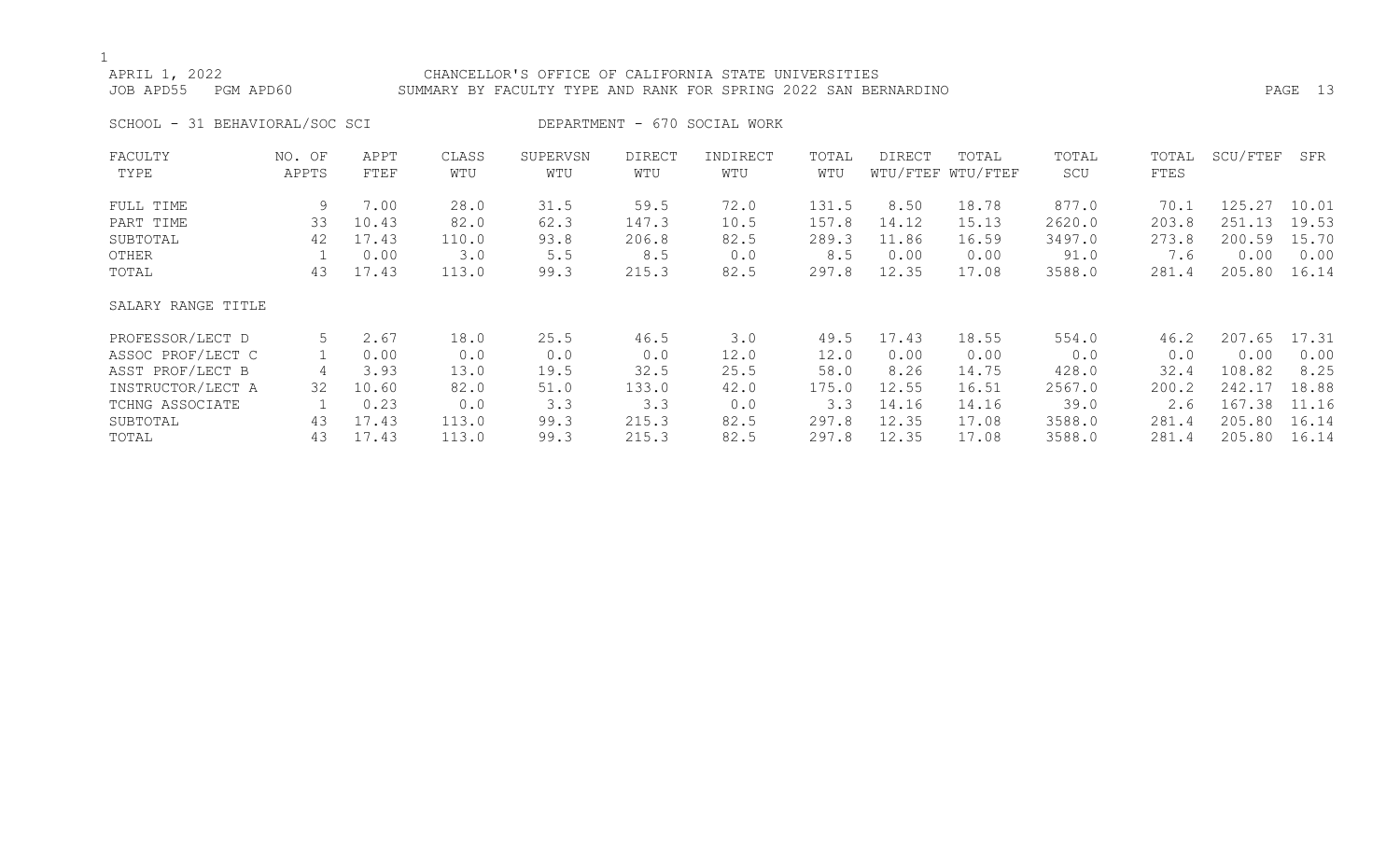| APRIL 1, 2022<br>JOB APD55     | PGM APD60       |              |              | CHANCELLOR'S OFFICE OF CALIFORNIA STATE UNIVERSITIES<br>SUMMARY BY FACULTY TYPE AND RANK FOR SPRING 2022 SAN BERNARDINO |                            |                 |              |        |                            |              |               |              | PAGE 14 |
|--------------------------------|-----------------|--------------|--------------|-------------------------------------------------------------------------------------------------------------------------|----------------------------|-----------------|--------------|--------|----------------------------|--------------|---------------|--------------|---------|
| SCHOOL - 31 BEHAVIORAL/SOC SCI |                 |              |              |                                                                                                                         | DEPARTMENT - 675 SOCIOLOGY |                 |              |        |                            |              |               |              |         |
| FACULTY<br>TYPE                | NO. OF<br>APPTS | APPT<br>FTEF | CLASS<br>WTU | SUPERVSN<br>WTU                                                                                                         | DIRECT<br>WTU              | INDIRECT<br>WTU | TOTAL<br>WTU | DIRECT | TOTAL<br>WTU/FTEF WTU/FTEF | TOTAL<br>SCU | TOTAL<br>FTES | SCU/FTEF     | SFR     |
| FULL TIME                      | 10              | 8.53         | 96.0         | 2.7                                                                                                                     | 101.7                      | 18.0            | 119.7        | 11.93  | 14.39                      | 4377.0       | 292.2         | 513.43 34.28 |         |
| PART TIME                      | 10              | 5.35         | 64.4         | 0.0                                                                                                                     | 70.4                       | 9.0             | 79.4         | 13.16  | 14.85                      | 3435.0       | 229.0         | 642.30       | 42.82   |
| SUBTOTAL                       | 20              | 13.87        | 160.4        | 2.7                                                                                                                     | 172.1                      | 27.0            | 199.1        | 12.41  | 14.57                      | 7812.0       | 521.2         | 563.11       | 37.57   |
| TOTAL                          | 20              | 13.87        | 160.4        | 2.7                                                                                                                     | 172.1                      | 27.0            | 199.1        | 12.41  | 14.57                      | 7812.0       | 521.2         | 563.11 37.57 |         |
| SALARY RANGE TITLE             |                 |              |              |                                                                                                                         |                            |                 |              |        |                            |              |               |              |         |

| PROFESSOR/LECT D  |    | 0.20  | 9.0   |     | 12.0  | 0.0  | 12.0  | 60.00 | 60.00              | 948.0  | 63.2  | 740.00 | 16.00 |
|-------------------|----|-------|-------|-----|-------|------|-------|-------|--------------------|--------|-------|--------|-------|
| ASSOC PROF/LECT C |    | 4.68  | 41.2  | 0.0 | 41.2  | 15.0 | 56.2  | 8.80  | 12.01              | 1509.0 | 100.6 | 322.37 | 21.49 |
| ASST PROF/LECT B  |    | 2.74  | 20.6  | 2.7 | 26.3  | 9.0  | 35.3  | 9.59  | 13.97              | 1330.0 | 89.,  | 485.05 | 32.48 |
| INSTRUCTOR/LECT A |    | 6.25  | 89.6  |     | 92.6  | 3.0  | 95.6  | 14.82 | 15.30              | 4025.0 | 268.3 | 644.00 | 42.93 |
| SUBTOTAL          | 20 | 13.87 | 160.4 |     | 172.1 | 27.0 | 199.1 | 12.41 | 14.57              | 7812.0 | 521.2 | 563.11 | 37.57 |
| TOTAL             | 20 | 13.87 | 160.4 |     | 172.1 | 27 N | 199.1 | 12.41 | $\overline{14.57}$ | 7812.0 | 521.2 | 563.11 | 37.57 |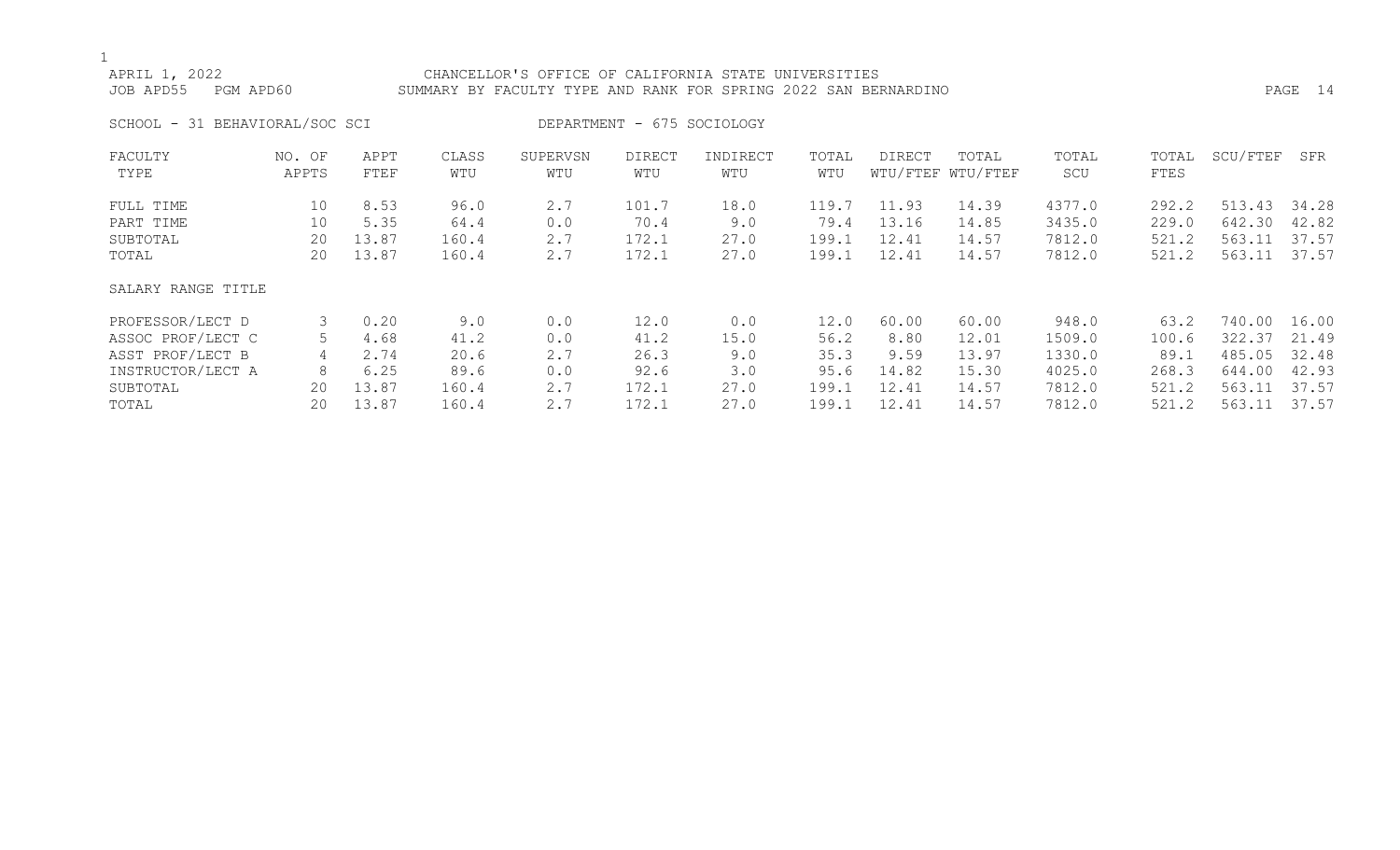## APRIL 1, 2022 CHANCELLOR'S OFFICE OF CALIFORNIA STATE UNIVERSITIES

JOB APD55 PGM APD60 SUMMARY BY FACULTY TYPE AND RANK FOR SPRING 2022 SAN BERNARDINO PAGE 15

SCHOOL - 31 BEHAVIORAL/SOC SCI

| FACULTY            | NO. OF | APPT   | CLASS  | SUPERVSN | <b>DIRECT</b> | INDIRECT | TOTAL  | <b>DIRECT</b> | TOTAL             | TOTAL   | TOTAL  | SCU/FTEF | SFR   |
|--------------------|--------|--------|--------|----------|---------------|----------|--------|---------------|-------------------|---------|--------|----------|-------|
| TYPE               | APPTS  | FTEF   | WTU    | WTU      | WTU           | WTU      | WTU    |               | WTU/FTEF WTU/FTEF | SCU     | FTES   |          |       |
| FULL TIME          | 96     | 71.79  | 621.6  | 96.1     | 771.7         | 315.5    | 1087.2 | 10.75         | 15.23             | 22698.0 | 1542.1 | 316.17   | 21.48 |
| PART TIME          | 175    | 70.12  | 898.9  | 82.2     | 1035.1        | 47.5     | 1082.6 | 14.76         | 15.44             | 38620.0 | 2616.7 | 550.75   | 37.32 |
| SUBTOTAL           | 271    | 141.91 | 1520.5 | 178.3    | 1806.8        | 363.0    | 2169.8 | 12.73         | 15.33             | 61318.0 | 4158.8 | 432.08   | 29.31 |
| OTHER              | 11     | 0.00   | 6.0    | 6.3      | 12.3          | 0.0      | 12.3   | 0.00          | 0.00              | 323.0   | 23.3   | 0.00     | 0.00  |
| TOTAL              | 282    | 141.91 | 1526.5 | 184.6    | 1819.1        | 363.0    | 2182.1 | 12.82         | 15.42             | 61641.0 | 4182.0 | 434.36   | 29.47 |
| SALARY RANGE TITLE |        |        |        |          |               |          |        |               |                   |         |        |          |       |
| PROFESSOR/LECT D   | 56     | 26.61  | 273.2  | 64.0     | 370.2         | 100.0    | 470.2  | 13.91         | 17.67             | 9871.0  | 680.2  | 370.96   | 25.56 |
| ASSOC PROF/LECT C  | 32     | 23.95  | 215.0  | 23.5     | 247.5         | 101.5    | 349.0  | 10.33         | 14.57             | 6801.0  | 458.3  | 283.94   | 19.13 |
| ASST PROF/LECT B   | 29     | 24.46  | 169.1  | 31.0     | 212.1         | 98.5     | 310.6  | 8.67          | 12.94             | 6042.0  | 412.2  | 246.99   | 16.85 |
| INSTRUCTOR/LECT A  | 116    | 48.90  | 614.2  | 53.8     | 701.0         | 57.0     | 758.0  | 14.34         | 15.50             | 26845.1 | 1822.5 | 549.01   | 37.27 |
| TCHNG ASSOCIATE    | 42     | 17.39  | 246.0  | 12.3     | 279.3         | 6.0      | 285.3  | 16.06         | 16.41             | 11623.0 | 778.2  | 668.33   | 44.75 |
| SUBTOTAL           | 275    | 141.31 | 1517.5 | 184.6    | 1810.1        | 363.0    | 2173.1 | 12.81         | 15.42             | 61182.1 | 4151.4 | 432.96   | 29.38 |
| OTHER              |        | 0.60   | 9.0    | 0.0      | 9.0           | 0.0      | 9.0    | 15.00         | 15.00             | 458.9   | 30.6   | 764.83   | 51.07 |
| SUBTOTAL           |        | 0.60   | 9.0    | 0.0      | 9.0           | 0.0      | 9.0    | 15.00         | 15.00             | 458.9   | 30.6   | 764.83   | 51.07 |
| TOTAL              | 282    | 141.91 | 1526.5 | 184.6    | 1819.1        | 363.0    | 2182.1 | 12.82         | 15.42             | 61641.0 | 4182.0 | 434.36   | 29.47 |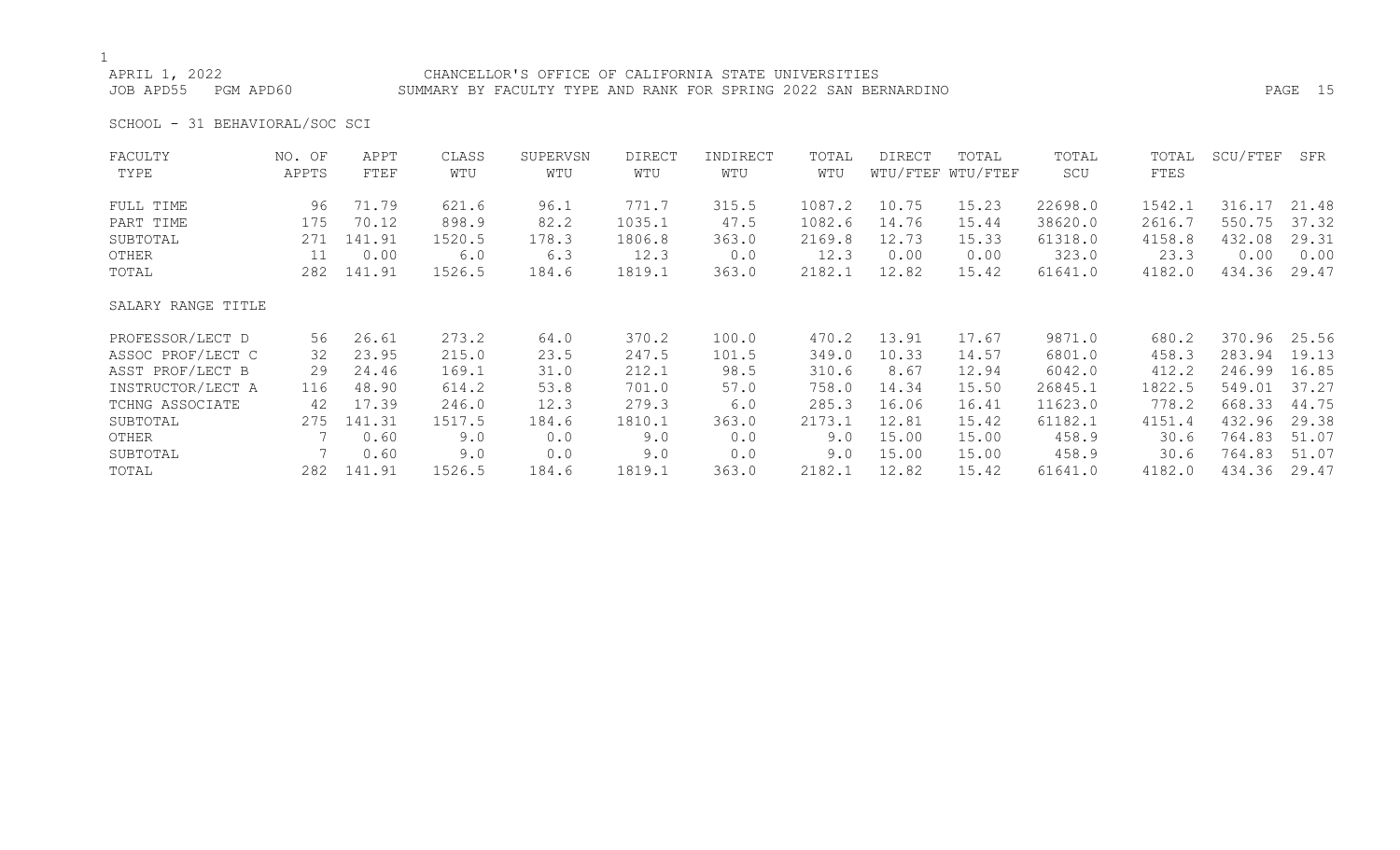## APRIL 1, 2022 CHANCELLOR'S OFFICE OF CALIFORNIA STATE UNIVERSITIES JOB APD55 PGM APD60 SUMMARY BY FACULTY TYPE AND RANK FOR SPRING 2022 SAN BERNARDINO PAGE 16

SCHOOL - 44 BUSINESS/PUBLIC ADMIN DEPARTMENT - 102 ACCOUNTING AND FINANCE

| FACULTY            | NO. OF | APPT  | CLASS | SUPERVSN | <b>DIRECT</b> | INDIRECT | TOTAL | DIRECT | TOTAL             | TOTAL  | TOTAL | SCU/FTEF | SFR   |
|--------------------|--------|-------|-------|----------|---------------|----------|-------|--------|-------------------|--------|-------|----------|-------|
| TYPE               | APPTS  | FTEF  | WTU   | WTU      | WTU           | WTU      | WTU   |        | WTU/FTEF WTU/FTEF | SCU    | FTES  |          |       |
| FULL TIME          | 20     | 18.62 | 198.5 | 0.0      | 198.5         | 45.0     | 243.5 | 10.66  | 13.08             | 6012.0 | 406.0 | 322.84   | 21.80 |
| PART TIME          |        | 2.61  | 38.0  | 2.3      | 40.3          | 0.0      | 40.3  | 15.44  | 15.44             | 1158.0 | 77.5  | 443.68   | 29.67 |
| SUBTOTAL           | 27     | 21.23 | 236.5 | 2.3      | 238.8         | 45.0     | 283.8 | 11.25  | 13.37             | 7170.0 | 483.5 | 337.70   | 22.77 |
| OTHER              |        | 0.00  | 0.0   | 0.0      | 0.0           | 0.0      | 0.0   | 0.00   | 0.00              | 21.0   | 1.4   | 0.00     | 0.00  |
| TOTAL              | 28     | 21.23 | 236.5 | 2.3      | 238.8         | 45.0     | 283.8 | 11.25  | 13.37             | 7191.0 | 484.9 | 338.69   | 22.84 |
| SALARY RANGE TITLE |        |       |       |          |               |          |       |        |                   |        |       |          |       |
| PROFESSOR/LECT D   | 11     | 10.49 | 105.0 | 0.0      | 105.0         | 21.0     | 126.0 | 10.01  | 12.01             | 2778.0 | 189.7 | 264.72   | 18.08 |
| ASSOC PROF/LECT C  | 5.     | 5.00  | 48.0  | 0.0      | 48.0          | 15.0     | 63.0  | 9.61   | 12.61             | 1758.0 | 117.9 | 351.88   | 23.60 |
| ASST PROF/LECT B   | 2      | 2.00  | 15.0  | 0.0      | 15.0          | 9.0      | 24.0  | 7.50   | 12.01             | 633.0  | 42.2  | 316.66   | 21.11 |
| INSTRUCTOR/LECT A  | 10     | 3.74  | 68.5  | 2.3      | 70.8          | 0.0      | 70.8  | 18.92  | 18.92             | 2022.0 | 135.1 | 540.21   | 36.08 |
| SUBTOTAL           | 28     | 21.23 | 236.5 | 2.3      | 238.8         | 45.0     | 283.8 | 11.25  | 13.37             | 7191.0 | 484.9 | 338.69   | 22.84 |
| TOTAL              | 28     | 21.23 | 236.5 | 2.3      | 238.8         | 45.0     | 283.8 | 11.25  | 13.37             | 7191.0 | 484.9 | 338.69   | 22.84 |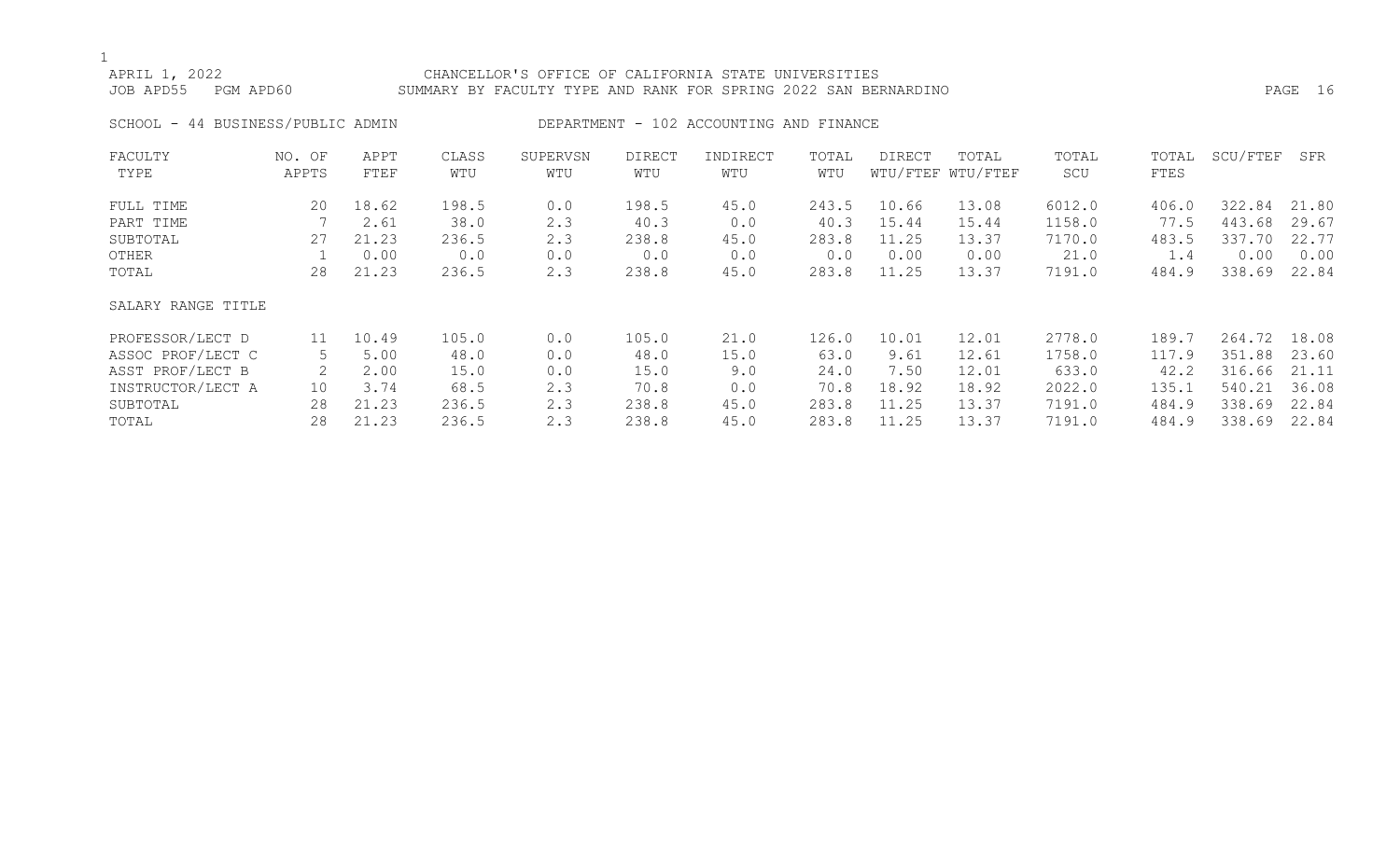## APRIL 1, 2022 CHANCELLOR'S OFFICE OF CALIFORNIA STATE UNIVERSITIES

JOB APD55 PGM APD60 SUMMARY BY FACULTY TYPE AND RANK FOR SPRING 2022 SAN BERNARDINO PAGE 17

SCHOOL - 44 BUSINESS/PUBLIC ADMIN DEPARTMENT - 161 BUSINESS ADMINISTRATION

| FACULTY            | NO. OF | APPT | CLASS | SUPERVSN | DIRECT | INDIRECT | TOTAL | DIRECT | TOTAL             | TOTAL | TOTAL | SCU/FTEF | SFR   |
|--------------------|--------|------|-------|----------|--------|----------|-------|--------|-------------------|-------|-------|----------|-------|
| TYPE               | APPTS  | FTEF | WTU   | WTU      | WTU    | WTU      | WTU   |        | WTU/FTEF WTU/FTEF | SCU   | FTES  |          |       |
| FULL TIME          |        | 1.23 | 0.0   | 0.0      | 0.0    | 0.0      | 0.0   | 0.00   | 0.00              | 0.0   | 0.0   | 0.00     | 0.00  |
| PART TIME          | 3      | 0.50 | 7.5   | 0.0      | 7.5    | 0.0      | 7.5   | 15.00  | 15.00             | 319.0 | 23.7  | 638.00   | 47.44 |
| SUBTOTAL           |        | 1.73 | 7.5   | 0.0      | 7.5    | 0.0      | 7.5   | 4.33   | 4.33              | 319.0 | 23.7  | 183.97   | 13.68 |
| TOTAL              |        | 1.73 | 7.5   | 0.0      | 7.5    | 0.0      | 7.5   | 4.33   | 4.33              | 319.0 | 23.7  | 183.97   | 13.68 |
| SALARY RANGE TITLE |        |      |       |          |        |          |       |        |                   |       |       |          |       |
| PROFESSOR/LECT D   | 2      | 0.53 | 3.0   | 0.0      | 3.0    | 0.0      | 3.0   | 5.62   | 5.62              | 87.0  | 7.3   | 162.92   | 13.58 |
| INSTRUCTOR/LECT A  |        | 1.20 | 4.5   | 0.0      | 4.5    | 0.0      | 4.5   | 3.75   | 3.75              | 232.0 | 16.5  | 193.33   | 13.73 |
| SUBTOTAL           |        | 1.73 | 7.5   | 0.0      | 7.5    | 0.0      | 7.5   | 4.33   | 4.33              | 319.0 | 23.7  | 183.97   | 13.68 |
| TOTAL              |        | .73  | 7.5   | 0.0      | 7.5    | 0.0      | 7.5   | 4.33   | 4.33              | 319.0 | 23.7  | 183.97   | 13.68 |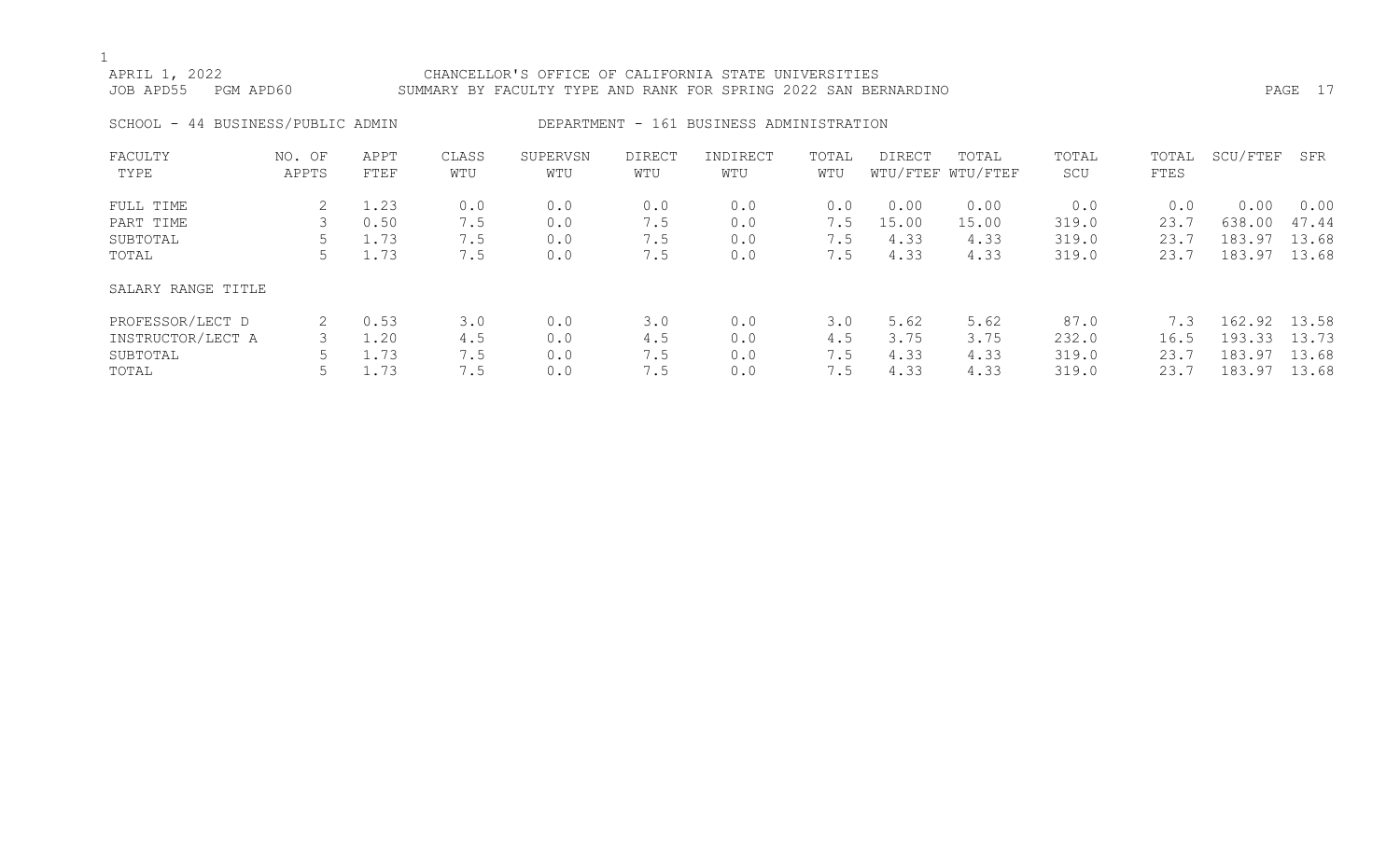## APRIL 1, 2022 CHANCELLOR'S OFFICE OF CALIFORNIA STATE UNIVERSITIES JOB APD55 PGM APD60 SUMMARY BY FACULTY TYPE AND RANK FOR SPRING 2022 SAN BERNARDINO PAGE 18 SCHOOL - 44 BUSINESS/PUBLIC ADMIN DEPARTMENT - 256 ENTREPRENEURSHIP FACULTY NO. OF APPT CLASS SUPERVSN DIRECT INDIRECT TOTAL DIRECT TOTAL TOTAL TOTAL SCU/FTEF SFR

| TYPE               | APPTS | FTEF | WTU  | WTU | WTU  | WTU | WTU  |       | WTU/FTEF WTU/FTEF | SCU    | FTES |              |       |
|--------------------|-------|------|------|-----|------|-----|------|-------|-------------------|--------|------|--------------|-------|
| FULL TIME          |       | 3.00 | 33.0 | 0.0 | 36.0 | 3.0 | 39.0 | 12.01 | 13.01             | 804.0  | 54.1 | 268.18       | 18.05 |
| PART TIME          | 4     | 1.56 | 10.5 | 9.9 | 20.4 | 0.0 | 20.4 | 13.06 | 13.06             | 261.0  | 17.9 | 167.09       | 11.43 |
| SUBTOTAL           |       | 4.56 | 43.5 | 9.9 | 56.4 | 3.0 | 59.4 | 12.37 | 13.03             | 1065.0 | 72.0 | 233.55       | 15.78 |
| TOTAL              |       | 4.56 | 43.5 | 9.9 | 56.4 | 3.0 | 59.4 | 12.37 | 13.03             | 1065.0 | 72.0 | 233.55 15.78 |       |
| SALARY RANGE TITLE |       |      |      |     |      |     |      |       |                   |        |      |              |       |
| PROFESSOR/LECT D   |       | 0.08 | 0.0  | 0.9 | 0.9  | 0.0 | 0.9  | 11.11 | 11.11             | 6.0    | 0.5  | 74.07        | 6.17  |
| ASSOC PROF/LECT C  |       | 0.26 | 0.0  | 0.0 | 0.0  | 0.0 | 0.0  | 0.00  | 0.00              | 0.0    | 0.0  | 0.00         | 0.00  |
| ASST PROF/LECT B   |       | 1.00 | 9.0  | 0.0 | 9.0  | 3.0 | 12.0 | 9.01  | 12.01             | 210.0  | 14.0 | 210.21       | 14.01 |
| INSTRUCTOR/LECT A  | 4     | 3.22 | 34.5 | 9.0 | 46.5 | 0.0 | 46.5 | 14.44 | 14.44             | 849.0  | 57.5 | 263.66       | 17.84 |
| SUBTOTAL           |       | 4.56 | 43.5 | 9.9 | 56.4 | 3.0 | 59.4 | 12.37 | 13.03             | 1065.0 | 72.0 | 233.55       | 15.78 |
| TOTAL              |       | 4.56 | 43.5 | 9.9 | 56.4 | 3.0 | 59.4 | 12.37 | 13.03             | 1065.0 | 72.0 | 233.55       | 15.78 |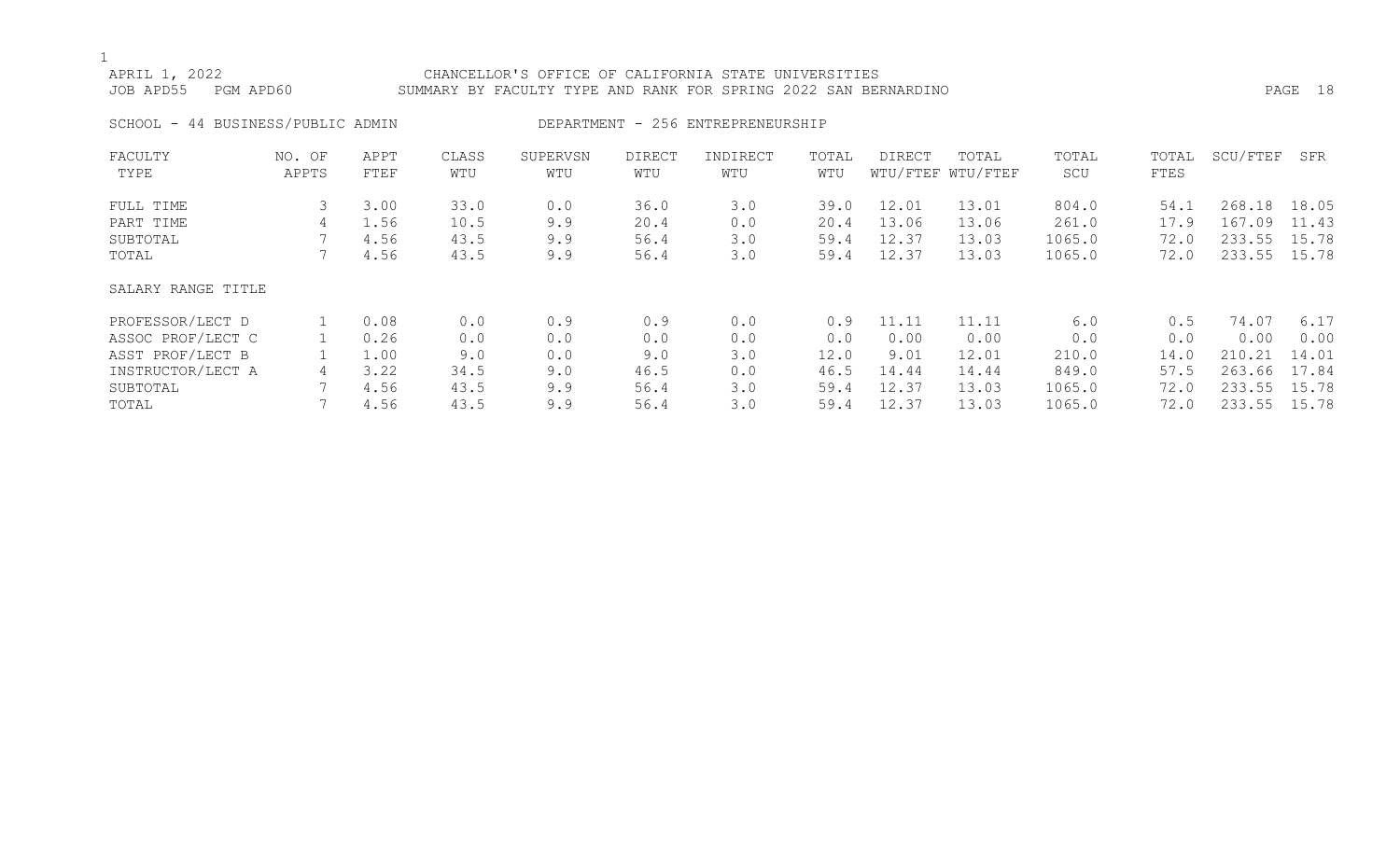## APRIL 1, 2022 CHANCELLOR'S OFFICE OF CALIFORNIA STATE UNIVERSITIES JOB APD55 PGM APD60 SUMMARY BY FACULTY TYPE AND RANK FOR SPRING 2022 SAN BERNARDINO PAGE 19

SCHOOL - 44 BUSINESS/PUBLIC ADMIN DEPARTMENT - 369 INFORMATION AND DECISION SCIENCES

| FACULTY            | NO. OF | APPT  | CLASS | SUPERVSN | <b>DIRECT</b> | INDIRECT | TOTAL | DIRECT | TOTAL             | TOTAL  | TOTAL | SCU/FTEF | SFR   |
|--------------------|--------|-------|-------|----------|---------------|----------|-------|--------|-------------------|--------|-------|----------|-------|
| TYPE               | APPTS  | FTEF  | WTU   | WTU      | WTU           | WTU      | WTU   |        | WTU/FTEF WTU/FTEF | SCU    | FTES  |          |       |
| FULL TIME          | 17     | 16.25 | 162.0 | 0.0      | 177.0         | 30.0     | 207.0 | 10.89  | 12.74             | 4875.0 | 336.4 | 300.02   | 20.70 |
| PART TIME          | 15     | 5.78  | 78.0  | 0.0      | 78.0          | 0.0      | 78.0  | 13.49  | 13.49             | 3081.0 | 211.1 | 532.68   | 36.49 |
| SUBTOTAL           | 32     | 22.03 | 240.0 | 0.0      | 255.0         | 30.0     | 285.0 | 11.57  | 12.94             | 7956.0 | 547.5 | 361.09   | 24.85 |
| OTHER              |        | 0.00  | 0.0   | 0.0      | 0.0           | 0.0      | 0.0   | 0.00   | 0.00              | 0.0    | 0.0   | 0.00     | 0.00  |
| TOTAL              | 33     | 22.03 | 240.0 | 0.0      | 255.0         | 30.0     | 285.0 | 11.57  | 12.94             | 7956.0 | 547.5 | 361.09   | 24.85 |
| SALARY RANGE TITLE |        |       |       |          |               |          |       |        |                   |        |       |          |       |
| PROFESSOR/LECT D   |        | 6.00  | 48.0  | 0.0      | 54.0          | 12.0     | 66.0  | 9.00   | 11.00             | 1347.0 | 94.7  | 224.50   | 15.78 |
| ASSOC PROF/LECT C  |        | 1.00  | 12.0  | 0.0      | 12.0          | 0.0      | 12.0  | 12.00  | 12.00             | 333.0  | 22.9  | 333.00   | 22.90 |
| ASST PROF/LECT B   |        | 6.83  | 69.0  | 0.0      | 75.0          | 15.0     | 90.0  | 10.97  | 13.17             | 2442.0 | 165.4 | 357.33   | 24.20 |
| INSTRUCTOR/LECT A  | 18     | 8.20  | 111.0 | 0.0      | 114.0         | 3.0      | 117.0 | 13.90  | 14.27             | 3834.0 | 264.5 | 467.62   | 32.25 |
| SUBTOTAL           | 33     | 22.03 | 240.0 | 0.0      | 255.0         | 30.0     | 285.0 | 11.57  | 12.94             | 7956.0 | 547.5 | 361.09   | 24.85 |
| TOTAL              | 33     | 22.03 | 240.0 | 0.0      | 255.0         | 30.0     | 285.0 | 11.57  | 12.94             | 7956.0 | 547.5 | 361.09   | 24.85 |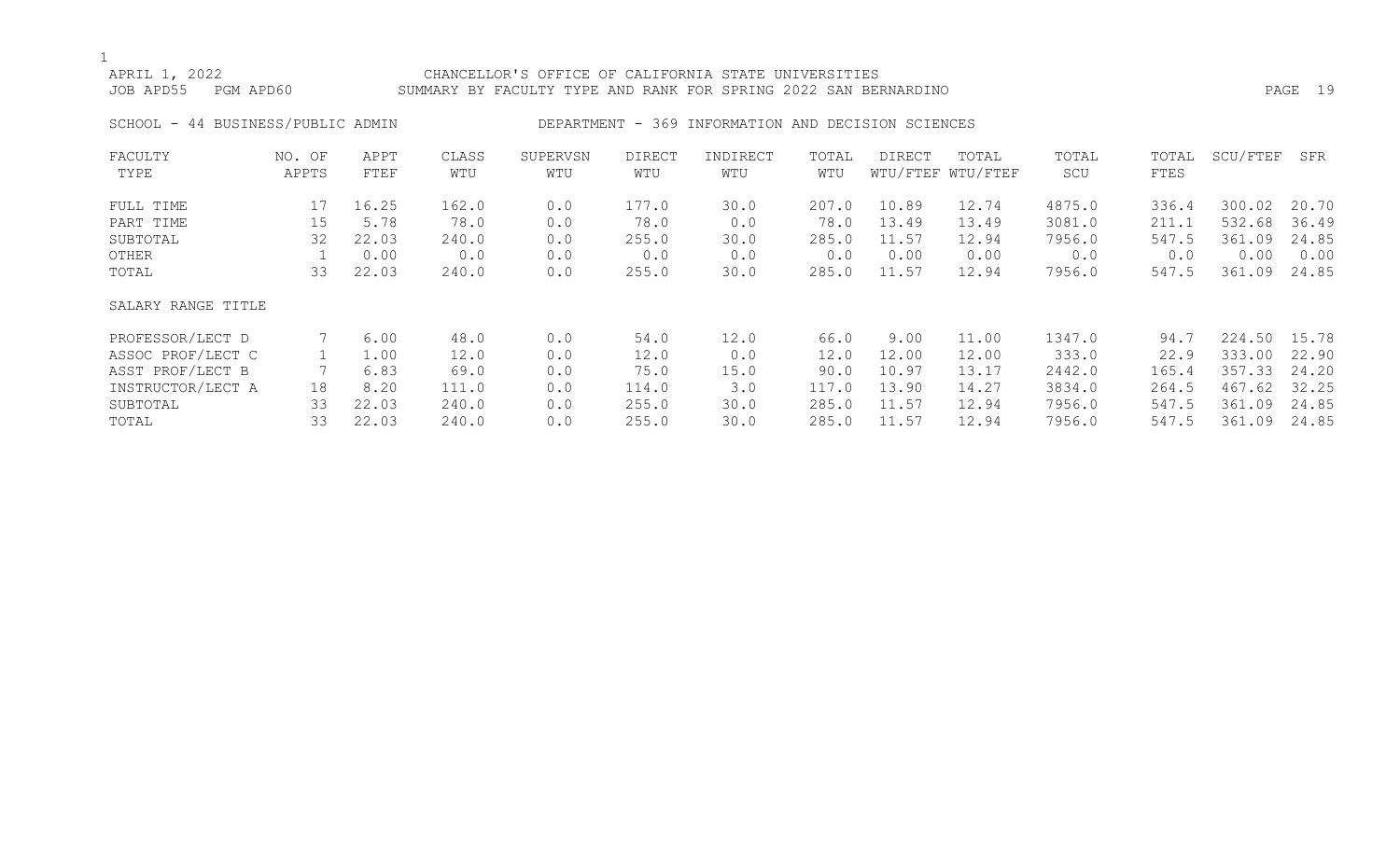## APRIL 1, 2022 CHANCELLOR'S OFFICE OF CALIFORNIA STATE UNIVERSITIES JOB APD55 PGM APD60 SUMMARY BY FACULTY TYPE AND RANK FOR SPRING 2022 SAN BERNARDINO PAGE 20 SCHOOL - 44 BUSINESS/PUBLIC ADMIN DEPARTMENT - 461 MANAGEMENT

| FACULTY<br>TYPE    | NO. OF<br>APPTS | APPT<br>FTEF | CLASS<br>WTU | SUPERVSN<br>WTU | <b>DIRECT</b><br>WTU | INDIRECT<br>WTU | TOTAL<br>WTU | <b>DIRECT</b> | TOTAL<br>WTU/FTEF WTU/FTEF | TOTAL<br>SCU | TOTAL<br>FTES | SCU/FTEF | SFR   |
|--------------------|-----------------|--------------|--------------|-----------------|----------------------|-----------------|--------------|---------------|----------------------------|--------------|---------------|----------|-------|
| FULL TIME          | 16              | 13.33        | 150.0        | 0.3             | 153.3                | 45.0            | 198.3        | 11.50         | 14.88                      | 4122.0       | 279.1         | 309.27   | 20.94 |
| PART TIME          | 18              | 7.44         | 121.0        | 0.0             | 124.0                | 0.0             | 124.0        | 16.66         | 16.66                      | 3793.0       | 255.7         | 509.61   | 34.35 |
| SUBTOTAL           | 34              | 20.77        | 271.0        | 0.3             | 277.3                | 45.0            | 322.3        | 13.35         | 15.52                      | 7915.0       | 534.8         | 381.06   | 25.75 |
| TOTAL              | 34              | 20.77        | 271.0        | 0.3             | 277.3                | 45.0            | 322.3        | 13.35         | 15.52                      | 7915.0       | 534.8         | 381.06   | 25.75 |
| SALARY RANGE TITLE |                 |              |              |                 |                      |                 |              |               |                            |              |               |          |       |
| PROFESSOR/LECT D   | 6               | 4.16         | 35.0         | 0.0             | 35.0                 | 12.0            | 47.0         | 8.41          | 11.29                      | 883.0        | 59.8          | 212.06   | 14.35 |
| ASSOC PROF/LECT C  | 10              | 8.08         | 100.0        | 0.3             | 106.3                | 24.0            | 130.3        | 13.16         | 16.14                      | 2838.0       | 192.0         | 351.46   | 23.78 |
| ASST PROF/LECT B   |                 | 3.06         | 33.0         | 0.0             | 33.0                 | 9.0             | 42.0         | 10.77         | 13.71                      | 837.0        | 57.3          | 273.17   | 18.70 |
| INSTRUCTOR/LECT A  | 13              | 5.47         | 103.0        | 0.0             | 103.0                | 0.0             | 103.0        | 18.84         | 18.84                      | 3357.0       | 225.7         | 613.94   | 41.28 |
| SUBTOTAL           | 34              | 20.77        | 271.0        | 0.3             | 277.3                | 45.0            | 322.3        | 13.35         | 15.52                      | 7915.0       | 534.8         | 381.06   | 25.75 |
| TOTAL              | 34              | 20.77        | 271.0        | 0.3             | 277.3                | 45.0            | 322.3        | 13.35         | 15.52                      | 7915.0       | 534.8         | 381.06   | 25.75 |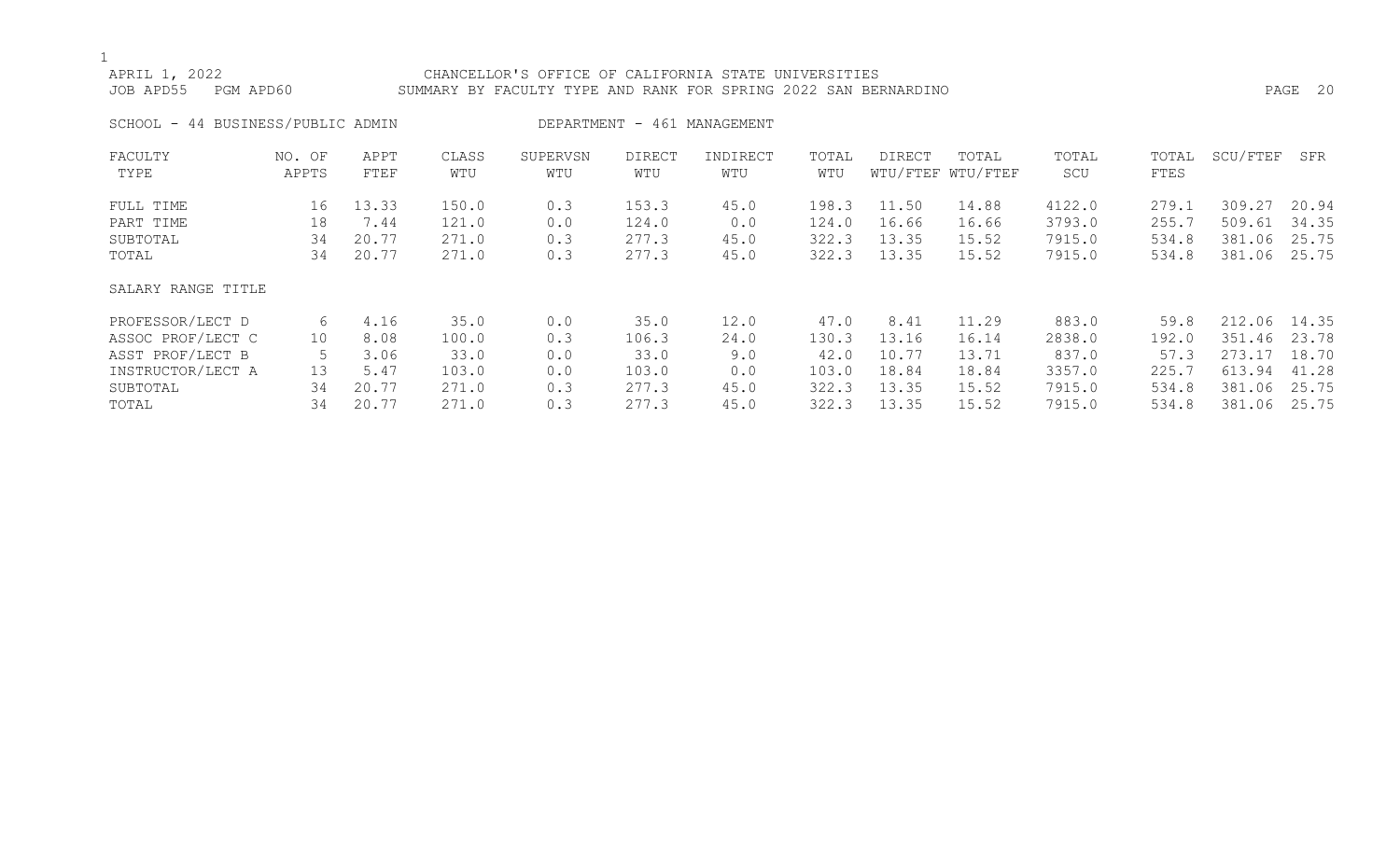## APRIL 1, 2022 CHANCELLOR'S OFFICE OF CALIFORNIA STATE UNIVERSITIES JOB APD55 PGM APD60 SUMMARY BY FACULTY TYPE AND RANK FOR SPRING 2022 SAN BERNARDINO PAGE 21

SCHOOL - 44 BUSINESS/PUBLIC ADMIN DEPARTMENT - 476 MARKETING

| FACULTY            | NO. OF                | APPT | CLASS | SUPERVSN | <b>DIRECT</b> | INDIRECT | TOTAL | <b>DIRECT</b> | TOTAL             | TOTAL  | TOTAL | SCU/FTEF | SFR   |
|--------------------|-----------------------|------|-------|----------|---------------|----------|-------|---------------|-------------------|--------|-------|----------|-------|
| TYPE               | APPTS                 | FTEF | WTU   | WTU      | WTU           | WTU      | WTU   |               | WTU/FTEF WTU/FTEF | SCU    | FTES  |          |       |
| FULL TIME          |                       | 5.66 | 60.0  | 0.0      | 60.0          | 30.0     | 90.0  | 10.60         | 15.90             | 2067.0 | 139.3 | 365.07   | 24.59 |
| PART TIME          |                       | 2.56 | 36.0  | 0.0      | 36.0          | 0.0      | 36.0  | 14.09         | 14.09             | 1033.0 | 69.2  | 404.31   | 27.07 |
| SUBTOTAL           | 14                    | 8.22 | 96.0  | 0.0      | 96.0          | 30.0     | 126.0 | 11.68         | 15.33             | 3100.0 | 208.4 | 377.27   | 25.36 |
| OTHER              |                       | 0.00 | 0.0   | 0.0      | 0.0           | 0.0      | 0.0   | 0.00          | 0.00              | 3.0    | 0.3   | 0.00     | 0.00  |
| TOTAL              | 15                    | 8.22 | 96.0  | 0.0      | 96.0          | 30.0     | 126.0 | 11.68         | 15.33             | 3103.0 | 208.7 | 377.63   | 25.39 |
| SALARY RANGE TITLE |                       |      |       |          |               |          |       |               |                   |        |       |          |       |
| PROFESSOR/LECT D   | 4                     | 1.67 | 18.0  | 0.0      | 18.0          | 18.0     | 36.0  | 10.81         | 21.62             | 630.0  | 42.1  | 378.38   | 25.26 |
| ASSOC PROF/LECT C  | $\mathbf{2}^{\prime}$ | 2.00 | 18.0  | 0.0      | 18.0          | 6.0      | 24.0  | 9.01          | 12.01             | 582.0  | 38.8  | 291.29   | 19.42 |
| ASST PROF/LECT B   |                       | 1.00 | 9.0   | 0.0      | 9.0           | 6.0      | 15.0  | 9.01          | 15.02             | 276.0  | 18.4  | 276.28   | 18.42 |
| INSTRUCTOR/LECT A  |                       | 3.20 | 48.0  | 0.0      | 48.0          | 0.0      | 48.0  | 15.00         | 15.00             | 1587.0 | 107.6 | 495.94   | 33.61 |
| SUBTOTAL           | 14                    | 7.86 | 93.0  | 0.0      | 93.0          | 30.0     | 123.0 | 11.83         | 15.64             | 3075.0 | 206.8 | 391.12   | 26.30 |
| ADMINISTRATOR      |                       | 0.36 | 3.0   | 0.0      | 3.0           | 0.0      | 3.0   | 8.45          | 8.45              | 28.0   | 1.9   | 78.87    | 5.27  |
| SUBTOTAL           |                       | 0.36 | 3.0   | 0.0      | 3.0           | 0.0      | 3.0   | 8.45          | 8.45              | 28.0   | 1.9   | 78.87    | 5.27  |
| TOTAL              | 15                    | 8.22 | 96.0  | 0.0      | 96.0          | 30.0     | 126.0 | 11.68         | 15.33             | 3103.0 | 208.7 | 377.63   | 25.39 |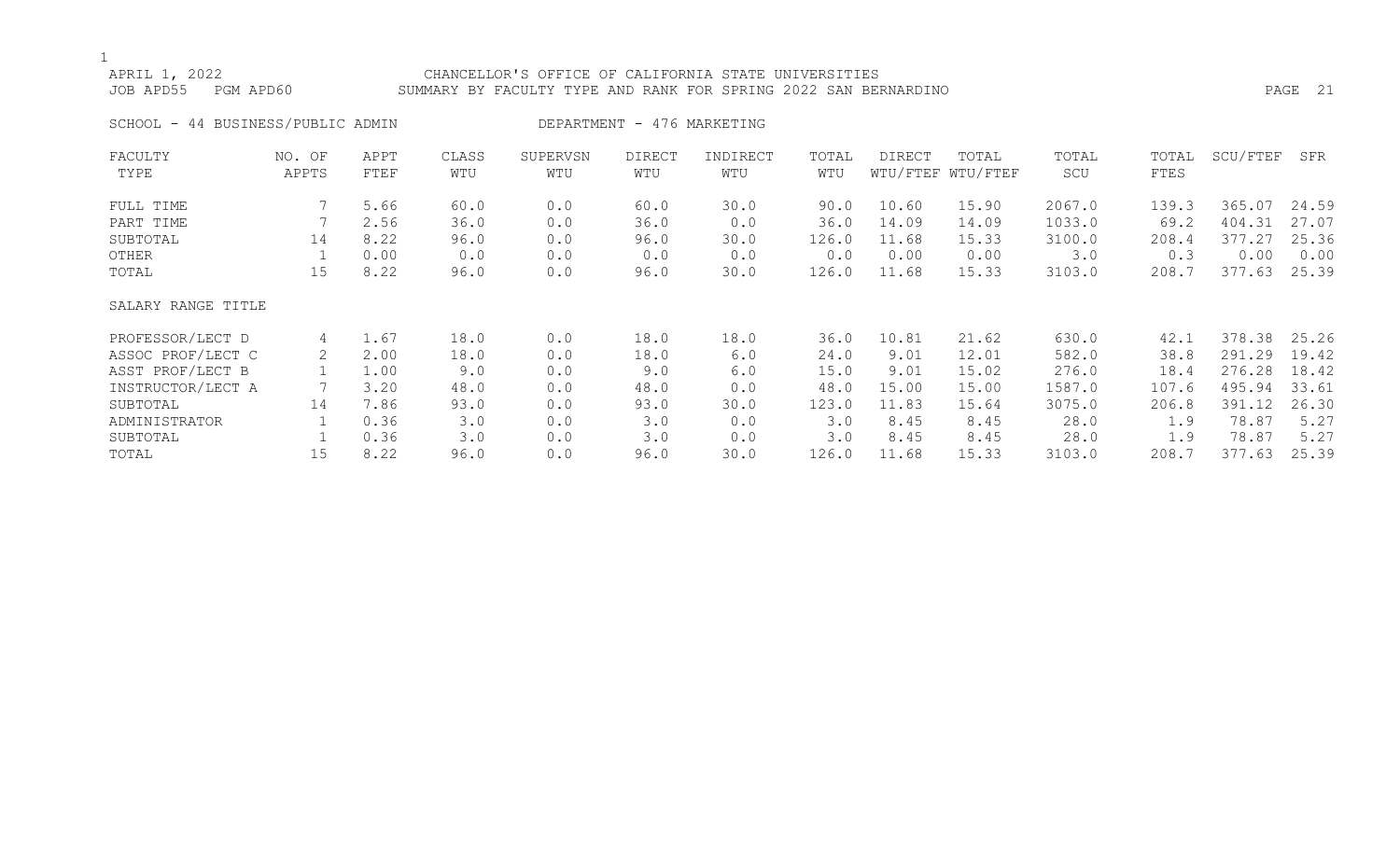## APRIL 1, 2022 CHANCELLOR'S OFFICE OF CALIFORNIA STATE UNIVERSITIES JOB APD55 PGM APD60 SUMMARY BY FACULTY TYPE AND RANK FOR SPRING 2022 SAN BERNARDINO PAGE 22

SCHOOL - 44 BUSINESS/PUBLIC ADMIN DEPARTMENT - 598 PUBLIC ADMINISTRATION

| FACULTY            | NO. OF | APPT | CLASS | SUPERVSN | <b>DIRECT</b> | INDIRECT | TOTAL | DIRECT | TOTAL             | TOTAL  | TOTAL | SCU/FTEF | SFR   |
|--------------------|--------|------|-------|----------|---------------|----------|-------|--------|-------------------|--------|-------|----------|-------|
| TYPE               | APPTS  | FTEF | WTU   | WTU      | WTU           | WTU      | WTU   |        | WTU/FTEF WTU/FTEF | SCU    | FTES  |          |       |
| FULL TIME          | 6      | 4.00 | 18.0  | 0.0      | 45.0          | 27.0     | 72.0  | 11.25  | 18.00             | 831.0  | 60.0  | 207.80   | 14.99 |
| PART TIME          | 16     | 5.95 | 84.0  | 0.0      | 84.0          | 0.0      | 84.0  | 14.12  | 14.12             | 2568.0 | 185.6 | 431.60   | 31.18 |
| SUBTOTAL           | 22     | 9.95 | 102.0 | 0.0      | 129.0         | 27.0     | 156.0 | 12.97  | 15.68             | 3399.0 | 245.5 | 341.64   | 24.68 |
| OTHER              |        | 0.00 | 0.0   | 0.0      | 0.0           | 0.0      | 0.0   | 0.00   | 0.00              | 0.0    | 0.0   | 0.00     | 0.00  |
| TOTAL              | 23     | 9.95 | 102.0 | 0.0      | 129.0         | 27.0     | 156.0 | 12.97  | 15.68             | 3399.0 | 245.5 | 341.64   | 24.68 |
| SALARY RANGE TITLE |        |      |       |          |               |          |       |        |                   |        |       |          |       |
| PROFESSOR/LECT D   | 6      | 2.75 | 21.0  | 0.0      | 33.0          | 24.0     | 57.0  | 12.00  | 20.73             | 357.0  | 29.5  | 129.87   | 10.73 |
| ASST PROF/LECT B   |        | 3.20 | 24.0  | 0.0      | 39.0          | 3.0      | 42.0  | 12.19  | 13.13             | 1113.0 | 78.8  | 347.81   | 24.63 |
| INSTRUCTOR/LECT A  | 11     | 3.60 | 51.0  | 0.0      | 51.0          | 0.0      | 51.0  | 14.17  | 14.17             | 1866.0 | 132.3 | 518.33   | 36.74 |
| TCHNG ASSOCIATE    |        | 0.40 | 6.0   | 0.0      | 6.0           | 0.0      | 6.0   | 15.00  | 15.00             | 63.0   | 5.0   | 157.50   | 12.38 |
| SUBTOTAL           | 23     | 9.95 | 102.0 | 0.0      | 129.0         | 27.0     | 156.0 | 12.97  | 15.68             | 3399.0 | 245.5 | 341.64   | 24.68 |
| TOTAL              | 23     | 9.95 | 102.0 | 0.0      | 129.0         | 27.0     | 156.0 | 12.97  | 15.68             | 3399.0 | 245.5 | 341.64   | 24.68 |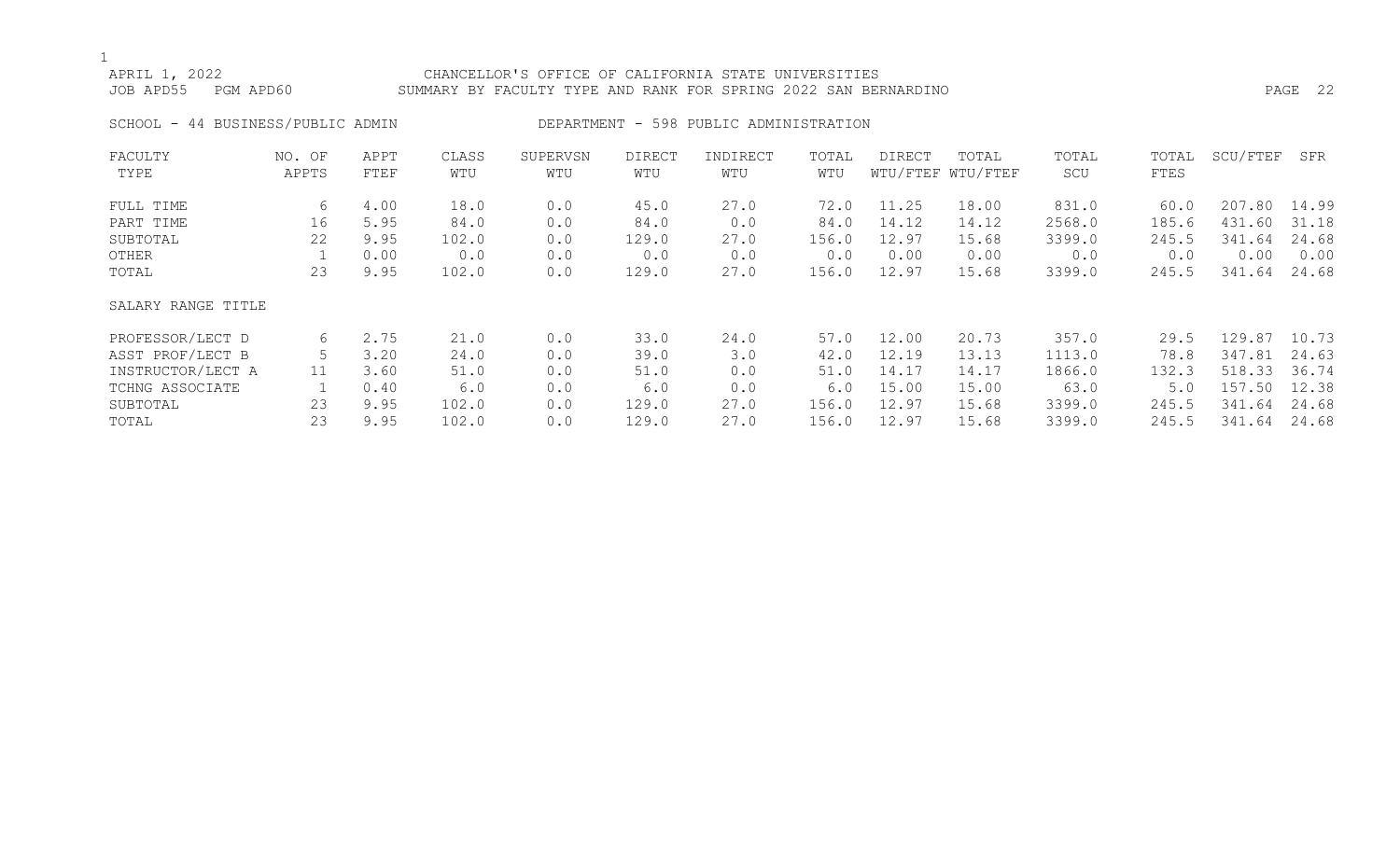## APRIL 1, 2022 CHANCELLOR'S OFFICE OF CALIFORNIA STATE UNIVERSITIES JOB APD55 PGM APD60 SUMMARY BY FACULTY TYPE AND RANK FOR SPRING 2022 SAN BERNARDINO PAGE 23

SCHOOL - 44 BUSINESS/PUBLIC ADMIN

| FACULTY            | NO. OF | APPT  | CLASS | SUPERVSN | <b>DIRECT</b> | INDIRECT | TOTAL  | DIRECT | TOTAL             | TOTAL   | TOTAL  | SCU/FTEF | SFR   |
|--------------------|--------|-------|-------|----------|---------------|----------|--------|--------|-------------------|---------|--------|----------|-------|
| TYPE               | APPTS  | FTEF  | WTU   | WTU      | WTU           | WTU      | WTU    |        | WTU/FTEF WTU/FTEF | SCU     | FTES   |          |       |
| FULL TIME          | 71     | 62.09 | 621.5 | 0.3      | 669.8         | 180.0    | 849.8  | 10.79  | 13.69             | 18711.0 | 1274.8 | 301.34   | 20.53 |
| PART TIME          | 70     | 26.40 | 375.0 | 12.2     | 390.2         | 0.0      | 390.2  | 14.78  | 14.78             | 12213.0 | 840.5  | 462.54   | 31.83 |
| SUBTOTAL           | 141    | 88.50 | 996.5 | 12.5     | 1060.0        | 180.0    | 1240.0 | 11.98  | 14.01             | 30924.0 | 2115.3 | 349.44   | 23.90 |
| OTHER              | 4      | 0.00  | 0.0   | 0.0      | 0.0           | 0.0      | 0.0    | 0.00   | 0.00              | 24.0    | 1.7    | 0.00     | 0.00  |
| TOTAL              | 145    | 88.50 | 996.5 | 12.5     | 1060.0        | 180.0    | 1240.0 | 11.98  | 14.01             | 30948.0 | 2116.9 | 349.71   | 23.92 |
| SALARY RANGE TITLE |        |       |       |          |               |          |        |        |                   |         |        |          |       |
| PROFESSOR/LECT D   | 37     | 25.69 | 230.0 | 0.9      | 248.9         | 87.0     | 335.9  | 9.69   | 13.08             | 6088.0  | 423.5  | 237.01   | 16.49 |
| ASSOC PROF/LECT C  | 19     | 16.33 | 178.0 | 0.3      | 184.3         | 45.0     | 229.3  | 11.29  | 14.04             | 5511.0  | 371.6  | 337.50   | 22.76 |
| ASST PROF/LECT B   | 21     | 17.10 | 159.0 | 0.0      | 180.0         | 45.0     | 225.0  | 10.53  | 13.16             | 5511.0  | 376.1  | 322.37   | 22.00 |
| INSTRUCTOR/LECT A  | 66     | 28.63 | 420.5 | 11.3     | 437.8         | 3.0      | 440.8  | 15.29  | 15.40             | 13747.0 | 938.9  | 480.16   | 32.79 |
| TCHNG ASSOCIATE    |        | 0.40  | 6.0   | 0.0      | 6.0           | 0.0      | 6.0    | 15.00  | 15.00             | 63.0    | 5.0    | 157.50   | 12.38 |
| SUBTOTAL           | 144    | 88.14 | 993.5 | 12.5     | 1057.0        | 180.0    | 1237.0 | 11.99  | 14.03             | 30920.0 | 2115.0 | 350.80   | 24.00 |
| ADMINISTRATOR      |        | 0.36  | 3.0   | 0.0      | 3.0           | 0.0      | 3.0    | 8.45   | 8.45              | 28.0    | 1.9    | 78.87    | 5.27  |
| SUBTOTAL           |        | 0.36  | 3.0   | 0.0      | 3.0           | 0.0      | 3.0    | 8.45   | 8.45              | 28.0    | 1.9    | 78.87    | 5.27  |
| TOTAL              | 145    | 88.50 | 996.5 | 12.5     | 1060.0        | 180.0    | 1240.0 | 11.98  | 14.01             | 30948.0 | 2116.9 | 349.71   | 23.92 |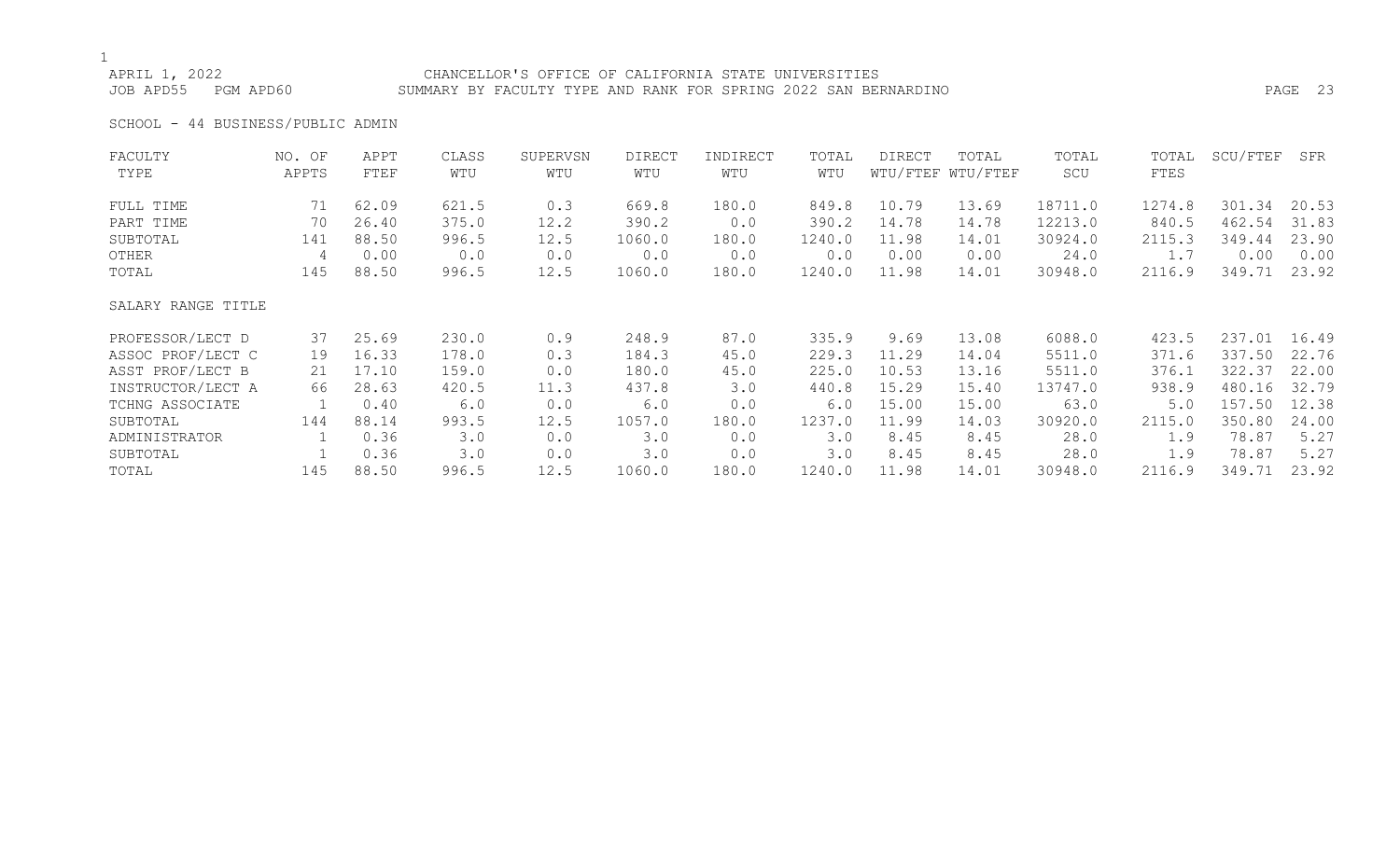## APRIL 1, 2022 CHANCELLOR'S OFFICE OF CALIFORNIA STATE UNIVERSITIES JOB APD55 PGM APD60 SUMMARY BY FACULTY TYPE AND RANK FOR SPRING 2022 SAN BERNARDINO PAGE 24

SCHOOL - 47 HUMANITIES DEPARTMENT - 136 ART

| FACULTY            | NO. OF | APPT  | CLASS | SUPERVSN | <b>DIRECT</b> | INDIRECT | TOTAL | DIRECT | TOTAL             | TOTAL  | TOTAL | SCU/FTEF | SFR   |
|--------------------|--------|-------|-------|----------|---------------|----------|-------|--------|-------------------|--------|-------|----------|-------|
| TYPE               | APPTS  | FTEF  | WTU   | WTU      | WTU           | WTU      | WTU   |        | WTU/FTEF WTU/FTEF | SCU    | FTES  |          |       |
| FULL TIME          | 9      | 7.00  | 47.4  | 12.6     | 60.0          | 50.4     | 110.4 | 8.58   | 15.78             | 1000.0 | 68.2  | 142.92   | 9.74  |
| PART TIME          | 33     | 16.85 | 251.5 | 5.6      | 257.1         | 4.8      | 261.9 | 15.26  | 15.54             | 5089.0 | 340.5 | 302.00   | 20.21 |
| SUBTOTAL           | 42     | 23.85 | 298.9 | 18.2     | 317.1         | 55.2     | 372.3 | 13.30  | 15.61             | 6089.0 | 408.7 | 255.33   | 17.14 |
| OTHER              |        | 0.00  | 0.0   | 2.3      | 2.3           | 0.0      | 2.3   | 0.00   | 0.00              | 21.0   | 1.4   | 0.00     | 0.00  |
| TOTAL              | 43     | 23.85 | 298.9 | 20.5     | 319.4         | 55.2     | 374.6 | 13.39  | 15.71             | 6110.0 | 410.1 | 256.21   | 17.20 |
| SALARY RANGE TITLE |        |       |       |          |               |          |       |        |                   |        |       |          |       |
| PROFESSOR/LECT D   |        | 4.22  | 31.0  | 11.2     | 42.2          | 24.3     | 66.5  | 10.01  | 15.77             | 529.0  | 36.7  | 125.44   | 8.71  |
| ASSOC PROF/LECT C  | 4      | 2.97  | 32.0  | 0.3      | 32.3          | 22.9     | 55.2  | 10.88  | 18.59             | 477.0  | 32.0  | 160.66   | 10.78 |
| ASST PROF/LECT B   | 2      | 2.00  | 13.0  | 3.4      | 16.4          | 8.0      | 24.4  | 8.20   | 12.21             | 288.0  | 19.3  | 144.07   | 9.63  |
| INSTRUCTOR/LECT A  | 30     | 14.66 | 222.9 | 5.6      | 228.5         | 0.0      | 228.5 | 15.58  | 15.58             | 4816.0 | 322.1 | 328.45   | 21.97 |
| SUBTOTAL           | 43     | 23.85 | 298.9 | 20.5     | 319.4         | 55.2     | 374.6 | 13.39  | 15.71             | 6110.0 | 410.1 | 256.21   | 17.20 |
| TOTAL              | 43     | 23.85 | 298.9 | 20.5     | 319.4         | 55.2     | 374.6 | 13.39  | 15.71             | 6110.0 | 410.1 | 256.21   | 17.20 |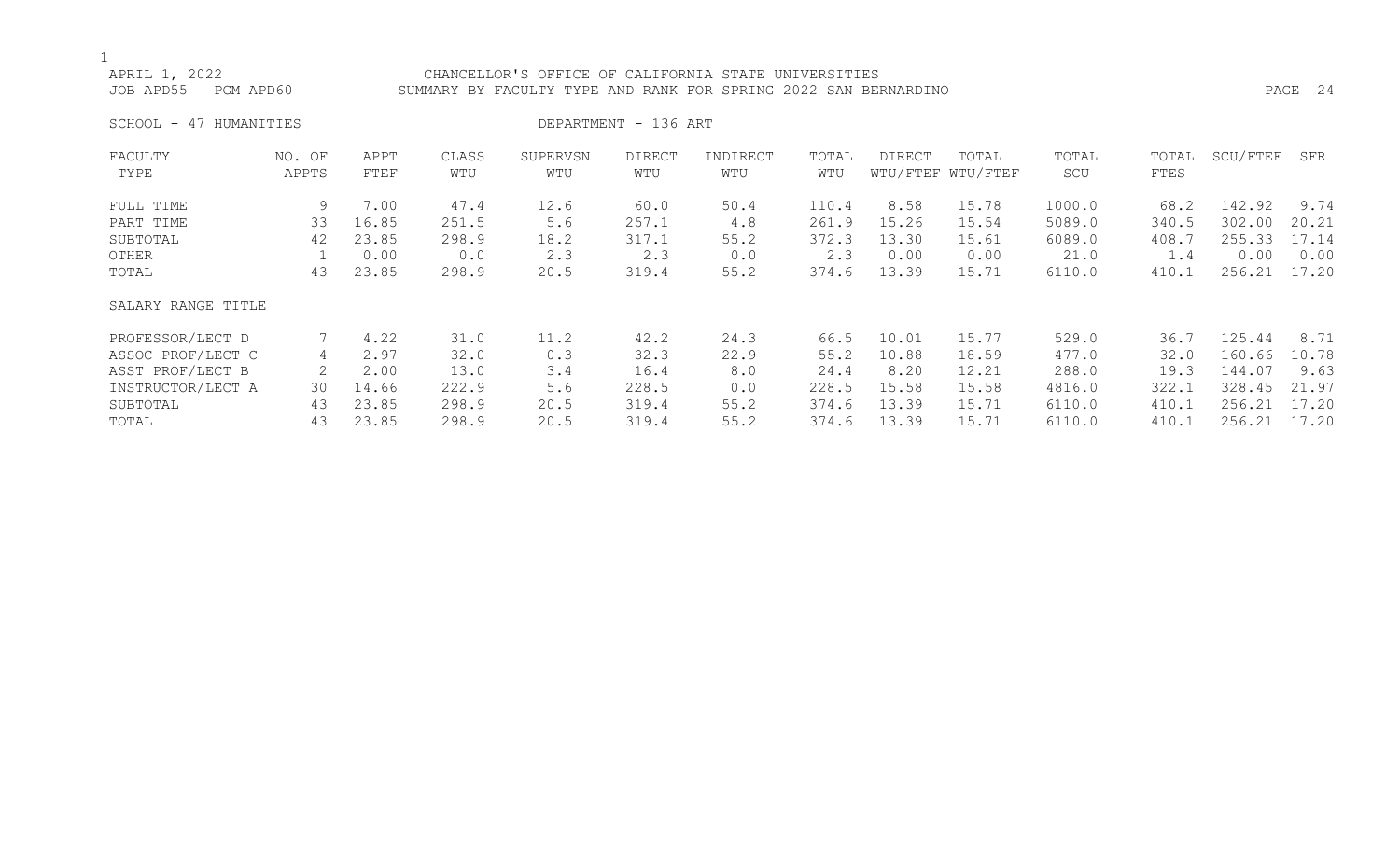## APRIL 1, 2022 CHANCELLOR'S OFFICE OF CALIFORNIA STATE UNIVERSITIES

JOB APD55 PGM APD60 SUMMARY BY FACULTY TYPE AND RANK FOR SPRING 2022 SAN BERNARDINO PAGE 25

## SCHOOL - 47 HUMANITIES DEPARTMENT - 186 COMMUNICATIONS

| FACULTY            | NO. OF | APPT  | CLASS | SUPERVSN | <b>DIRECT</b> | INDIRECT | TOTAL | <b>DIRECT</b> | TOTAL             | TOTAL  | TOTAL | SCU/FTEF | SFR   |
|--------------------|--------|-------|-------|----------|---------------|----------|-------|---------------|-------------------|--------|-------|----------|-------|
| TYPE               | APPTS  | FTEF  | WTU   | WTU      | WTU           | WTU      | WTU   |               | WTU/FTEF WTU/FTEF | SCU    | FTES  |          |       |
| FULL TIME          | 22     | 16.00 | 153.2 | 15.4     | 201.6         | 57.0     | 258.6 | 12.60         | 16.16             | 3892.0 | 262.2 | 243.20   | 16.39 |
| PART TIME          | 30     | 12.20 | 182.8 | 2.7      | 185.5         | 9.0      | 194.5 | 15.21         | 15.94             | 4764.0 | 318.0 | 390.52   | 26.07 |
| SUBTOTAL           | 52     | 28.20 | 336.0 | 18.1     | 387.1         | 66.0     | 453.1 | 13.73         | 16.07             | 8656.0 | 580.2 | 306.93   | 20.57 |
| OTHER              |        | 0.00  | 2.6   | 0.0      | 2.6           | 0.0      | 2.6   | 0.00          | 0.00              | 14.0   | 0.9   | 0.00     | 0.00  |
| TOTAL              | 53     | 28.20 | 338.6 | 18.1     | 389.7         | 66.0     | 455.7 | 13.82         | 16.16             | 8670.0 | 581.2 | 307.43   | 20.61 |
| SALARY RANGE TITLE |        |       |       |          |               |          |       |               |                   |        |       |          |       |
| PROFESSOR/LECT D   | 8      | 5.25  | 33.3  | 7.5      | 49.8          | 33.0     | 82.8  | 9.48          | 15.77             | 1092.0 | 74.5  | 207.96   | 14.18 |
| ASSOC PROF/LECT C  | 6      | 3.00  | 26.2  | 2.7      | 52.9          | 12.0     | 64.9  | 17.63         | 21.63             | 521.0  | 35.1  | 173.67   | 11.69 |
| ASST PROF/LECT B   | 4      | 3.97  | 32.9  | 0.3      | 33.2          | 15.0     | 48.2  | 8.37          | 12.15             | 650.0  | 44.0  | 163.81   | 11.10 |
| INSTRUCTOR/LECT A  | 35     | 15.98 | 246.2 | 7.6      | 253.8         | 6.0      | 259.8 | 15.88         | 16.25             | 6407.0 | 427.6 | 400.86   | 26.75 |
| SUBTOTAL           | 53     | 28.20 | 338.6 | 18.1     | 389.7         | 66.0     | 455.7 | 13.82         | 16.16             | 8670.0 | 581.2 | 307.43   | 20.61 |
| TOTAL              | 53     | 28.20 | 338.6 | 18.1     | 389.7         | 66.0     | 455.7 | 13.82         | 16.16             | 8670.0 | 581.2 | 307.43   | 20.61 |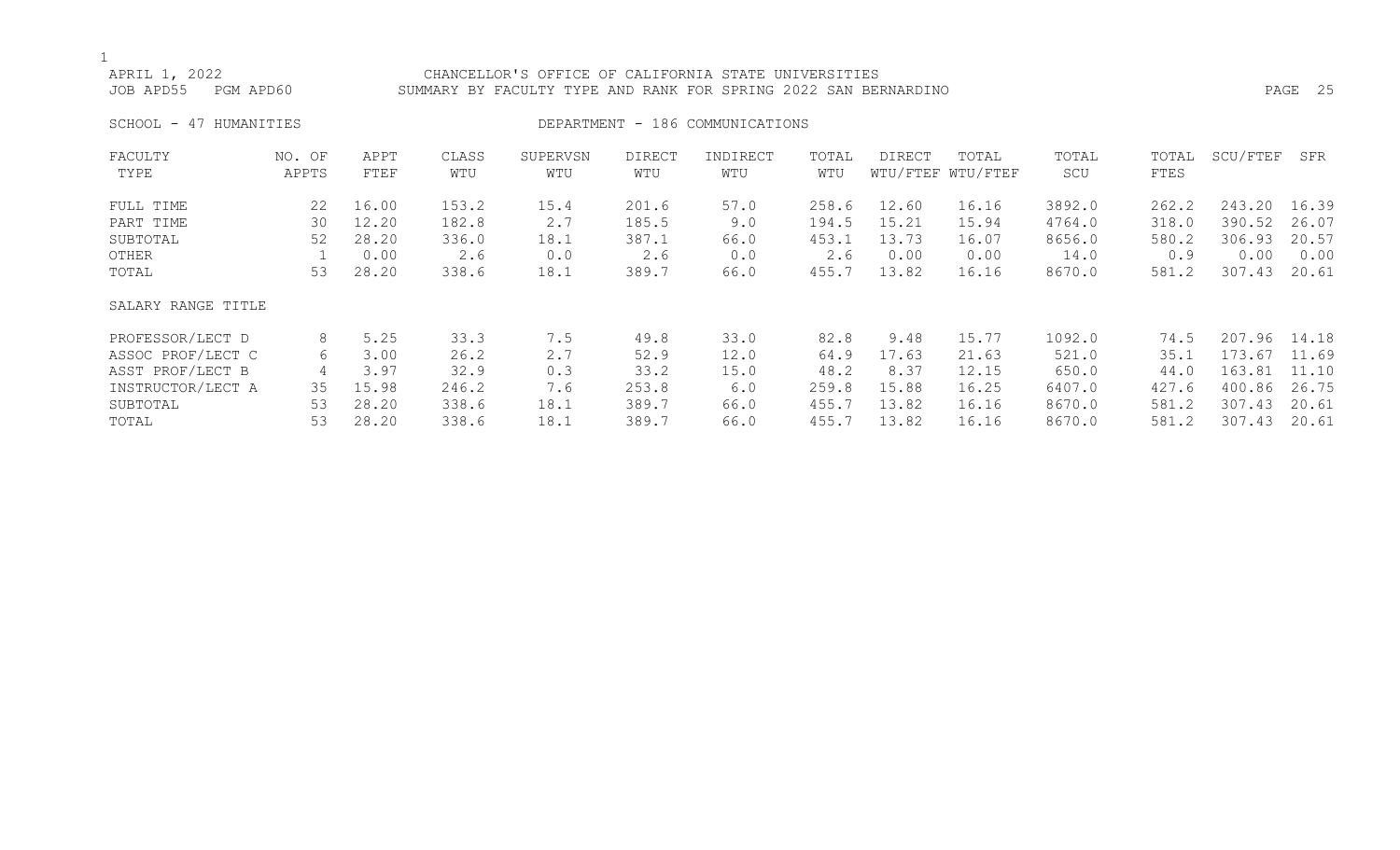## APRIL 1, 2022 CHANCELLOR'S OFFICE OF CALIFORNIA STATE UNIVERSITIES JOB APD55 PGM APD60 SUMMARY BY FACULTY TYPE AND RANK FOR SPRING 2022 SAN BERNARDINO PAGE 26

SCHOOL - 47 HUMANITIES DEPARTMENT - 254 ENGLISH

| FACULTY            | NO. OF | APPT  | CLASS | SUPERVSN | DIRECT | INDIRECT | TOTAL | DIRECT | TOTAL             | TOTAL   | TOTAL | SCU/FTEF | SFR   |
|--------------------|--------|-------|-------|----------|--------|----------|-------|--------|-------------------|---------|-------|----------|-------|
| TYPE               | APPTS  | FTEF  | WTU   | WTU      | WTU    | WTU      | WTU   |        | WTU/FTEF WTU/FTEF | SCU     | FTES  |          |       |
| FULL TIME          | 38     | 31.19 | 414.0 | 0.6      | 429.6  | 63.0     | 492.6 | 13.77  | 16.08             | 10793.0 | 725.7 | 346.00   | 23.27 |
| PART TIME          | 16     | 9.05  | 135.0 | 0.0      | 135.0  | 0.0      | 135.0 | 14.92  | 14.92             | 3102.0  | 206.9 | 342.76   | 22.86 |
| SUBTOTAL           | 54     | 40.24 | 549.0 | 0.6      | 564.6  | 63.0     | 627.6 | 14.03  | 15.82             | 13895.0 | 932.6 | 345.27   | 23.17 |
| OTHER              |        | 0.00  | 0.0   | 0.3      | 0.3    | 0.0      | 0.3   | 0.00   | 0.00              | 3.0     | 0.2   | 0.00     | 0.00  |
| TOTAL              | 55     | 40.24 | 549.0 | 0.9      | 564.9  | 63.0     | 627.9 | 14.04  | 15.83             | 13898.0 | 932.8 | 345.34   | 23.18 |
| SALARY RANGE TITLE |        |       |       |          |        |          |       |        |                   |         |       |          |       |
| PROFESSOR/LECT D   | 12     | 8.00  | 96.0  | 0.3      | 111.3  | 9.0      | 120.3 | 13.92  | 16.17             | 2343.0  | 159.4 | 292.95   | 19.92 |
| ASSOC PROF/LECT C  | 4      | 2.25  | 12.0  | 0.0      | 12.0   | 24.0     | 36.0  | 5.34   | 16.01             | 278.0   | 19.0  | 123.61   | 8.46  |
| ASST PROF/LECT B   |        | 7.00  | 60.0  | 0.3      | 60.3   | 24.0     | 84.3  | 8.62   | 12.05             | 1296.0  | 88.9  | 185.25   | 12.70 |
| INSTRUCTOR/LECT A  | 32     | 23.00 | 381.0 | 0.3      | 381.3  | 6.0      | 387.3 | 16.58  | 16.84             | 9981.0  | 665.6 | 433.94   | 28.94 |
| SUBTOTAL           | 55     | 40.24 | 549.0 | 0.9      | 564.9  | 63.0     | 627.9 | 14.04  | 15.83             | 13898.0 | 932.8 | 345.34   | 23.18 |
| TOTAL              | 55     | 40.24 | 549.0 | 0.9      | 564.9  | 63.0     | 627.9 | 14.04  | 15.83             | 13898.0 | 932.8 | 345.34   | 23.18 |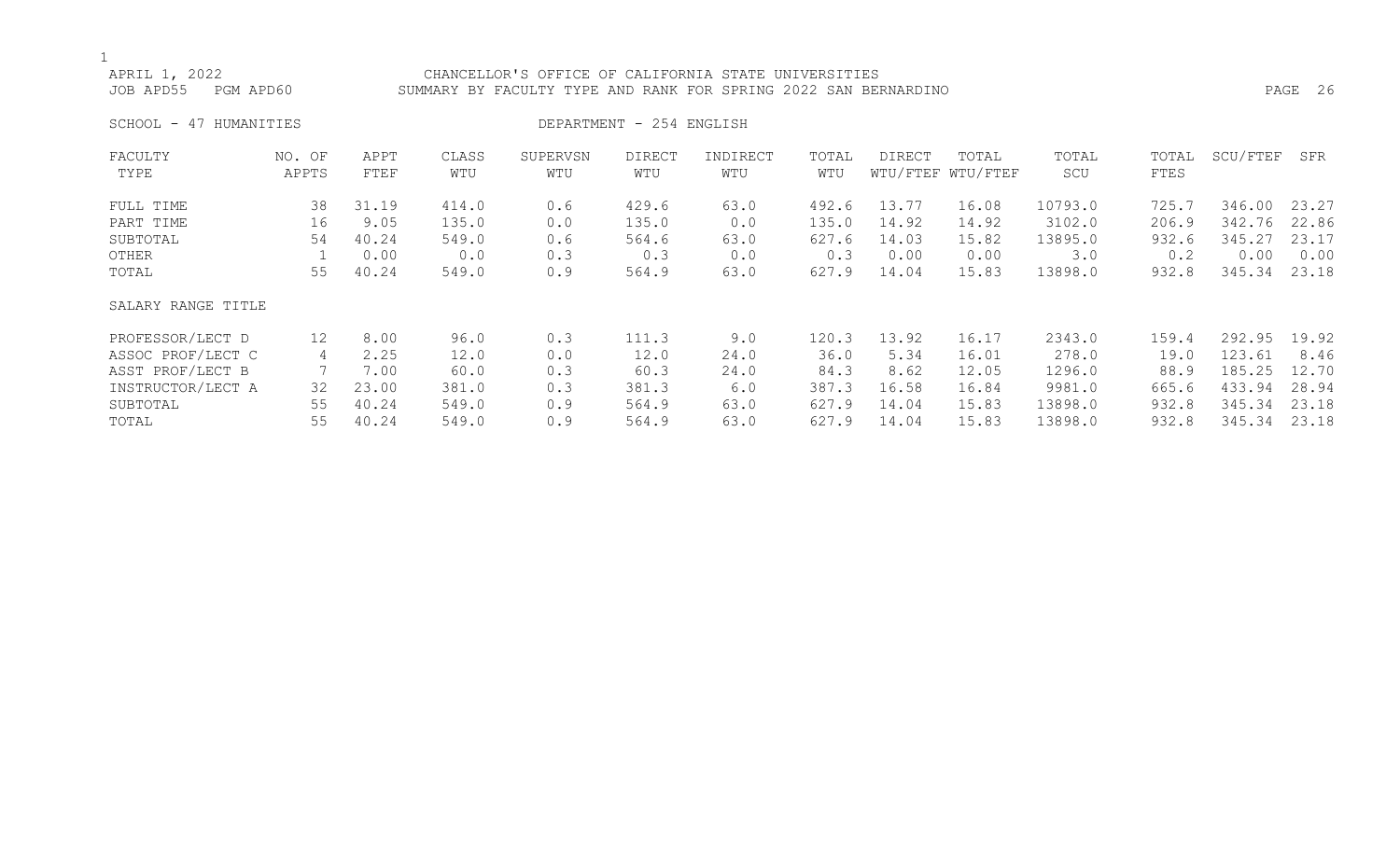## APRIL 1, 2022 CHANCELLOR'S OFFICE OF CALIFORNIA STATE UNIVERSITIES JOB APD55 PGM APD60 SUMMARY BY FACULTY TYPE AND RANK FOR SPRING 2022 SAN BERNARDINO PAGE 27

### SCHOOL - 47 HUMANITIES **DEPARTMENT - 281 FOREIGN LANGUAGES AND LITERATURE**

| FACULTY            | NO. OF | APPT  | CLASS | SUPERVSN | <b>DIRECT</b> | INDIRECT | TOTAL | <b>DIRECT</b> | TOTAL             | TOTAL  | TOTAL | SCU/FTEF | SFR   |
|--------------------|--------|-------|-------|----------|---------------|----------|-------|---------------|-------------------|--------|-------|----------|-------|
| TYPE               | APPTS  | FTEF  | WTU   | WTU      | WTU           | WTU      | WTU   |               | WTU/FTEF WTU/FTEF | SCU    | FTES  |          |       |
| FULL TIME          | 9      | 8.01  | 110.2 | 0.3      | 110.5         | 5.0      | 115.5 | 13.80         | 14.80             | 2117.0 | 142.5 | 264.46   | 17.80 |
| PART TIME          | 25     | 15.12 | 204.3 | 0.3      | 207.6         | 1.0      | 208.6 | 13.73         | 13.80             | 3715.0 | 250.0 | 245.68   | 16.53 |
| SUBTOTAL           | 34     | 23.13 | 314.5 | 0.6      | 318.1         | 6.0      | 324.1 | 13.76         | 14.14             | 5832.0 | 392.5 | 252.18   | 16.97 |
| OTHER              |        | 0.00  | 1.0   | 0.3      | 1.3           | 0.0      | 1.3   | 0.00          | 0.00              | 16.0   | 1.3   | 0.00     | 0.00  |
| TOTAL              | 35     | 23.13 | 315.5 | 0.9      | 319.4         | 6.0      | 325.4 | 13.81         | 14.20             | 5848.0 | 393.8 | 252.88   | 17.03 |
| SALARY RANGE TITLE |        |       |       |          |               |          |       |               |                   |        |       |          |       |
| PROFESSOR/LECT D   | 11     | 7.79  | 95.1  | 0.6      | 98.7          | 3.0      | 101.7 | 12.66         | 13.43             | 1557.0 | 105.3 | 199.77   | 13.51 |
| ASSOC PROF/LECT C  | 2      | 2.00  | 23.6  | 0.0      | 23.6          | 2.0      | 25.6  | 11.81         | 12.81             | 375.0  | 26.0  | 187.69   | 13.01 |
| ASST PROF/LECT B   |        | 0.97  | 11.6  | 0.0      | 11.6          | 0.0      | 11.6  | 12.01         | 12.01             | 190.0  | 13.4  | 196.69   | 13.85 |
| INSTRUCTOR/LECT A  | 21     | 12.37 | 185.2 | 0.3      | 185.5         | 1.0      | 186.5 | 15.00         | 15.08             | 3726.0 | 249.1 | 301.26   | 20.14 |
| SUBTOTAL           | 35     | 23.13 | 315.5 | 0.9      | 319.4         | 6.0      | 325.4 | 13.81         | 14.20             | 5848.0 | 393.8 | 252.88   | 17.03 |
| TOTAL              | 35     | 23.13 | 315.5 | 0.9      | 319.4         | 6.0      | 325.4 | 13.81         | 14.20             | 5848.0 | 393.8 | 252.88   | 17.03 |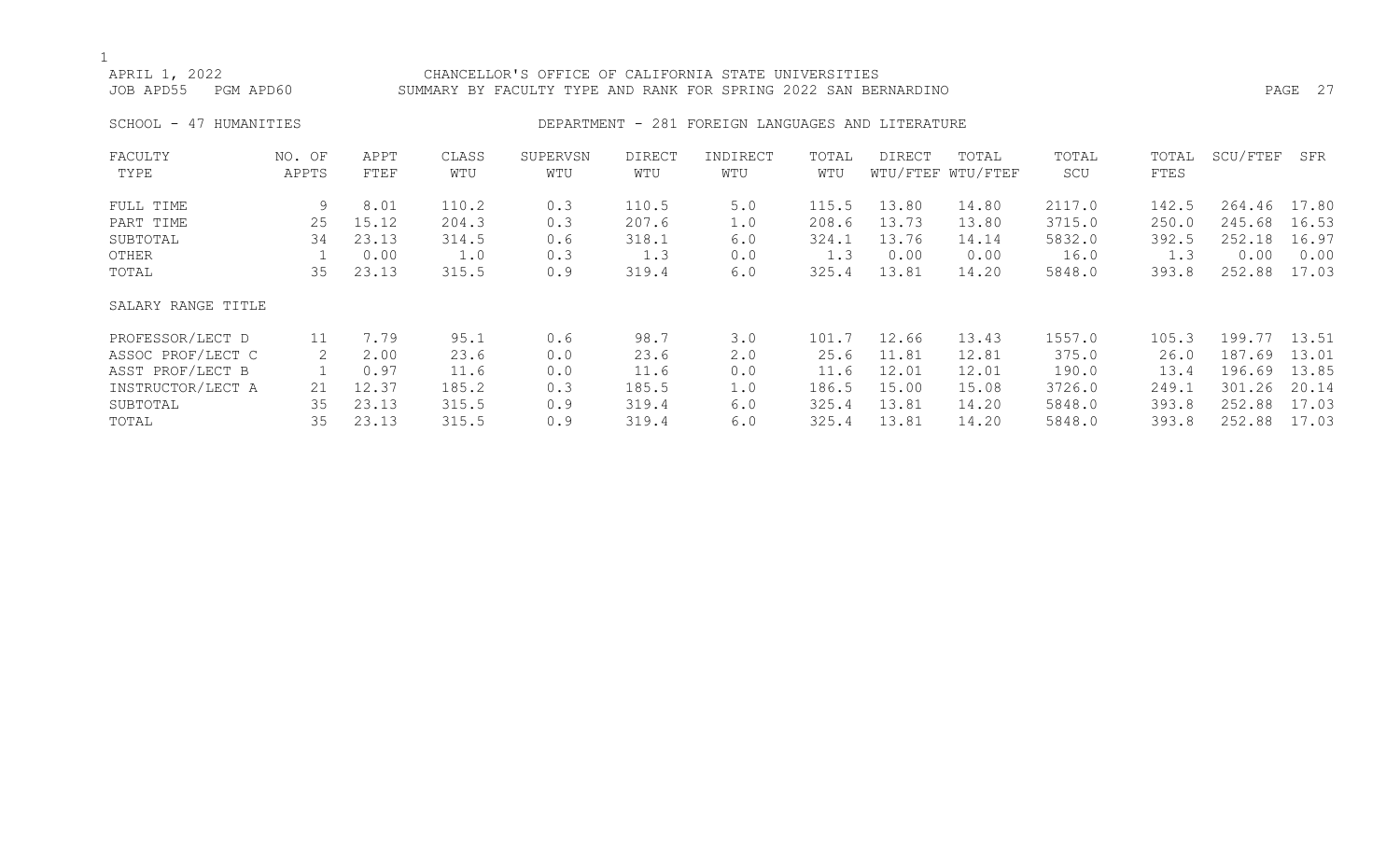## APRIL 1, 2022<br>JOB APD55 PGM APD60 SUMMARY BY FACULTY TYPE AND RANK FOR SPRING 2022 SAN BER SUMMARY BY FACULTY TYPE AND RANK FOR SPRING 2022 SAN BERNARDINO PASS PAGE 28 SCHOOL - 47 HUMANITIES **DEPARTMENT - 350 HUMANITIES** FACULTY NO. OF APPT CLASS SUPERVSN DIRECT INDIRECT TOTAL DIRECT TOTAL TOTAL TOTAL SCU/FTEF SFR

| TYPE               | APPTS | FTEF | WTU  | WTU | WTU  | WTU | WTU  |       | WTU/FTEF WTU/FTEF | SCU    | FTES  |        |       |
|--------------------|-------|------|------|-----|------|-----|------|-------|-------------------|--------|-------|--------|-------|
| FULL TIME          | 11    | 4.41 | 25.0 | 3.6 | 28.6 | 3.0 | 31.6 | 6.49  | 6.49              | 1612.0 | 107.5 | 365.78 | 24.39 |
| PART TIME          |       | 1.10 | 12.0 | 0.0 | 12.0 | 0.0 | 12.0 | 10.91 | 10.91             | 1197.0 | 79.8  | 88.18  | 72.55 |
| SUBTOTAL           | 16    | 5.51 | 37.0 | 3.6 | 40.6 | 3.0 | 43.6 | 7.37  | 7.37              | 2809.0 | 187.3 | 510.08 | 34.01 |
| TOTAL              | 16    | 5.51 | 37.0 | 3.6 | 40.6 | 3.0 | 43.6 | 7.37  | 7.37              | 2809.0 | 187.3 | 510.08 | 34.01 |
| SALARY RANGE TITLE |       |      |      |     |      |     |      |       |                   |        |       |        |       |
| PROFESSOR/LECT D   |       | 0.24 | 0.0  | 0.0 | 0.0  | 0.0 | 0.0  | 0.00  | 0.00              | 0.0    | 0.0   | 0.00   | 0.00  |
| ASSOC PROF/LECT C  |       | 0.11 | 0.0  | 0.0 | 0.0  | 0.0 | 0.0  | 0.00  | 0.00              | 0.0    | 0.0   | 0.00   | 0.00  |
| ASST PROF/LECT B   |       | 0.31 | 0.0  | 0.0 | 0.0  | 0.0 | 0.0  | 0.00  | 0.00              | 0.0    | 0.0   | 0.00   | 0.00  |
| INSTRUCTOR/LECT A  | 13    | 4.84 | 37.0 | 3.6 | 40.6 | 3.0 | 43.6 | 8.39  | 8.39              | 2809.0 | 187.3 | 580.49 | 38.70 |
| SUBTOTAL           | 16    | 5.51 | 37.0 | 3.6 | 40.6 | 3.0 | 43.6 | 7.37  | 7.37              | 2809.0 | 187.3 | 510.08 | 34.01 |
| TOTAL              | 16    | 5.51 | 37.0 | 3.6 | 40.6 | 3.0 | 43.6 | 7.37  | 7.37              | 2809.0 | 187.3 | 510.08 | 34.01 |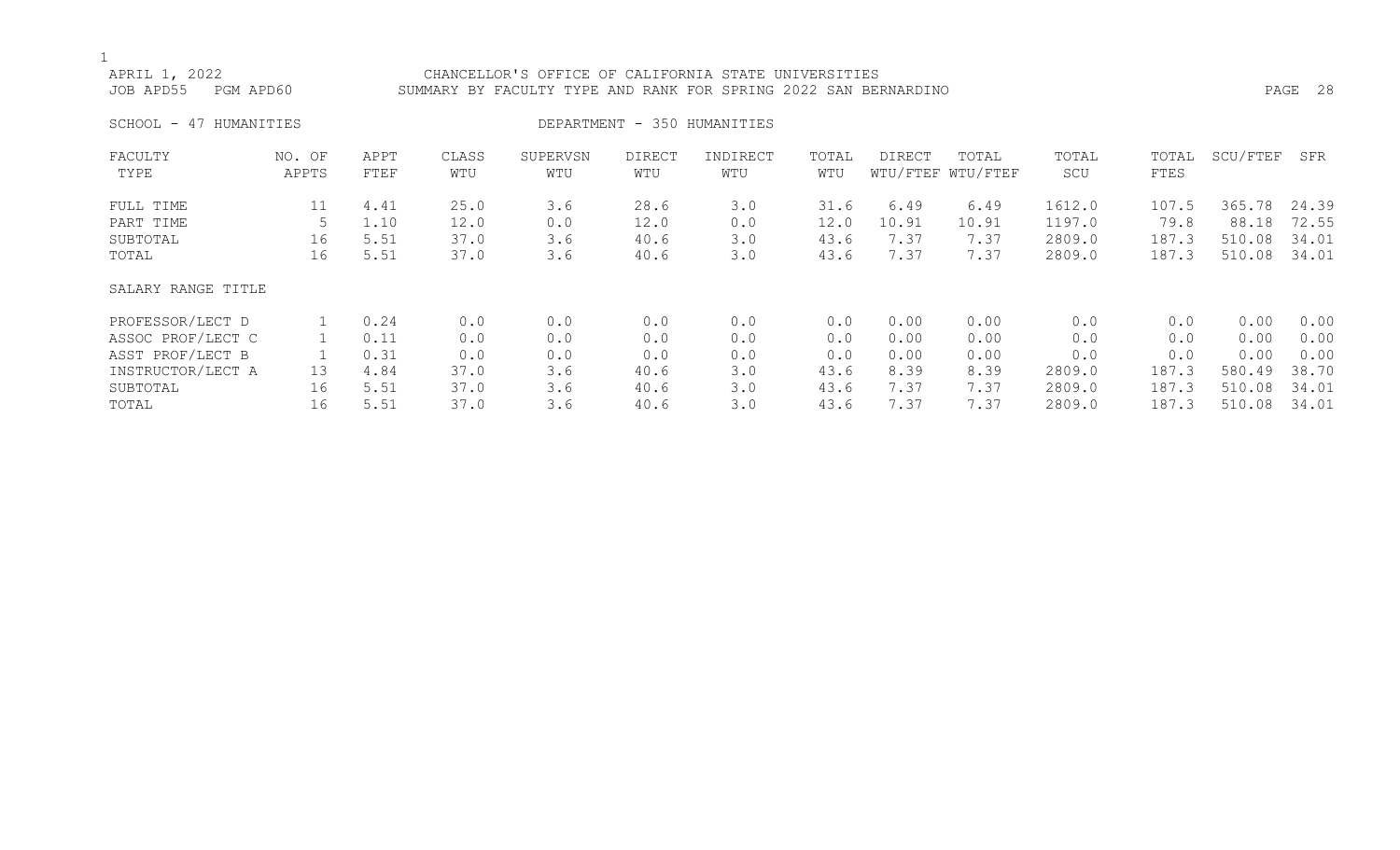## APRIL 1, 2022<br>JOB APD55 PGM APD60 SUMMARY BY FACULTY TYPE AND RANK FOR SPRING 2022 SAN BER SUMMARY BY FACULTY TYPE AND RANK FOR SPRING 2022 SAN BERNARDINO PAGE 29 SCHOOL - 47 HUMANITIES DEPARTMENT - 498 MUSIC FACULTY NO. OF APPT CLASS SUPERVSN DIRECT INDIRECT TOTAL DIRECT TOTAL TOTAL TOTAL SCU/FTEF SFR TYPE APPTS FTEF WTU WTU WTU WTU WTU WTU/FTEF WTU/FTEF SCU FTES

| FULL TIME          |    | 4.82  | 42.3  | 12.6 | 57.6  | 25.0 | 82.6  | 11.95 | 17.13 | 784.5  | 52.3  | 162.69       | 10.85 |
|--------------------|----|-------|-------|------|-------|------|-------|-------|-------|--------|-------|--------------|-------|
| PART TIME          | 18 | 6.74  | 73.1  | 19.4 | 95.6  | 1.5  | 97.1  | 14.19 | 14.41 | 3282.5 | 218.8 | 487.09       | 32.47 |
| SUBTOTAL           | 25 | 11.56 | 115.4 | 32.0 | 153.2 | 26.5 | 179.7 | 13.25 | 15.54 | 4067.0 | 271.1 | 351.79       | 23.45 |
| TOTAL              | 25 | 11.56 | 115.4 | 32.0 | 153.2 | 26.5 | 179.7 | 13.25 | 15.54 | 4067.0 | 271.1 | 351.79 23.45 |       |
| SALARY RANGE TITLE |    |       |       |      |       |      |       |       |       |        |       |              |       |
| PROFESSOR/LECT D   |    | 1.25  | 13.9  | 2.0  | 18.5  | 12.0 | 30.5  | 14.82 | 24.44 | 281.0  | 18.7  | 225.16       | 15.01 |
| ASSOC PROF/LECT C  |    | 0.89  | 7.1   | 6.4  | 13.5  | 0.0  | 13.5  | 15.22 | 15.22 | 90.5   | 6.0   | 102.03       | 6.80  |
| ASST PROF/LECT B   | 4  | 3.64  | 30.6  | 4.8  | 35.5  | 14.5 | 50.0  | 9.75  | 13.73 | 703.0  | 46.9  | 193.08       | 12.87 |
| INSTRUCTOR/LECT A  | 17 | 5.79  | 63.8  | 18.8 | 85.7  | 0.0  | 85.7  | 14.81 | 14.81 | 2992.5 | 199.5 | 517.29       | 34.49 |
| SUBTOTAL           | 25 | 11.56 | 115.4 | 32.0 | 153.2 | 26.5 | 179.7 | 13.25 | 15.54 | 4067.0 | 271.1 | 351.79       | 23.45 |
| TOTAL              | 25 | 11.56 | 115.4 | 32.0 | 153.2 | 26.5 | 179.7 | 13.25 | 15.54 | 4067.0 | 271.1 | 351.79 23.45 |       |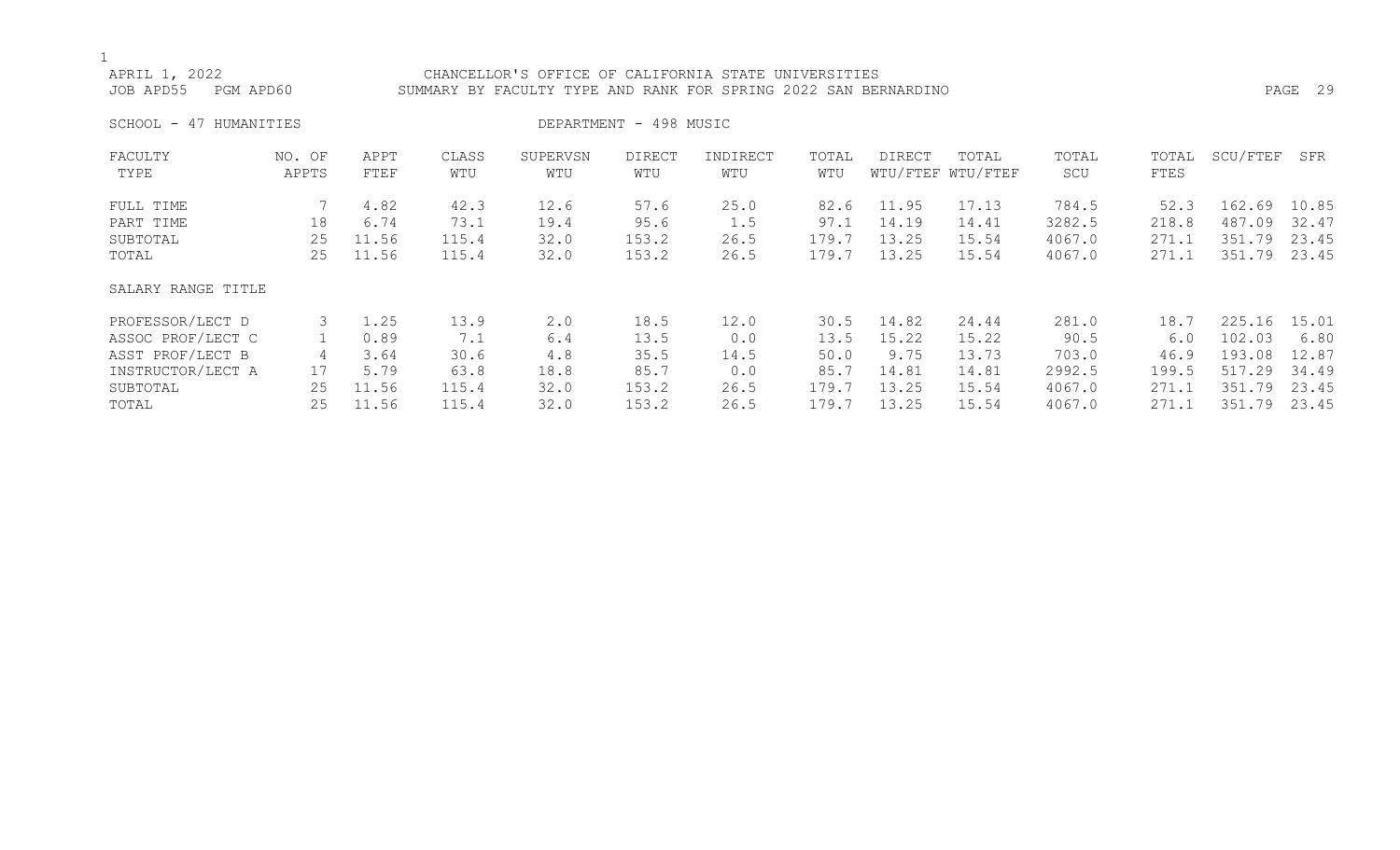## APRIL 1, 2022 CHANCELLOR'S OFFICE OF CALIFORNIA STATE UNIVERSITIES

JOB APD55 PGM APD60 SUMMARY BY FACULTY TYPE AND RANK FOR SPRING 2022 SAN BERNARDINO PAGE 30

SCHOOL - 47 HUMANITIES DEPARTMENT - 560 PHILOSOPHY

| FACULTY            | NO. OF | APPT  | CLASS | SUPERVSN | DIRECT | INDIRECT | TOTAL | DIRECT | TOTAL             | TOTAL  | TOTAL | SCU/FTEF | SFR   |
|--------------------|--------|-------|-------|----------|--------|----------|-------|--------|-------------------|--------|-------|----------|-------|
| TYPE               | APPTS  | FTEF  | WTU   | WTU      | WTU    | WTU      | WTU   |        | WTU/FTEF WTU/FTEF | SCU    | FTES  |          |       |
| FULL TIME          | 10     | 8.77  | 120.0 | 0.0      | 120.0  | 6.0      | 126.0 | 13.69  | 14.72             | 3150.0 | 210.0 | 359.38   | 23.96 |
| PART TIME          | 11     | 6.30  | 93.0  | 0.0      | 93.0   | 0.0      | 93.0  | 14.76  | 14.76             | 2313.0 | 154.3 | 367.14   | 24.48 |
| SUBTOTAL           | 21     | 15.07 | 213.0 | 0.0      | 213.0  | 6.0      | 219.0 | 14.14  | 14.74             | 5463.0 | 364.3 | 362.63   | 24.18 |
| OTHER              |        | 0.00  | 0.0   | 0.0      | 0.0    | 0.0      | 0.0   | 0.00   | 0.00              | 0.0    | 0.0   | 0.00     | 0.00  |
| TOTAL              | 22     | 15.07 | 213.0 | 0.0      | 213.0  | 6.0      | 219.0 | 14.14  | 14.74             | 5463.0 | 364.3 | 362.63   | 24.18 |
| SALARY RANGE TITLE |        |       |       |          |        |          |       |        |                   |        |       |          |       |
| PROFESSOR/LECT D   | 4      | 2.50  | 30.0  | 0.0      | 30.0   | 0.0      | 30.0  | 12.00  | 12.00             | 663.0  | 44.2  | 265.20   | 17.68 |
| ASSOC PROF/LECT C  |        | 1.00  | 9.0   | 0.0      | 9.0    | 3.0      | 12.0  | 9.01   | 12.01             | 237.0  | 15.8  | 237.24   | 15.82 |
| ASST PROF/LECT B   |        | 1.17  | 12.0  | 0.0      | 12.0   | 3.0      | 15.0  | 10.29  | 15.44             | 183.0  | 12.2  | 156.95   | 10.46 |
| INSTRUCTOR/LECT A  | 15     | 10.40 | 162.0 | 0.0      | 162.0  | 0.0      | 162.0 | 15.58  | 15.58             | 4380.0 | 292.1 | 421.15   | 28.08 |
| SUBTOTAL           | 22     | 15.07 | 213.0 | 0.0      | 213.0  | 6.0      | 219.0 | 14.14  | 14.74             | 5463.0 | 364.3 | 362.63   | 24.18 |
| TOTAL              | 22     | 15.07 | 213.0 | 0.0      | 213.0  | 6.0      | 219.0 | 14.14  | 14.74             | 5463.0 | 364.3 | 362.63   | 24.18 |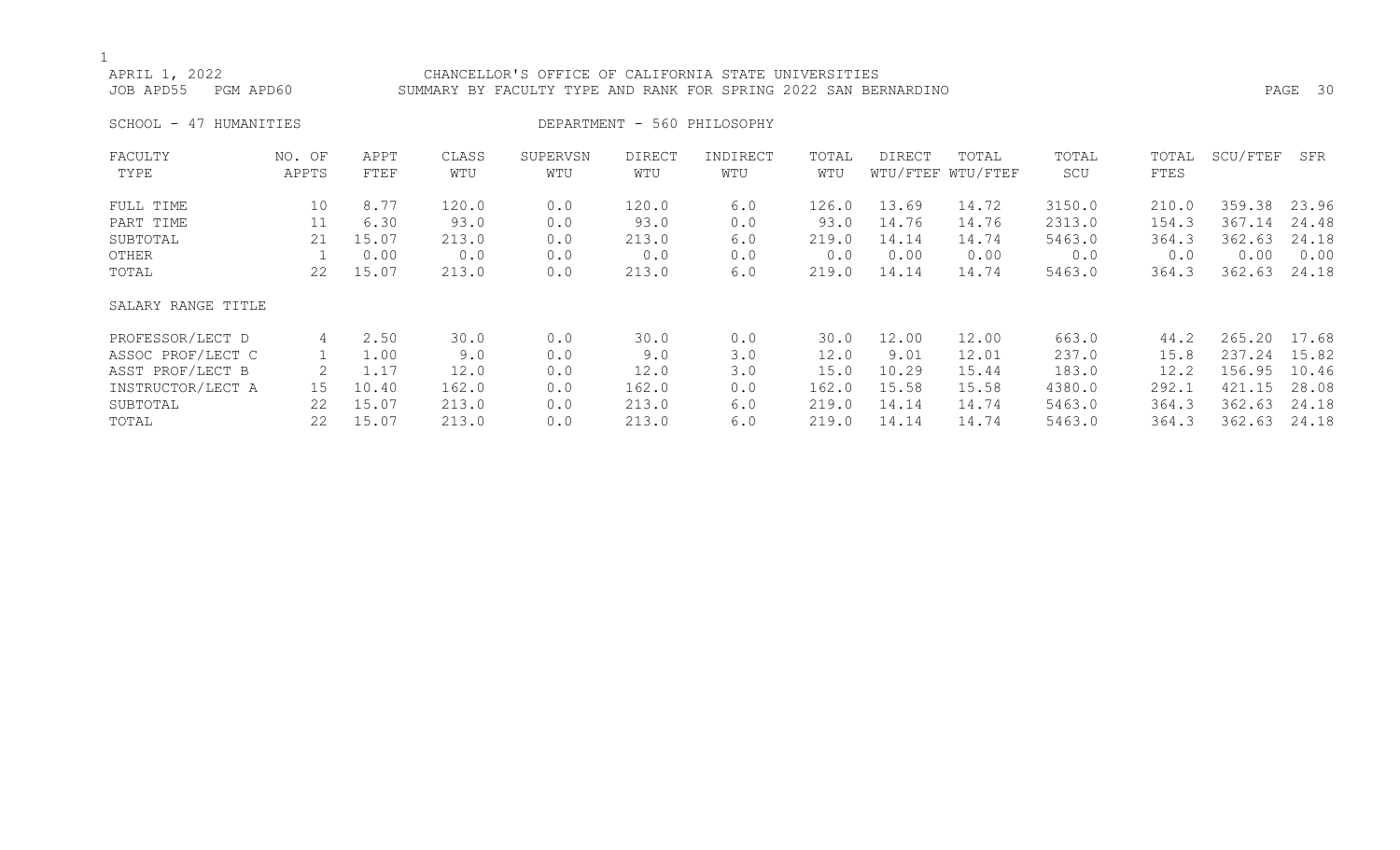## APRIL 1, 2022 CHANCELLOR'S OFFICE OF CALIFORNIA STATE UNIVERSITIES JOB APD55 PGM APD60 SUMMARY BY FACULTY TYPE AND RANK FOR SPRING 2022 SAN BERNARDINO PAGE 31

### SCHOOL - 47 HUMANITIES **DEPARTMENT - 711 THEATRE AND DANCE**

| FACULTY            | NO. OF | APPT | CLASS | SUPERVSN | <b>DIRECT</b> | INDIRECT | TOTAL | DIRECT | TOTAL             | TOTAL  | TOTAL | SCU/FTEF | SFR   |
|--------------------|--------|------|-------|----------|---------------|----------|-------|--------|-------------------|--------|-------|----------|-------|
| TYPE               | APPTS  | FTEF | WTU   | WTU      | WTU           | WTU      | WTU   |        | WTU/FTEF WTU/FTEF | SCU    | FTES  |          |       |
| FULL TIME          | 6      | 5.46 | 60.3  | 0.0      | 61.8          | 13.5     | 75.3  | 11.32  | 14.34             | 1402.0 | 93.5  | 256.73   | 17.12 |
| PART TIME          | 9      | 4.17 | 56.0  | 0.0      | 56.0          | 0.0      | 56.0  | 13.42  | 13.42             | 1289.0 | 85.9  | 308.96   | 20.60 |
| SUBTOTAL           | 15     | 9.63 | 116.3 | 0.0      | 117.8         | 13.5     | 131.3 | 12.23  | 13.94             | 2691.0 | 179.4 | 279.35   | 18.62 |
| OTHER              |        | 0.00 | 3.0   | 0.7      | 3.7           | 0.0      | 3.7   | 0.00   | 0.00              | 63.0   | 4.2   | 0.00     | 0.00  |
| TOTAL              | 16     | 9.63 | 119.3 | 0.7      | 121.5         | 13.5     | 135.0 | 12.61  | 14.33             | 2754.0 | 183.6 | 285.89   | 19.06 |
| SALARY RANGE TITLE |        |      |       |          |               |          |       |        |                   |        |       |          |       |
| PROFESSOR/LECT D   | 5      | 3.00 | 30.8  | 0.7      | 31.5          | 6.0      | 37.5  | 10.50  | 12.50             | 522.0  | 34.8  | 173.94   | 11.60 |
| ASSOC PROF/LECT C  |        | 1.00 | 9.0   | 0.0      | 9.0           | 3.0      | 12.0  | 9.01   | 12.01             | 82.0   | 5.5   | 82.08    | 5.48  |
| ASST PROF/LECT B   |        | 1.00 | 9.0   | 0.0      | 9.0           | 3.0      | 12.0  | 9.01   | 12.01             | 198.0  | 13.2  | 198.20   | 13.21 |
| INSTRUCTOR/LECT A  | 9      | 4.63 | 70.5  | 0.0      | 72.0          | 1.5      | 73.5  | 15.54  | 16.51             | 1952.0 | 130.1 | 421.23   | 28.08 |
| SUBTOTAL           | 16     | 9.63 | 119.3 | 0.7      | 121.5         | 13.5     | 135.0 | 12.61  | 14.33             | 2754.0 | 183.6 | 285.89   | 19.06 |
| TOTAL              | 16     | 9.63 | 119.3 | 0.7      | 121.5         | 13.5     | 135.0 | 12.61  | 14.33             | 2754.0 | 183.6 | 285.89   | 19.06 |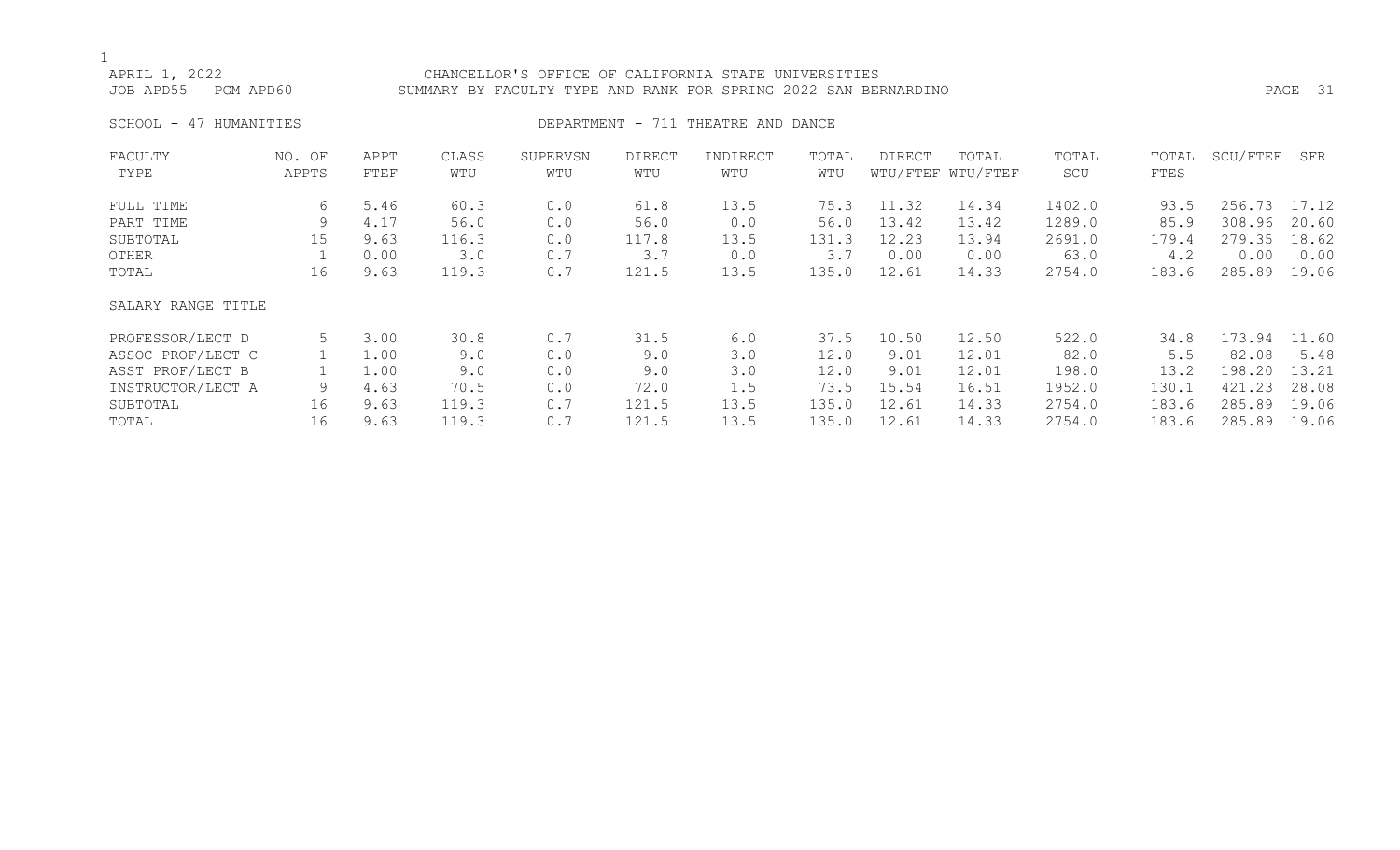# APRIL 1, 2022<br>JOB APD55 PGM APD60 SUMMARY BY FACULTY TYPE AND RANK FOR SPRING 2022 SAN BER

SUMMARY BY FACULTY TYPE AND RANK FOR SPRING 2022 SAN BERNARDINO **PAGE 32** 

SCHOOL - 47 HUMANITIES

| FACULTY            | NO. OF | APPT   | CLASS  | SUPERVSN | <b>DIRECT</b> | INDIRECT | TOTAL  | DIRECT | TOTAL             | TOTAL   | TOTAL  | SCU/FTEF | SFR   |
|--------------------|--------|--------|--------|----------|---------------|----------|--------|--------|-------------------|---------|--------|----------|-------|
| TYPE               | APPTS  | FTEF   | WTU    | WTU      | WTU           | WTU      | WTU    |        | WTU/FTEF WTU/FTEF | SCU     | FTES   |          |       |
| FULL TIME          | 112    | 85.65  | 972.4  | 45.1     | 1069.7        | 222.9    | 1292.6 | 12.49  | 15.27             | 24750.5 | 1661.8 | 288.96   | 19.40 |
| PART TIME          | 147    | 71.53  | 1007.7 | 28.0     | 1041.8        | 16.3     | 1058.1 | 14.56  | 14.79             | 24751.5 | 1654.2 | 346.02   | 23.13 |
| SUBTOTAL           | 259    | 157.19 | 1980.1 | 73.1     | 2111.5        | 239.2    | 2350.7 | 13.43  | 15.05             | 49502.0 | 3316.0 | 314.93   | 21.10 |
| OTHER              | 6      | 0.00   | 6.6    | 3.6      | 10.2          | 0.0      | 10.2   | 0.00   | 0.00              | 117.0   | 8.0    | 0.00     | 0.00  |
| TOTAL              | 265    | 157.19 | 1986.7 | 76.7     | 2121.7        | 239.2    | 2360.9 | 13.50  | 15.12             | 49619.0 | 3324.1 | 315.67   | 21.15 |
| SALARY RANGE TITLE |        |        |        |          |               |          |        |        |                   |         |        |          |       |
| PROFESSOR/LECT D   | 51     | 32.25  | 330.1  | 22.3     | 382.0         | 87.3     | 469.3  | 11.84  | 14.92             | 6987.0  | 473.6  | 216.63   | 14.68 |
| ASSOC PROF/LECT C  | 20     | 13.21  | 118.9  | 9.4      | 152.3         | 66.9     | 219.2  | 11.53  | 16.59             | 2060.5  | 139.4  | 155.96   | 10.55 |
| ASST PROF/LECT B   | 22     | 20.05  | 169.1  | 8.8      | 178.0         | 67.5     | 245.5  | 8.88   | 12.40             | 3508.0  | 237.8  | 174.98   | 11.86 |
| INSTRUCTOR/LECT A  | 172    | 91.67  | 1368.6 | 36.2     | 1409.4        | 17.5     | 1426.9 | 15.37  | 15.57             | 37063.5 | 2473.3 | 404.30   | 26.98 |
| SUBTOTAL           | 265    | 157.19 | 1986.7 | 76.7     | 2121.7        | 239.2    | 2360.9 | 13.50  | 15.12             | 49619.0 | 3324.1 | 315.67   | 21.15 |
| TOTAL              | 265    | 157.19 | 1986.7 | 76.7     | 2121.7        | 239.2    | 2360.9 | 13.50  | 15.12             | 49619.0 | 3324.1 | 315.67   | 21.15 |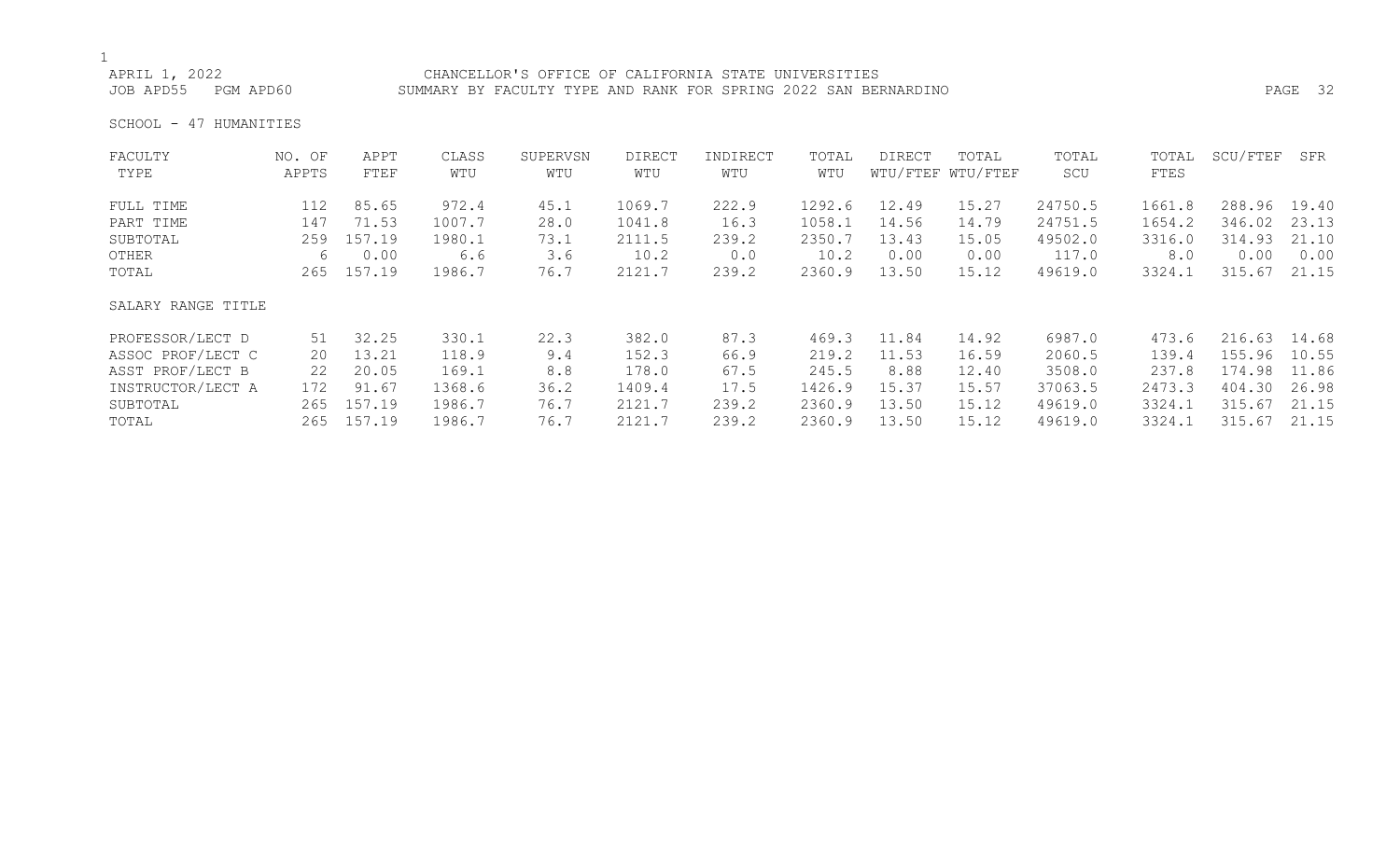## APRIL 1, 2022 CHANCELLOR'S OFFICE OF CALIFORNIA STATE UNIVERSITIES JOB APD55 PGM APD60 SUMMARY BY FACULTY TYPE AND RANK FOR SPRING 2022 SAN BERNARDINO PAGE 33

### SCHOOL - 50 EDUCATION DEPARTMENT - 242 EDUCATIONAL PSYCHOLOGY

| FACULTY            | NO. OF | APPT  | CLASS | SUPERVSN | <b>DIRECT</b> | INDIRECT | TOTAL | DIRECT | TOTAL             | TOTAL  | TOTAL | SCU/FTEF | SFR   |
|--------------------|--------|-------|-------|----------|---------------|----------|-------|--------|-------------------|--------|-------|----------|-------|
| TYPE               | APPTS  | FTEF  | WTU   | WTU      | WTU           | WTU      | WTU   |        | WTU/FTEF WTU/FTEF | SCU    | FTES  |          |       |
| FULL TIME          | 18     | 13.75 | 118.6 | 14.5     | 136.1         | 61.5     | 197.6 | 9.90   | 14.38             | 2440.0 | 190.7 | 177.52   | 13.87 |
| PART TIME          | 44     | 14.21 | 110.3 | 107.1    | 217.4         | 0.0      | 217.4 | 15.30  | 15.30             | 2763.0 | 222.7 | 194.41   | 15.67 |
| SUBTOTAL           | 62     | 27.96 | 228.9 | 121.6    | 353.5         | 61.5     | 415.0 | 12.64  | 14.84             | 5203.0 | 413.4 | 186.11   | 14.79 |
| OTHER              |        | 0.00  | 0.0   | 0.0      | 0.0           | 0.0      | 0.0   | 0.00   | 0.00              | 0.0    | 0.0   | 0.00     | 0.00  |
| TOTAL              | 63     | 27.96 | 228.9 | 121.6    | 353.5         | 61.5     | 415.0 | 12.64  | 14.84             | 5203.0 | 413.4 | 186.11   | 14.79 |
| SALARY RANGE TITLE |        |       |       |          |               |          |       |        |                   |        |       |          |       |
| PROFESSOR/LECT D   | 8      | 5.50  | 41.0  | 10.0     | 54.0          | 33.0     | 87.0  | 9.82   | 15.82             | 933.0  | 70.1  | 169.70   | 12.75 |
| ASSOC PROF/LECT C  | 3      | 2.25  | 18.0  | 3.0      | 21.0          | 6.0      | 27.0  | 9.33   | 12.00             | 387.0  | 28.6  | 172.00   | 12.71 |
| ASST PROF/LECT B   | 6      | 5.50  | 41.6  | 7.5      | 49.1          | 15.0     | 64.1  | 8.93   | 11.66             | 856.0  | 70.0  | 155.72   | 12.73 |
| INSTRUCTOR/LECT A  | 44     | 14.51 | 128.3 | 101.1    | 229.4         | 7.5      | 236.9 | 15.81  | 16.32             | 3027.0 | 244.7 | 208.59   | 16.86 |
| TCHNG ASSOCIATE    |        | 0.20  | 0.0   | 0.0      | 0.0           | 0.0      | 0.0   | 0.00   | 0.00              | 0.0    | 0.0   | 0.00     | 0.00  |
| SUBTOTAL           | 62     | 27.96 | 228.9 | 121.6    | 353.5         | 61.5     | 415.0 | 12.64  | 14.84             | 5203.0 | 413.4 | 186.11   | 14.79 |
| ADMINISTRATOR      |        | 0.00  | 0.0   | 0.0      | 0.0           | 0.0      | 0.0   | 0.00   | 0.00              | 0.0    | 0.0   | 0.00     | 0.00  |
| SUBTOTAL           |        | 0.00  | 0.0   | 0.0      | 0.0           | 0.0      | 0.0   | 0.00   | 0.00              | 0.0    | 0.0   | 0.00     | 0.00  |
| TOTAL              | 63     | 27.96 | 228.9 | 121.6    | 353.5         | 61.5     | 415.0 | 12.64  | 14.84             | 5203.0 | 413.4 | 186.11   | 14.79 |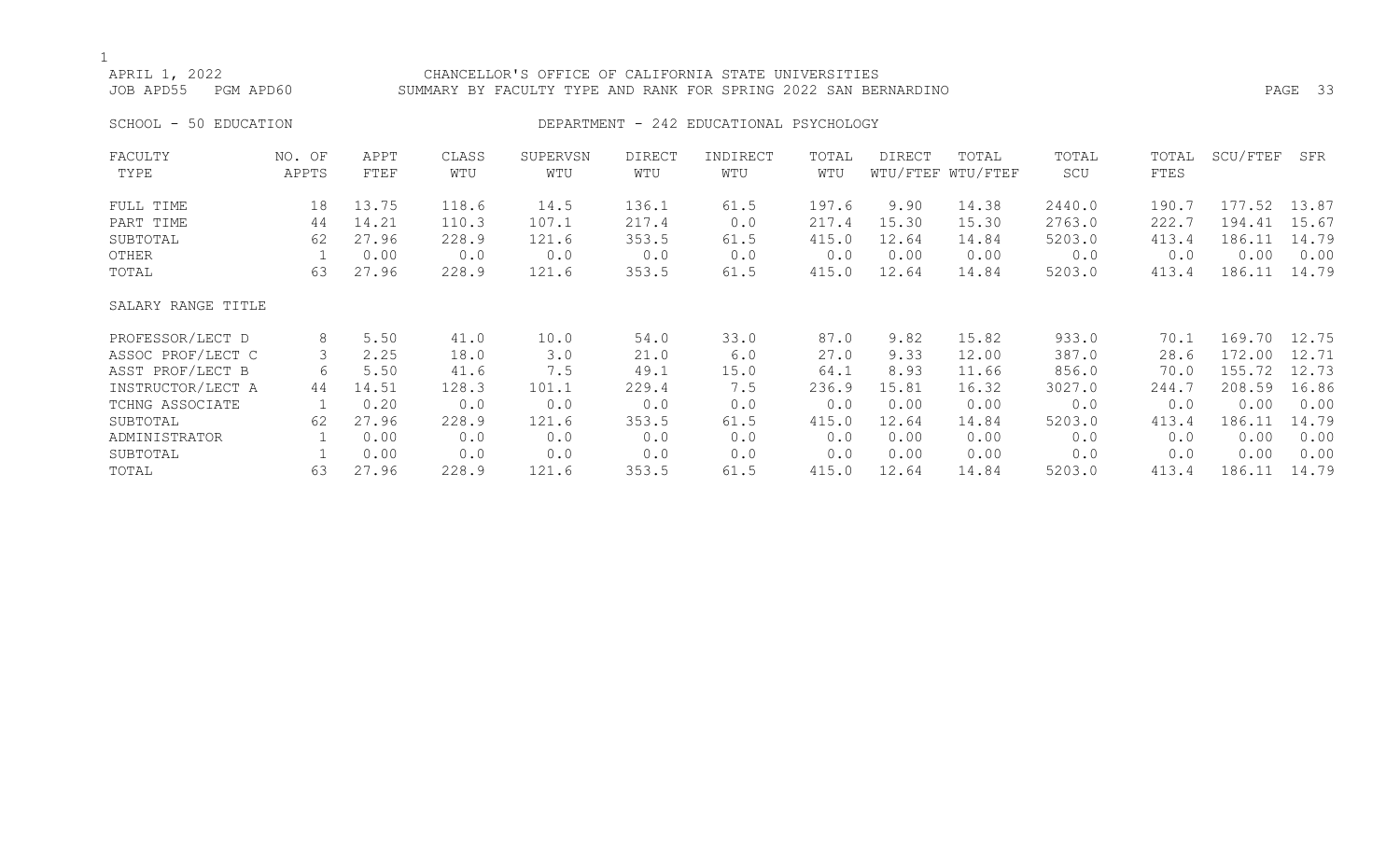## APRIL 1, 2022 CHANCELLOR'S OFFICE OF CALIFORNIA STATE UNIVERSITIES SUMMARY BY FACULTY TYPE AND RANK FOR SPRING 2022 SAN BERNARDINO PAGE 2008 FAGE 34 SCHOOL - 50 EDUCATION **DEPARTMENT - 245 TEACHER PREPARATION** FACULTY NO. OF APPT CLASS SUPERVSN DIRECT INDIRECT TOTAL DIRECT TOTAL TOTAL TOTAL SCU/FTEF SFR TYPE APPTS FTEF WTU WTU WTU WTU WTU WTU/FTEF WTU/FTEF SCU FTES FULL TIME 13 9.84 87.6 29.2 116.8 33.5 150.3 11.87 15.28 950.0 73.9 96.57 7.51

| PART TIME<br>SUBTOTAL<br>TOTAL | 8<br>21<br>21 | 2.55<br>12.39<br>12.39 | 33.0<br>120.6<br>120.6 | 4.0<br>33.2<br>33.2 | 37.0<br>153.8<br>153.8 | 3.0<br>36.5<br>36.5 | 40.0<br>190.3<br>190.3 | 14.50<br>12.42<br>12.42 | 15.68<br>15.36<br>15.36 | 357.0<br>1307.0<br>1307.0 | 28.6<br>102.5<br>102.5 | 139.95<br>105.51<br>105.51 | 11.19<br>8.27<br>8.27 |
|--------------------------------|---------------|------------------------|------------------------|---------------------|------------------------|---------------------|------------------------|-------------------------|-------------------------|---------------------------|------------------------|----------------------------|-----------------------|
| SALARY RANGE TITLE             |               |                        |                        |                     |                        |                     |                        |                         |                         |                           |                        |                            |                       |
| PROFESSOR/LECT D               | 6             | 3.32                   | 25.0                   | 10.0                | 35.0                   | 16.0                | 51.0                   | 10.56                   | 15.38                   | 349.0                     | 27.6                   | 105.28                     | 8.33                  |
| ASSOC PROF/LECT C              | 4             | 3.47                   | 24.0                   | 10.0                | 34.0                   | 14.5                | 48.5                   | 9.81                    | 14.00                   | 225.0                     | 18.3                   | 64.94                      | 5.27                  |
| ASST PROF/LECT B               |               | 1.00                   | 6.0                    | 2.7                 | 8.7                    | 3.0                 | 11.7                   | 8.70                    | 11.70                   | 84.0                      | 6.7                    | 84.00                      | 6.70                  |
| INSTRUCTOR/LECT A              | 10            | 4.61                   | 65.6                   | 10.5                | 76.1                   | 3.0                 | 79.1                   | 16.51                   | 17.17                   | 649.0                     | 49.9                   | 140.84                     | 10.82                 |
| SUBTOTAL                       | 21            | 12.39                  | 120.6                  | 33.2                | 153.8                  | 36.5                | 190.3                  | 12.42                   | 15.36                   | 1307.0                    | 102.5                  | 105.51                     | 8.27                  |
| TOTAL                          | 21            | 12.39                  | 120.6                  | 33.2                | 153.8                  | 36.5                | 190.3                  | 12.42                   | 15.36                   | 1307.0                    | 102.5                  | 105.51                     | 8.27                  |
|                                |               |                        |                        |                     |                        |                     |                        |                         |                         |                           |                        |                            |                       |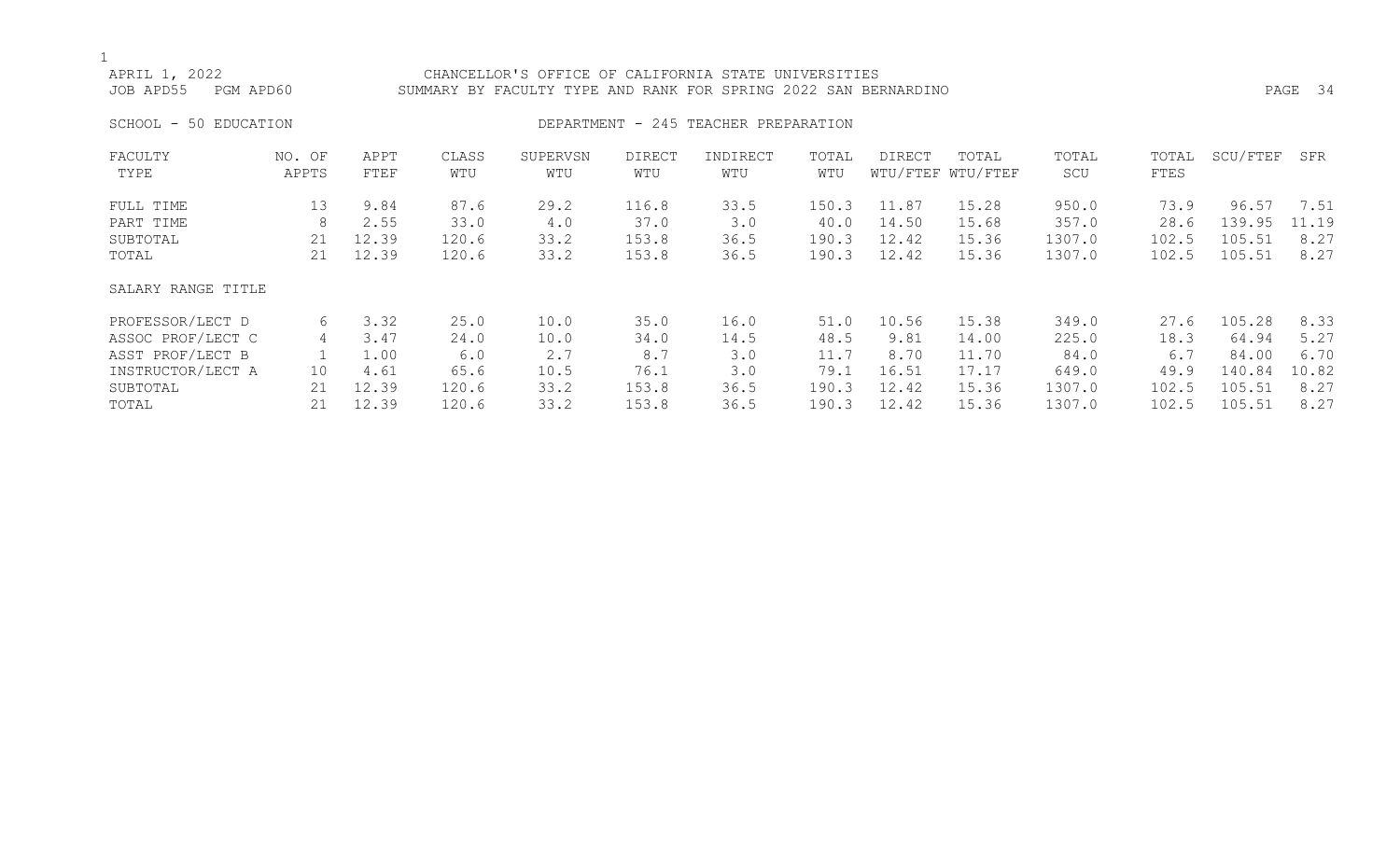## APRIL 1, 2022 CHANCELLOR'S OFFICE OF CALIFORNIA STATE UNIVERSITIES JOB APD55 PGM APD60 SUMMARY BY FACULTY TYPE AND RANK FOR SPRING 2022 SAN BERNARDINO PAGE 35

## SCHOOL - 50 EDUCATION **DEPARTMENT** - 701 TEACHER EDUCATION

| FACULTY<br>TYPE    | NO. OF<br>APPTS | APPT<br>FTEF | CLASS<br>WTU | SUPERVSN<br>WTU | <b>DIRECT</b><br>WTU | INDIRECT<br>WTU | TOTAL<br>WTU | DIRECT | TOTAL<br>WTU/FTEF WTU/FTEF | TOTAL<br>SCU | TOTAL<br>FTES | SCU/FTEF | SFR   |
|--------------------|-----------------|--------------|--------------|-----------------|----------------------|-----------------|--------------|--------|----------------------------|--------------|---------------|----------|-------|
| FULL TIME          | 20              | 13.85        | 91.0         | 33.3            | 124.3                | 75.0            | 199.3        | 8.98   | 14.39                      | 2153.0       | 150.2         | 155.46   | 10.85 |
| PART TIME          | 68              | 20.72        | 190.7        | 100.1           | 290.8                | 6.0             | 296.8        | 14.03  | 14.32                      | 4442.5       | 300.6         | 214.36   | 14.50 |
| SUBTOTAL           | 88              | 34.57        | 281.7        | 133.4           | 415.1                | 81.0            | 496.1        | 12.01  | 14.35                      | 6595.5       | 450.8         | 190.77   | 13.04 |
| OTHER              |                 | 0.00         | 1.5          | 0.0             | 1.5                  | 0.0             | 1.5          | 0.00   | 0.00                       | 19.5         | 1.4           | 0.00     | 0.00  |
| TOTAL              | 89              | 34.57        | 283.2        | 133.4           | 416.6                | 81.0            | 497.6        | 12.05  | 14.39                      | 6615.0       | 452.2         | 191.33   | 13.08 |
| SALARY RANGE TITLE |                 |              |              |                 |                      |                 |              |        |                            |              |               |          |       |
| PROFESSOR/LECT D   | 11              | 6.25         | 42.0         | 8.3             | 50.3                 | 54.0            | 104.3        | 8.05   | 16.69                      | 1053.0       | 72.8          | 168.48   | 11.64 |
| ASSOC PROF/LECT C  | 2               | 1.50         | 15.0         | 3.0             | 18.0                 | 3.0             | 21.0         | 11.99  | 13.99                      | 296.0        | 20.3          | 197.20   | 13.51 |
| ASST PROF/LECT B   |                 | 3.75         | 28.0         | 5.5             | 33.5                 | 18.0            | 51.5         | 8.94   | 13.74                      | 543.0        | 39.3          | 144.84   | 10.48 |
| INSTRUCTOR/LECT A  | 71              | 23.07        | 198.2        | 116.6           | 314.8                | 6.0             | 320.8        | 13.64  | 13.90                      | 4723.0       | 319.9         | 204.70   | 13.86 |
| SUBTOTAL           | 89              | 34.57        | 283.2        | 133.4           | 416.6                | 81.0            | 497.6        | 12.05  | 14.39                      | 6615.0       | 452.2         | 191.33   | 13.08 |
| TOTAL              | 89              | 34.57        | 283.2        | 133.4           | 416.6                | 81.0            | 497.6        | 12.05  | 14.39                      | 6615.0       | 452.2         | 191.33   | 13.08 |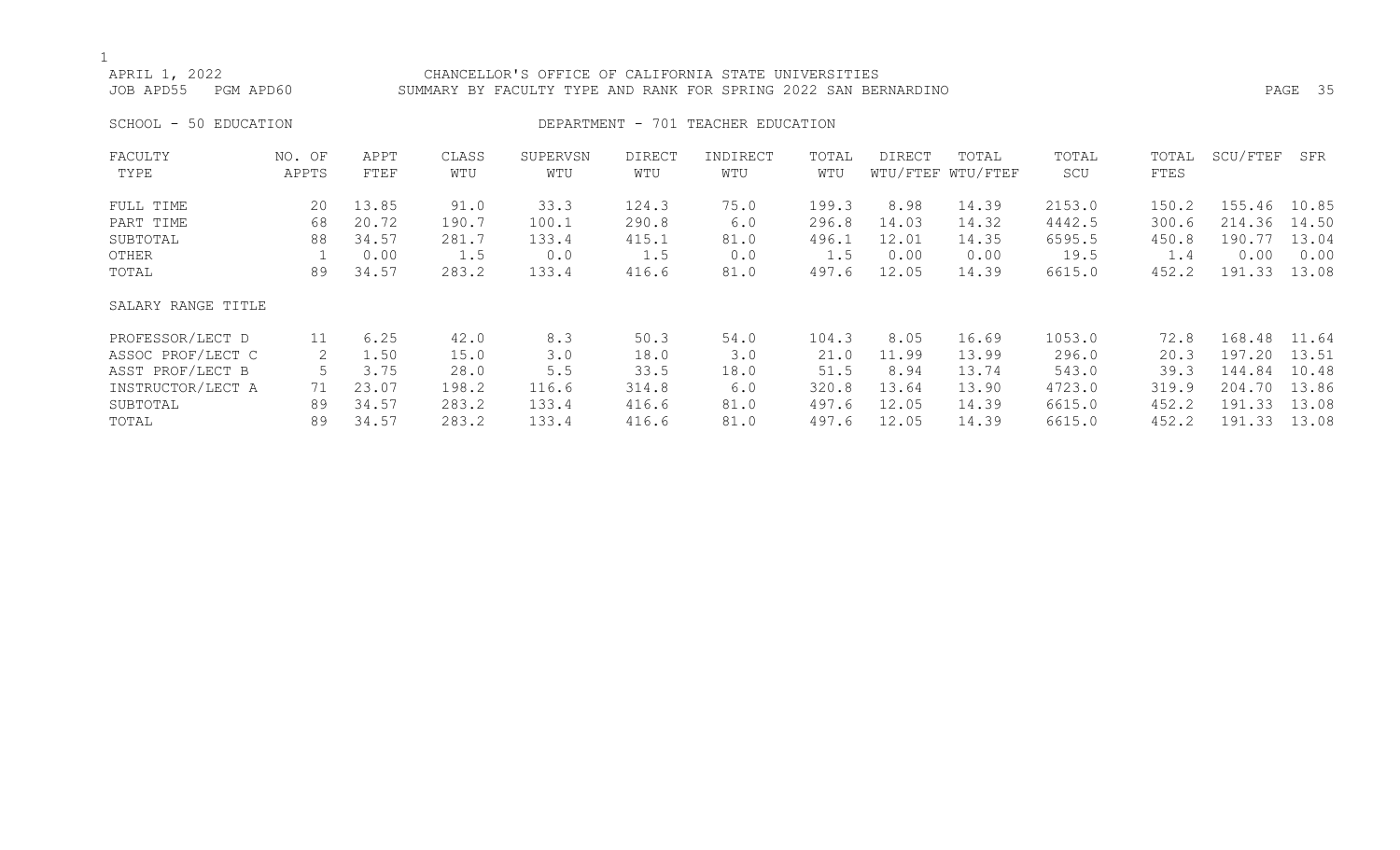APRIL 1, 2022<br>JOB APD55 PGM APD60 SUMMARY BY FACULTY TYPE AND RANK FOR SPRING 2022 SAN BER SUMMARY BY FACULTY TYPE AND RANK FOR SPRING 2022 SAN BERNARDINO **PAGE 36** 

SCHOOL - 50 EDUCATION

| FACULTY            | NO. OF | APPT  | CLASS | SUPERVSN | <b>DIRECT</b> | INDIRECT | TOTAL  | <b>DIRECT</b> | TOTAL             | TOTAL   | TOTAL | SCU/FTEF | SFR   |
|--------------------|--------|-------|-------|----------|---------------|----------|--------|---------------|-------------------|---------|-------|----------|-------|
| TYPE               | APPTS  | FTEF  | WTU   | WTU      | WTU           | WTU      | WTU    |               | WTU/FTEF WTU/FTEF | SCU     | FTES  |          |       |
| FULL TIME          | 51     | 37.43 | 297.2 | 77.0     | 377.2         | 170.0    | 547.2  | 10.08         | 14.62             | 5543.0  | 414.8 | 148.09   | 11.08 |
| PART TIME          | 120    | 37.49 | 334.0 | 211.2    | 545.2         | 9.0      | 554.2  | 14.54         | 14.78             | 7562.5  | 551.8 | 201.74   | 14.72 |
| SUBTOTAL           | 171    | 74.92 | 631.2 | 288.2    | 922.4         | 179.0    | 1101.4 | 12.31         | 14.70             | 13105.5 | 966.6 | 174.93   | 12.90 |
| OTHER              | 2      | 0.00  | 1.5   | 0.0      | 1.5           | 0.0      | 1.5    | 0.00          | 0.00              | 19.5    | 1.4   | 0.00     | 0.00  |
| TOTAL              | 173    | 74.92 | 632.7 | 288.2    | 923.9         | 179.0    | 1102.9 | 12.33         | 14.72             | 13125.0 | 968.1 | 175.19   | 12.92 |
| SALARY RANGE TITLE |        |       |       |          |               |          |        |               |                   |         |       |          |       |
| PROFESSOR/LECT D   | 25     | 15.06 | 108.0 | 28.3     | 139.3         | 103.0    | 242.3  | 9.25          | 16.09             | 2335.0  | 170.5 | 155.02   | 11.32 |
| ASSOC PROF/LECT C  | 9      | 7.22  | 57.0  | 16.0     | 73.0          | 23.5     | 96.5   | 10.12         | 13.37             | 908.0   | 67.1  | 125.83   | 9.30  |
| ASST PROF/LECT B   | 12     | 10.25 | 75.6  | 15.7     | 91.3          | 36.0     | 127.3  | 8.91          | 12.42             | 1483.0  | 116.0 | 144.74   | 11.32 |
| INSTRUCTOR/LECT A  | 125    | 42.19 | 392.1 | 228.2    | 620.3         | 16.5     | 636.8  | 14.70         | 15.09             | 8399.0  | 614.5 | 199.06   | 14.56 |
| TCHNG ASSOCIATE    | 1      | 0.20  | 0.0   | 0.0      | 0.0           | 0.0      | 0.0    | 0.00          | 0.00              | 0.0     | 0.0   | 0.00     | 0.00  |
| SUBTOTAL           | 172    | 74.92 | 632.7 | 288.2    | 923.9         | 179.0    | 1102.9 | 12.33         | 14.72             | 13125.0 | 968.1 | 175.19   | 12.92 |
| ADMINISTRATOR      |        | 0.00  | 0.0   | 0.0      | 0.0           | 0.0      | 0.0    | 0.00          | 0.00              | 0.0     | 0.0   | 0.00     | 0.00  |
| SUBTOTAL           |        | 0.00  | 0.0   | 0.0      | 0.0           | 0.0      | 0.0    | 0.00          | 0.00              | 0.0     | 0.0   | 0.00     | 0.00  |
| TOTAL              | 173    | 74.92 | 632.7 | 288.2    | 923.9         | 179.0    | 1102.9 | 12.33         | 14.72             | 13125.0 | 968.1 | 175.19   | 12.92 |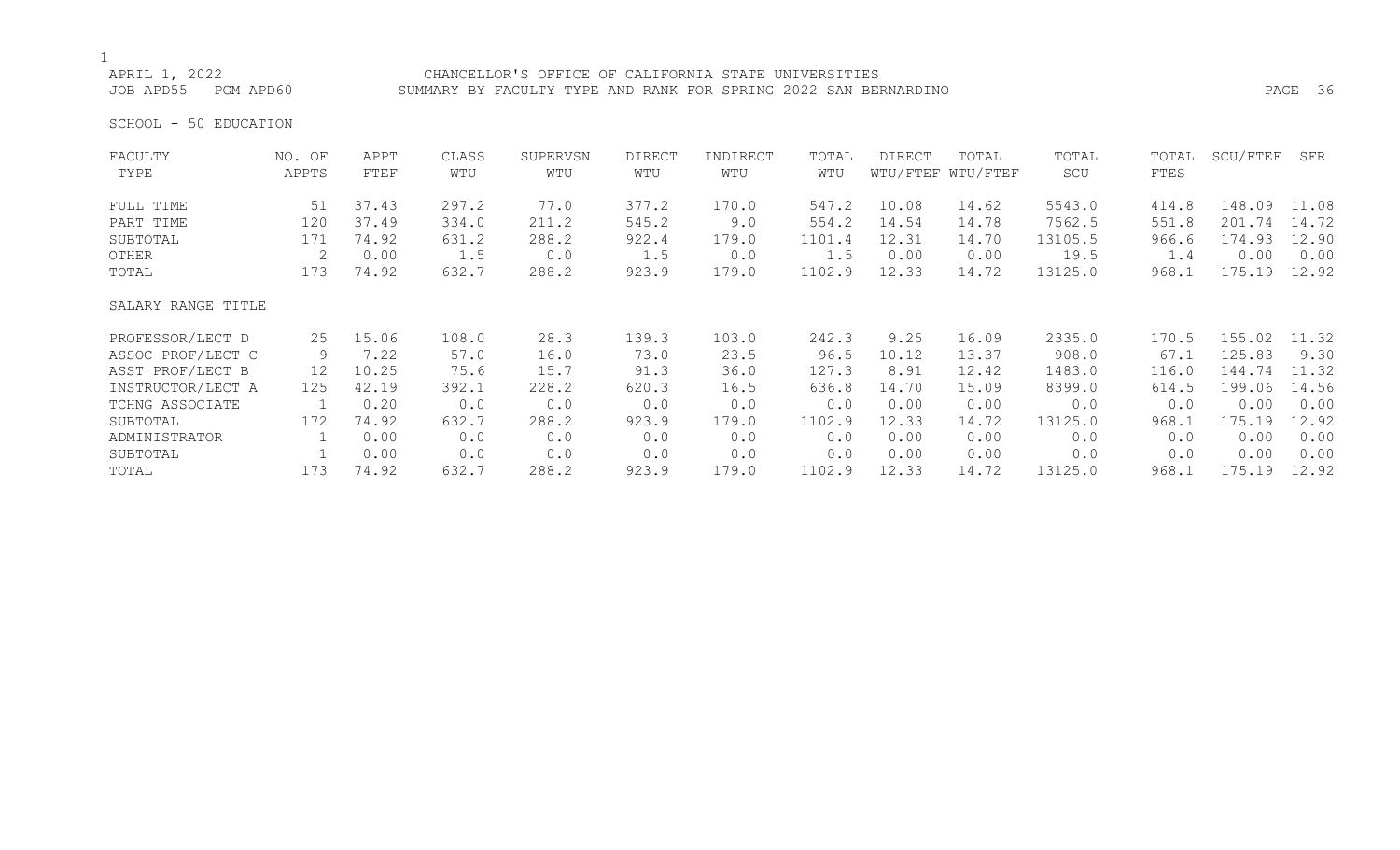## APRIL 1, 2022 CHANCELLOR'S OFFICE OF CALIFORNIA STATE UNIVERSITIES JOB APD55 PGM APD60 SUMMARY BY FACULTY TYPE AND RANK FOR SPRING 2022 SAN BERNARDINO PAGE 37 SCHOOL - 66 NATURAL SCI AND MATH DEPARTMENT - 145 BIOLOGY FACULTY NO. OF APPT CLASS SUPERVSN DIRECT INDIRECT TOTAL DIRECT TOTAL TOTAL TOTAL SCU/FTEF SFR TYPE APPTS FTEF WTU WTU WTU WTU WTU WTU/FTEF WTU/FTEF SCU FTES FULL TIME 17 14.30 122.0 40.5 166.5 30.5 197.0 11.64 13.78 3953.5 267.0 276.49 18.67 PART TIME 30 10.69 156.6 0.0 158.6 3.5 162.1 14.83 15.16 3229.0 215.4 302.03 20.15 SUBTOTAL 47 24.99 278.6 40.5 325.1 34.0 359.1 13.01 14.37 7182.5 482.4 287.41 19.30 TOTAL 47 24.99 278.6 40.5 325.1 34.0 359.1 13.01 14.37 7182.5 482.4 287.41 19.30 SALARY RANGE TITLE PROFESSOR/LECT D 7 5.54 53.0 18.9 72.9 7.5 80.4 13.16 14.51 1412.5 96.5 254.92 17.41 ASSOC PROF/LECT C 4 3.50 28.0 9.1 37.1 6.1 43.2 10.59 12.33 496.0 33.5 141.55 9.57 ASST PROF/LECT B 4 2.75 17.0 12.0 29.0 7.4 36.4 10.54 13.23 420.0 28.5 152.62 10.37 INSTRUCTOR/LECT A 13 5.82 79.6 0.0 84.6 7.0 91.6 14.54 15.74 4086.0 272.5 702.06 46.82 TCHNG ASSOCIATE 18 6.37 92.0 0.0 92.0 3.5 95.5 14.44 14.99 687.0 45.8 107.82 7.19

SUBTOTAL 46 23.99 269.6 40.0 315.6 31.5 347.1 13.16 14.47 7101.5 476.8 296.03 19.88 OTHER 1 1.00 9.0 0.5 9.5 2.5 12.0 9.49 11.99 81.0 5.6 80.92 5.58 SUBTOTAL 1 1.00 9.0 0.5 9.5 2.5 12.0 9.49 11.99 81.0 5.6 80.92 5.58 TOTAL 47 24.99 278.6 40.5 325.1 34.0 359.1 13.01 14.37 7182.5 482.4 287.41 19.30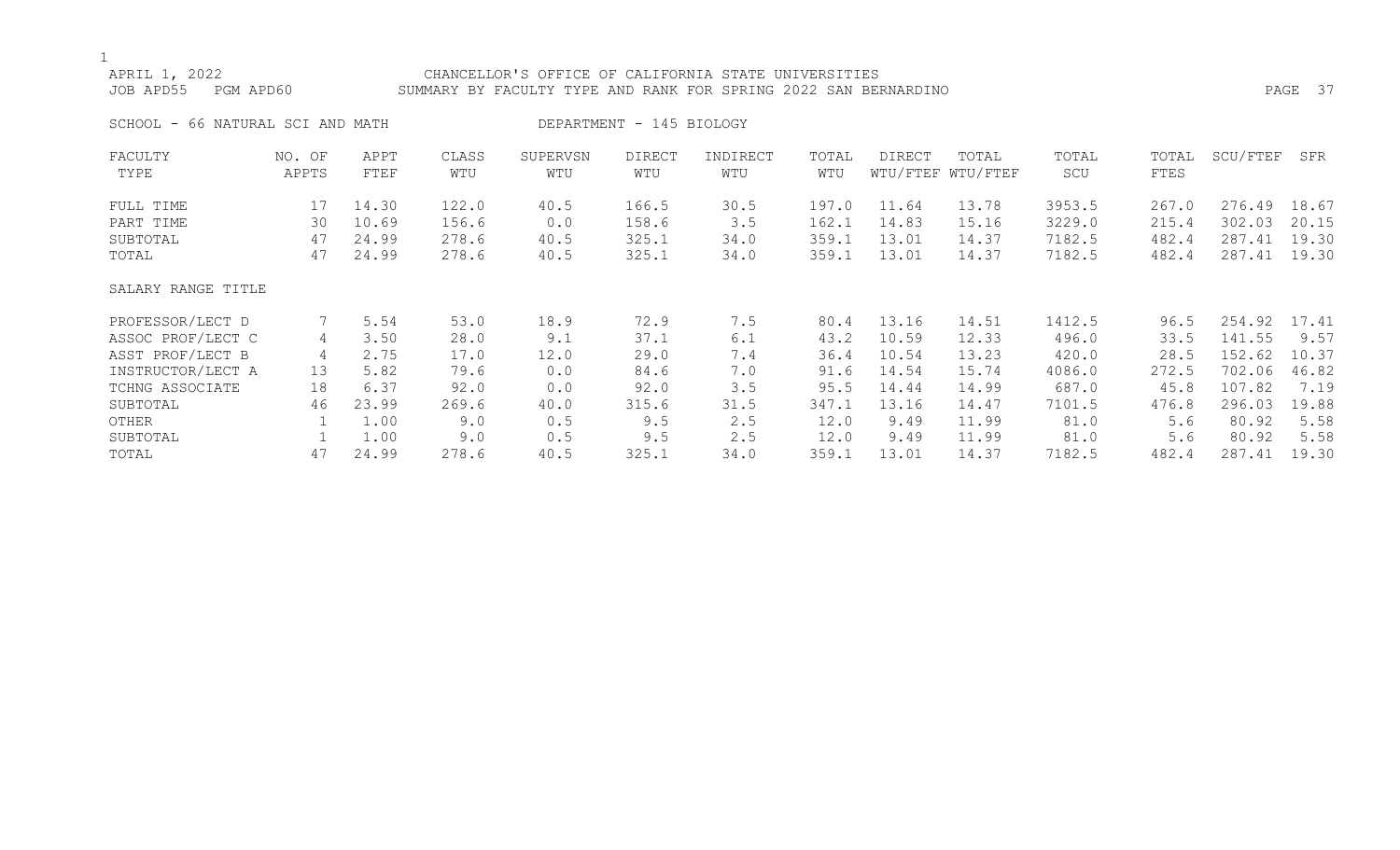## APRIL 1, 2022 CHANCELLOR'S OFFICE OF CALIFORNIA STATE UNIVERSITIES JOB APD55 PGM APD60 SUMMARY BY FACULTY TYPE AND RANK FOR SPRING 2022 SAN BERNARDINO PAGE 38 SCHOOL - 66 NATURAL SCI AND MATH DEPARTMENT - 168 CHEMISTRY AND BIOCHEMISTRY FACULTY NO. OF APPT CLASS SUPERVSN DIRECT INDIRECT TOTAL DIRECT TOTAL TOTAL TOTAL SCU/FTEF SFR

| TYPE               | APPTS | FTEF  | WTU   | WTU | WTU   | WTU  | WTU   |       | WTU/FTEF WTU/FTEF | SCU    | FTES  |        |       |
|--------------------|-------|-------|-------|-----|-------|------|-------|-------|-------------------|--------|-------|--------|-------|
| FULL TIME          | 16    | 11.28 | 115.1 | 7.5 | 133.7 | 35.5 | 169.2 | 11.85 | 14.99             | 3583.8 | 239.2 | 317.60 | 21.20 |
| PART TIME          | 14    | 8.13  | 116.0 | 0.0 | 116.0 | 2.0  | 118.0 | 14.27 | 14.51             | 2159.2 | 144.0 | 265.55 | 17.71 |
| SUBTOTAL           | 30    | 19.42 | 231.1 | 7.5 | 249.7 | 37.5 | 287.2 | 12.86 | 14.79             | 5743.0 | 383.2 | 295.80 | 19.74 |
| TOTAL              | 30    | 19.42 | 231.1 | 7.5 | 249.7 | 37.5 | 287.2 | 12.86 | 14.79             | 5743.0 | 383.2 | 295.80 | 19.74 |
| SALARY RANGE TITLE |       |       |       |     |       |      |       |       |                   |        |       |        |       |
| PROFESSOR/LECT D   | 9     | 5.55  | 58.1  | 2.2 | 71.3  | 21.0 | 92.3  | 12.85 | 16.64             | 2201.8 | 147.0 | 396.94 | 26.49 |
| ASSOC PROF/LECT C  | 3     | 2.40  | 22.0  | 4.0 | 26.1  | 4.3  | 30.4  | 10.89 | 12.69             | 900.0  | 60.1  | 375.63 | 25.09 |
| ASST PROF/LECT B   |       | 2.54  | 20.0  | 1.3 | 21.3  | 10.2 | 31.5  | 8.38  | 12.39             | 339.0  | 22.6  | 133.31 | 8.89  |
| INSTRUCTOR/LECT A  | 13    | 8.00  | 119.0 | 0.0 | 119.0 | 2.0  | 121.0 | 14.88 | 15.13             | 2108.0 | 140.6 | 263.66 | 17.59 |
| TCHNG ASSOCIATE    |       | 0.40  | 6.0   | 0.0 | 6.0   | 0.0  | 6.0   | 14.96 | 14.96             | 95.0   | 6.3   | 236.91 | 15.79 |
| SUBTOTAL           | 29    | 18.88 | 225.1 | 7.5 | 243.7 | 37.5 | 281.2 | 12.91 | 14.89             | 5643.8 | 376.6 | 298.90 | 19.94 |
| OTHER              |       | 0.53  | 6.0   | 0.0 | 6.0   | 0.0  | 6.0   | 11.26 | 11.26             | 99.2   | 6.6   | 186.12 | 12.40 |
| SUBTOTAL           |       | 0.53  | 6.0   | 0.0 | 6.0   | 0.0  | 6.0   | 11.26 | 11.26             | 99.2   | 6.6   | 186.12 | 12.40 |
| TOTAL              | 30    | 19.42 | 231.1 | 7.5 | 249.7 | 37.5 | 287.2 | 12.86 | 14.79             | 5743.0 | 383.2 | 295.80 | 19.74 |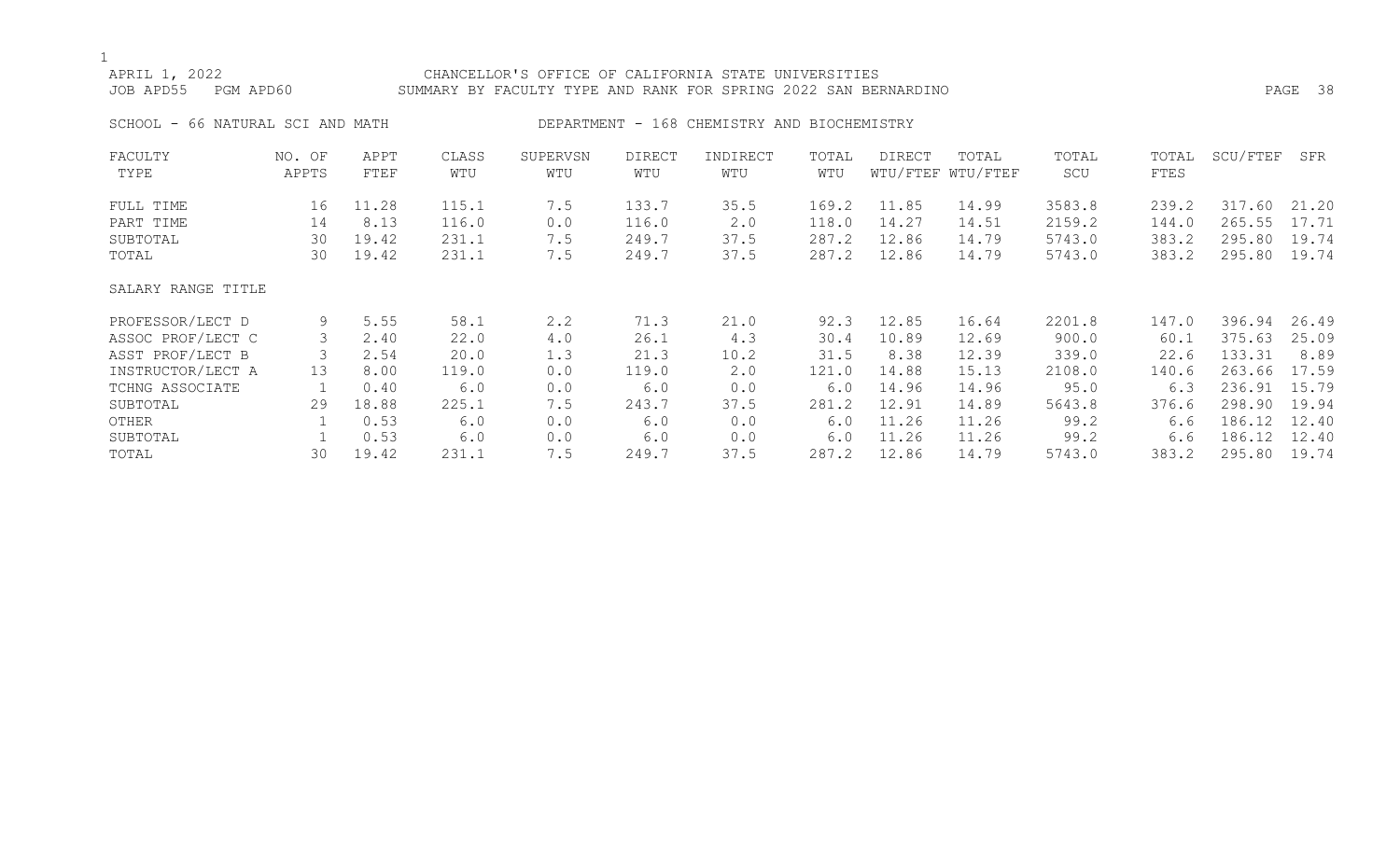## APRIL 1, 2022 CHANCELLOR'S OFFICE OF CALIFORNIA STATE UNIVERSITIES JOB APD55 PGM APD60 SUMMARY BY FACULTY TYPE AND RANK FOR SPRING 2022 SAN BERNARDINO PAGE 39

SCHOOL - 66 NATURAL SCI AND MATH DEPARTMENT - 189 COMPUTER SCIENCE

| FACULTY            | NO. OF | APPT  | CLASS | SUPERVSN | <b>DIRECT</b> | INDIRECT | TOTAL | DIRECT | TOTAL             | TOTAL  | TOTAL | SCU/FTEF | SFR   |
|--------------------|--------|-------|-------|----------|---------------|----------|-------|--------|-------------------|--------|-------|----------|-------|
| TYPE               | APPTS  | FTEF  | WTU   | WTU      | WTU           | WTU      | WTU   |        | WTU/FTEF WTU/FTEF | SCU    | FTES  |          |       |
| FULL TIME          | 15     | 12.84 | 126.9 | 9.1      | 139.0         | 52.9     | 191.9 | 10.83  | 14.95             | 3791.0 | 258.4 | 295.36   | 20.13 |
| PART TIME          | 13     | 4.41  | 69.7  | 0.0      | 71.7          | 6.0      | 77.7  | 16.24  | 17.60             | 2972.0 | 201.0 | 673.31   | 45.53 |
| SUBTOTAL           | 28     | 17.25 | 196.6 | 9.1      | 210.7         | 58.9     | 269.6 | 12.22  | 15.63             | 6763.0 | 459.3 | 392.08   | 26.63 |
| OTHER              |        | 0.00  | 0.0   | 3.8      | 3.8           | 0.0      | 3.8   | 0.00   | 0.00              | 30.0   | 2.4   | 0.00     | 0.00  |
| TOTAL              | 29     | 17.25 | 196.6 | 12.9     | 214.5         | 58.9     | 273.4 | 12.44  | 15.85             | 6793.0 | 461.7 | 393.82   | 26.76 |
| SALARY RANGE TITLE |        |       |       |          |               |          |       |        |                   |        |       |          |       |
| PROFESSOR/LECT D   | 8      | 4.50  | 50.9  | 5.6      | 56.5          | 20.1     | 76.6  | 12.55  | 17.02             | 1471.0 | 100.4 | 326.82   | 22.30 |
| ASSOC PROF/LECT C  | 2      | 0.83  | 8.0   | 0.0      | 8.0           | 13.8     | 21.8  | 9.62   | 26.20             | 148.0  | 9.9   | 177.88   | 11.86 |
| ASST PROF/LECT B   | 6      | 6.00  | 46.0  | 7.3      | 56.3          | 25.0     | 81.3  | 9.38   | 13.55             | 1472.0 | 101.3 | 245.33   | 16.89 |
| INSTRUCTOR/LECT A  | 10     | 4.94  | 77.1  | 0.0      | 79.1          | 0.0      | 79.1  | 16.00  | 16.00             | 3442.0 | 232.7 | 696.34   | 47.07 |
| TCHNG ASSOCIATE    | 3      | 0.97  | 14.6  | 0.0      | 14.6          | 0.0      | 14.6  | 15.01  | 15.01             | 260.0  | 17.4  | 267.21   | 17.88 |
| SUBTOTAL           | 29     | 17.25 | 196.6 | 12.9     | 214.5         | 58.9     | 273.4 | 12.44  | 15.85             | 6793.0 | 461.7 | 393.82   | 26.76 |
| TOTAL              | 29     | 17.25 | 196.6 | 12.9     | 214.5         | 58.9     | 273.4 | 12.44  | 15.85             | 6793.0 | 461.7 | 393.82   | 26.76 |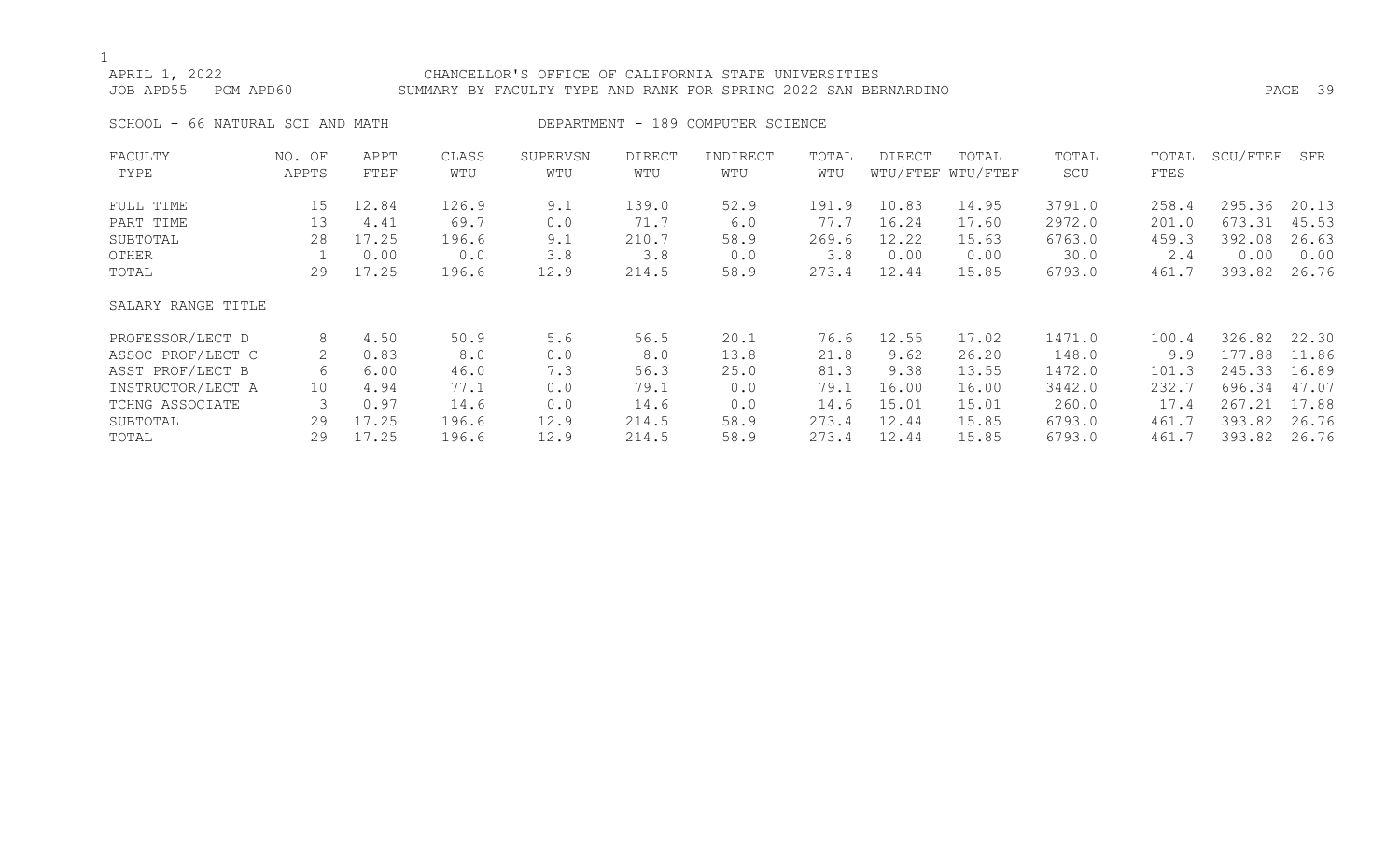## APRIL 1, 2022 CHANCELLOR'S OFFICE OF CALIFORNIA STATE UNIVERSITIES JOB APD55 PGM APD60 SUMMARY BY FACULTY TYPE AND RANK FOR SPRING 2022 SAN BERNARDINO PAGE 40

SCHOOL - 66 NATURAL SCI AND MATH DEPARTMENT - 308 GEOLOGICAL SCIENCES

| FACULTY            | NO. OF | APPT | CLASS | SUPERVSN | <b>DIRECT</b> | INDIRECT | TOTAL | DIRECT | TOTAL             | TOTAL  | TOTAL | SCU/FTEF | SFR   |
|--------------------|--------|------|-------|----------|---------------|----------|-------|--------|-------------------|--------|-------|----------|-------|
| TYPE               | APPTS  | FTEF | WTU   | WTU      | WTU           | WTU      | WTU   |        | WTU/FTEF WTU/FTEF | SCU    | FTES  |          |       |
| FULL TIME          | 5      | 4.25 | 42.5  | 15.1     | 57.6          | 5.0      | 62.6  | 13.55  | 14.73             | 820.0  | 55.0  | 192.94   | 12.95 |
| PART TIME          | 9      | 4.67 | 64.5  | 0.0      | 66.5          | 2.0      | 68.5  | 14.26  | 14.68             | 2324.0 | 154.9 | 498.18   | 33.21 |
| SUBTOTAL           | 14     | 8.92 | 107.0 | 15.1     | 124.1         | 7.0      | 131.1 | 13.92  | 14.71             | 3144.0 | 210.0 | 352.66   | 23.55 |
| TOTAL              | 14     | 8.92 | 107.0 | 15.1     | 124.1         | 7.0      | 131.1 | 13.92  | 14.71             | 3144.0 | 210.0 | 352.66   | 23.55 |
| SALARY RANGE TITLE |        |      |       |          |               |          |       |        |                   |        |       |          |       |
| PROFESSOR/LECT D   | 3      | 1.75 | 17.5  | 4.7      | 23.2          | 5.0      | 28.2  | 13.26  | 16.12             | 132.0  | 9.0   | 75.47    | 5.14  |
| ASSOC PROF/LECT C  |        | 3.00 | 30.0  | 10.4     | 40.4          | 0.0      | 40.4  | 13.46  | 13.46             | 740.0  | 49.5  | 246.58   | 16.49 |
| INSTRUCTOR/LECT A  | 6      | 3.16 | 46.5  | 0.0      | 47.5          | 0.0      | 47.5  | 15.01  | 15.01             | 2148.0 | 143.2 | 678.89   | 45.26 |
| TCHNG ASSOCIATE    |        | 1.00 | 13.0  | 0.0      | 13.0          | 2.0      | 15.0  | 12.99  | 14.99             | 124.0  | 8.3   | 123.88   | 8.26  |
| SUBTOTAL           | 14     | 8.92 | 107.0 | 15.1     | 124.1         | 7.0      | 131.1 | 13.92  | 14.71             | 3144.0 | 210.0 | 352.66   | 23.55 |
| TOTAL              | 14     | 8.92 | 107.0 | 15.1     | 124.1         | 7.0      | 131.1 | 13.92  | 14.71             | 3144.0 | 210.0 | 352.66   | 23.55 |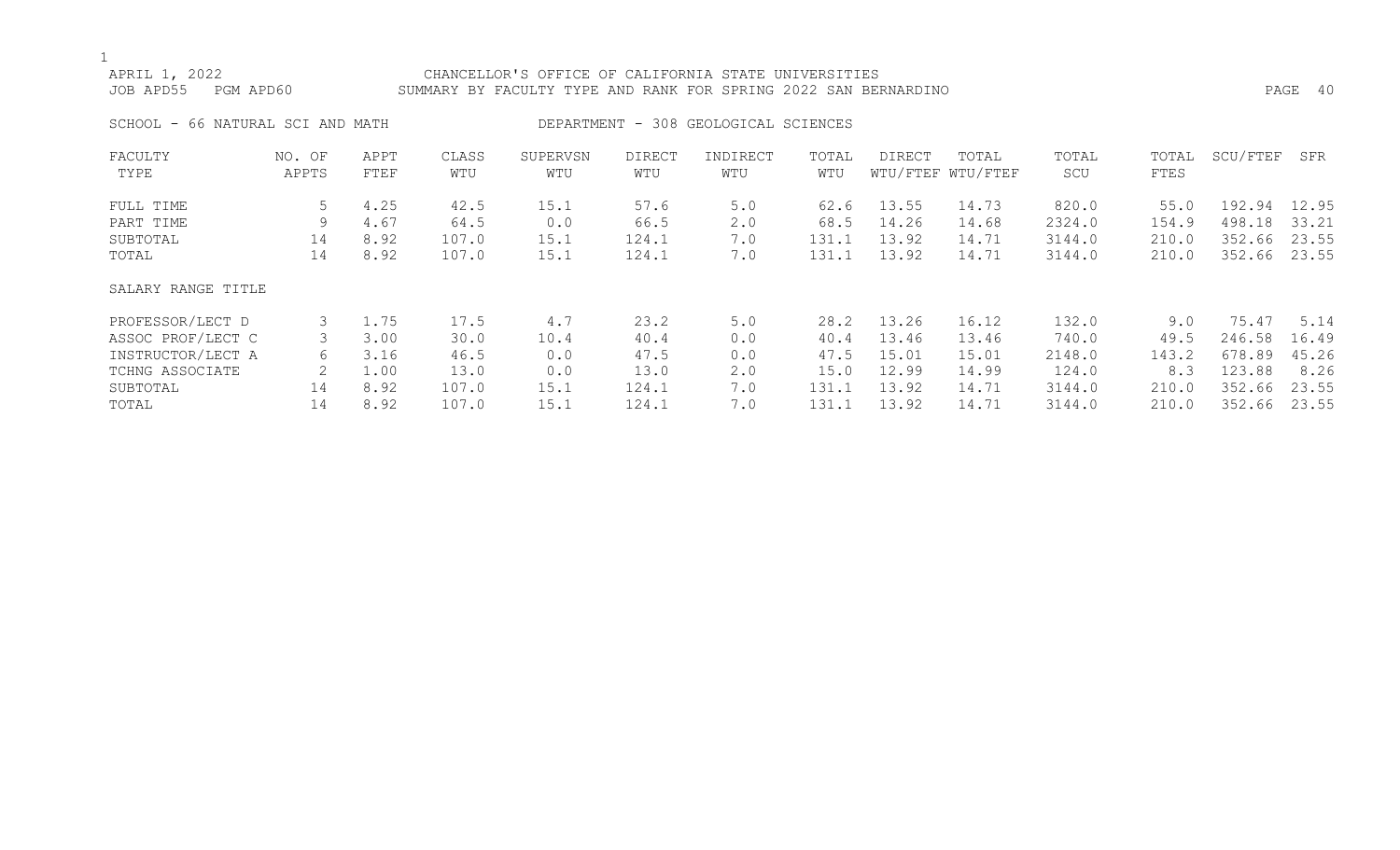## APRIL 1, 2022 CHANCELLOR'S OFFICE OF CALIFORNIA STATE UNIVERSITIES JOB APD55 PGM APD60 SUMMARY BY FACULTY TYPE AND RANK FOR SPRING 2022 SAN BERNARDINO PAGE 41

SCHOOL - 66 NATURAL SCI AND MATH DEPARTMENT - 337 HEALTH SCIENCE

| FACULTY            | NO. OF | APPT  | CLASS | SUPERVSN | DIRECT | INDIRECT | TOTAL | DIRECT | TOTAL             | TOTAL  | TOTAL | SCU/FTEF | SFR   |
|--------------------|--------|-------|-------|----------|--------|----------|-------|--------|-------------------|--------|-------|----------|-------|
| TYPE               | APPTS  | FTEF  | WTU   | WTU      | WTU    | WTU      | WTU   |        | WTU/FTEF WTU/FTEF | SCU    | FTES  |          |       |
| FULL TIME          | 15     | 12.41 | 127.0 | 6.4      | 134.4  | 48.7     | 183.1 | 10.83  | 14.91             | 3885.0 | 263.8 | 312.98   | 21.25 |
| PART TIME          | 29     | 9.69  | 137.9 | 0.0      | 140.9  | 4.0      | 144.9 | 14.55  | 14.96             | 4786.0 | 324.3 | 494.12   | 33.48 |
| SUBTOTAL           | 44     | 22.10 | 264.9 | 6.4      | 275.3  | 52.7     | 328.0 | 12.46  | 14.93             | 8671.0 | 588.1 | 392.37   | 26.61 |
| OTHER              |        | 0.00  | 0.0   | 0.0      | 0.0    | 0.0      | 0.0   | 0.00   | 0.00              | 0.0    | 0.0   | 0.00     | 0.00  |
| TOTAL              | 45     | 22.10 | 264.9 | 6.4      | 275.3  | 52.7     | 328.0 | 12.46  | 14.93             | 8671.0 | 588.1 | 392.37   | 26.61 |
| SALARY RANGE TITLE |        |       |       |          |        |          |       |        |                   |        |       |          |       |
| PROFESSOR/LECT D   | 5      | 1.50  | 18.0  | 0.8      | 18.8   | 24.0     | 42.8  | 12.55  | 28.57             | 561.0  | 38.0  | 374.50   | 25.39 |
| ASSOC PROF/LECT C  | 2      | 1.67  | 21.0  | 1.5      | 22.5   | 0.0      | 22.5  | 13.51  | 13.51             | 576.0  | 38.6  | 345.95   | 23.18 |
| ASST PROF/LECT B   | 6      | 5.75  | 49.0  | 4.1      | 53.1   | 19.7     | 72.8  | 9.24   | 12.67             | 1367.0 | 94.5  | 237.86   | 16.44 |
| INSTRUCTOR/LECT A  | 23     | 11.99 | 158.9 | 0.0      | 162.9  | 9.0      | 171.9 | 13.58  | 14.50             | 6013.0 | 406.7 | 501.42   | 33.91 |
| TCHNG ASSOCIATE    | 9      | 1.20  | 18.0  | 0.0      | 18.0   | 0.0      | 18.0  | 15.04  | 15.04             | 154.0  | 10.3  | 128.65   | 8.58  |
| SUBTOTAL           | 45     | 22.10 | 264.9 | 6.4      | 275.3  | 52.7     | 328.0 | 12.46  | 14.93             | 8671.0 | 588.1 | 392.37   | 26.61 |
| TOTAL              | 45     | 22.10 | 264.9 | 6.4      | 275.3  | 52.7     | 328.0 | 12.46  | 14.93             | 8671.0 | 588.1 | 392.37   | 26.61 |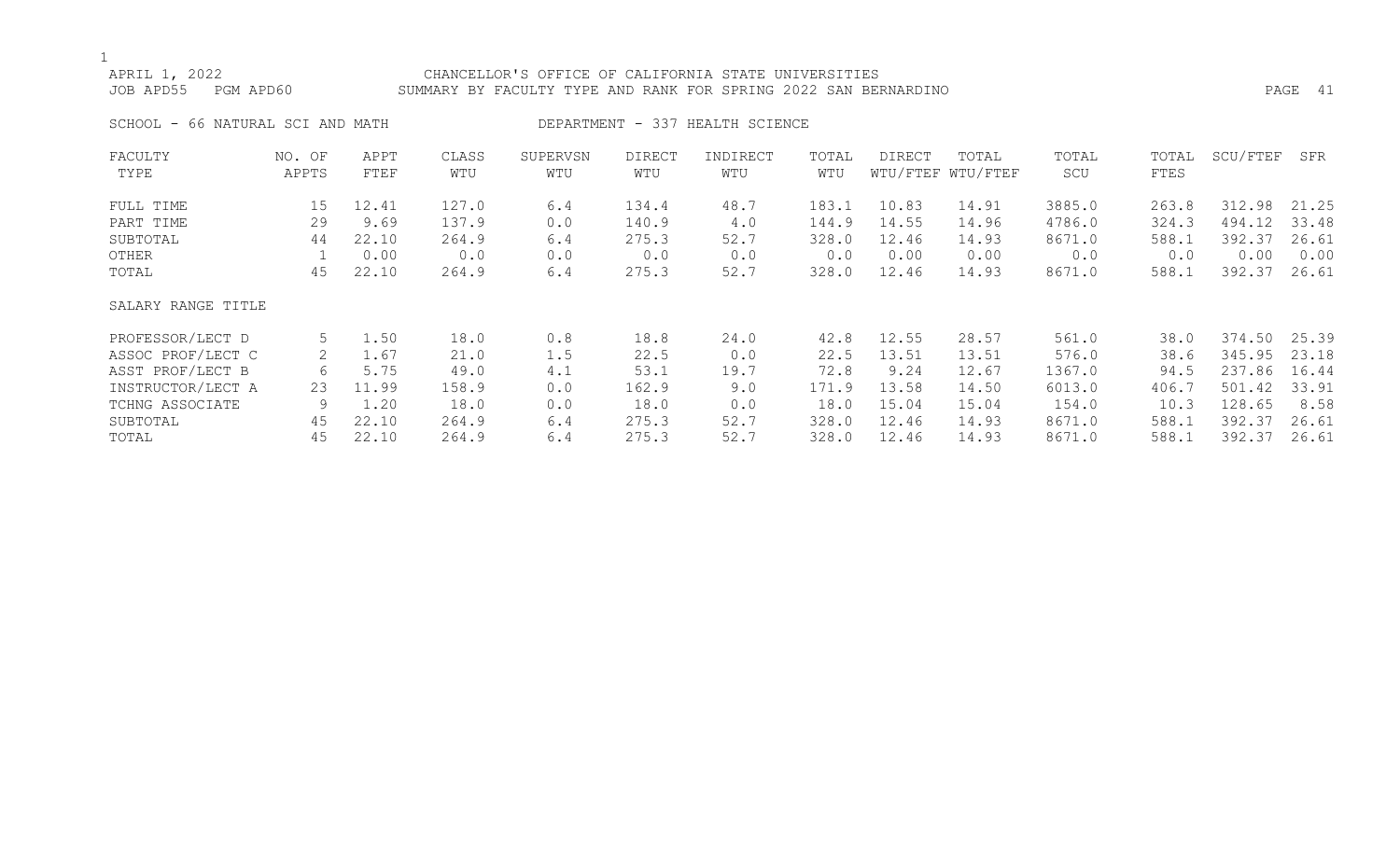## APRIL 1, 2022 CHANCELLOR'S OFFICE OF CALIFORNIA STATE UNIVERSITIES JOB APD55 PGM APD60 SUMMARY BY FACULTY TYPE AND RANK FOR SPRING 2022 SAN BERNARDINO PAGE 42

SCHOOL - 66 NATURAL SCI AND MATH DEPARTMENT - 421 KINESIOLOGY

| FACULTY            | NO. OF | APPT  | CLASS | SUPERVSN | <b>DIRECT</b> | INDIRECT | TOTAL | DIRECT | TOTAL             | TOTAL  | TOTAL | SCU/FTEF | SFR   |
|--------------------|--------|-------|-------|----------|---------------|----------|-------|--------|-------------------|--------|-------|----------|-------|
| TYPE               | APPTS  | FTEF  | WTU   | WTU      | WTU           | WTU      | WTU   |        | WTU/FTEF WTU/FTEF | SCU    | FTES  |          |       |
| FULL TIME          | 21     | 18.75 | 186.8 | 0.3      | 199.1         | 65.0     | 264.1 | 10.62  | 14.09             | 5682.0 | 378.8 | 303.07   | 20.20 |
| PART TIME          | 19     | 8.86  | 122.5 | 0.0      | 122.5         | 0.0      | 122.5 | 13.83  | 13.83             | 3582.0 | 238.9 | 404.33   | 26.97 |
| SUBTOTAL           | 40     | 27.61 | 309.3 | 0.3      | 321.6         | 65.0     | 386.6 | 11.65  | 14.00             | 9264.0 | 617.7 | 335.57   | 22.37 |
| OTHER              |        | 0.00  | 0.0   | 0.0      | 0.0           | 0.0      | 0.0   | 0.00   | 0.00              | 0.0    | 0.0   | 0.00     | 0.00  |
| TOTAL              | 41     | 27.61 | 309.3 | 0.3      | 321.6         | 65.0     | 386.6 | 11.65  | 14.00             | 9264.0 | 617.7 | 335.57   | 22.37 |
| SALARY RANGE TITLE |        |       |       |          |               |          |       |        |                   |        |       |          |       |
| PROFESSOR/LECT D   | 5      | 2.25  | 17.8  | 0.0      | 29.8          | 9.0      | 38.8  | 13.24  | 17.24             | 527.0  | 35.1  | 234.22   | 15.61 |
| ASSOC PROF/LECT C  |        | 4.00  | 29.9  | 0.3      | 30.2          | 29.0     | 59.2  | 7.55   | 14.80             | 546.0  | 36.4  | 136.53   | 9.10  |
| ASST PROF/LECT B   |        | 7.00  | 54.5  | 0.0      | 54.5          | 27.0     | 81.5  | 7.79   | 11.64             | 2515.0 | 167.7 | 359.29   | 23.95 |
| INSTRUCTOR/LECT A  | 24     | 14.36 | 207.1 | 0.0      | 207.1         | 0.0      | 207.1 | 14.42  | 14.42             | 5676.0 | 378.5 | 395.32   | 26.36 |
| SUBTOTAL           | 41     | 27.61 | 309.3 | 0.3      | 321.6         | 65.0     | 386.6 | 11.65  | 14.00             | 9264.0 | 617.7 | 335.57   | 22.37 |
| TOTAL              | 41     | 27.61 | 309.3 | 0.3      | 321.6         | 65.0     | 386.6 | 11.65  | 14.00             | 9264.0 | 617.7 | 335.57   | 22.37 |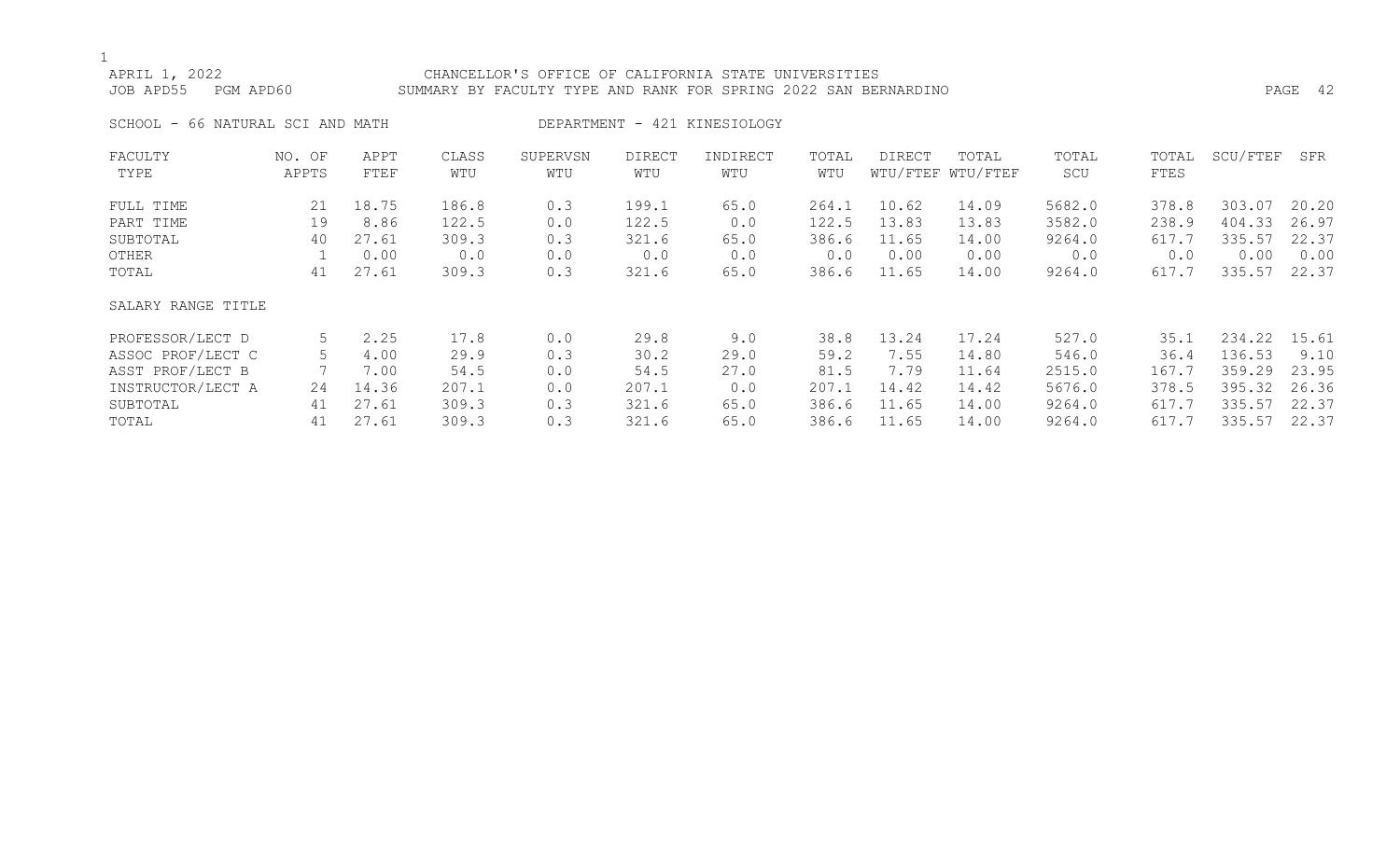## APRIL 1, 2022 CHANCELLOR'S OFFICE OF CALIFORNIA STATE UNIVERSITIES JOB APD55 PGM APD60 SUMMARY BY FACULTY TYPE AND RANK FOR SPRING 2022 SAN BERNARDINO PAGE 43 SCHOOL - 66 NATURAL SCI AND MATH DEPARTMENT - 487 MATHEMATICS FACULTY NO. OF APPT CLASS SUPERVSN DIRECT INDIRECT TOTAL DIRECT TOTAL TOTAL TOTAL SCU/FTEF SFR TYPE APPTS FTEF WTU WTU WTU WTU WTU WTU/FTEF WTU/FTEF SCU FTES FULL TIME 22 19.92 169.0 10.0 188.0 64.0 252.0 9.44 12.65 3973.0 267.7 199.49 13.44 PART TIME 43 19.64 280.5 5.0 290.5 12.0 302.5 14.79 15.40 6779.0 452.0 345.15 23.01 SUBTOTAL 65 39.56 449.5 15.0 478.5 76.0 554.5 12.10 14.02 10752.0 719.7 271.81 18.19 TOTAL 65 39.56 449.5 15.0 478.5 76.0 554.5 12.10 14.02 10752.0 719.7 271.81 18.19

### SALARY RANGE TITLE

| PROFESSOR/LECT D  | 1.5 | 10.58 | 99.0  | 4.7  | 105.7 | 32.0 | 137.7 | 9.99  | 13.02 | 2348.0  | 157.9 | 93<br>221.   | 14.93 |
|-------------------|-----|-------|-------|------|-------|------|-------|-------|-------|---------|-------|--------------|-------|
| ASSOC PROF/LECT C |     | 3.75  | 26.0  |      | 33.4  | 13.0 | 46.4  | 8.90  | 12.37 | 591.0   | 39.8  | 157.56 10.61 |       |
| ASST PROF/LECT B  |     | 5.59  | 38.0  | 3.9  | 42.9  | 28.0 | 70.9  | 7.68  | 12.69 | 944.0   | 64.0  | 169.02       | 11.46 |
| INSTRUCTOR/LECT A | 30  | 15.97 | 231.5 | 5.0  | 241.5 | 3.0  | 244.5 | 15.12 | 15.31 | 5474.0  | 365.0 | 342.70       | 22.85 |
| TCHNG ASSOCIATE   | 10  | 3.67  | 55.0  | 0.0  | 55.0  | 0.0  | 55.0  | 14.99 | 14.99 | 1395.0  | 93.0  | 380.32       | 25.35 |
| SUBTOTAL          | 65  | 39.56 | 449.5 | 15.0 | 478.5 | 76.0 | 554.5 | 12.10 | 14.02 | 10752.0 | 719.  | .81          | 18.19 |
| TOTAL             | 65  | 39.56 | 449.5 | 15.0 | 478.5 | 76.0 | 554.5 | 12.10 | 4.02  | 10752.0 | 719.  | -81          | 18.19 |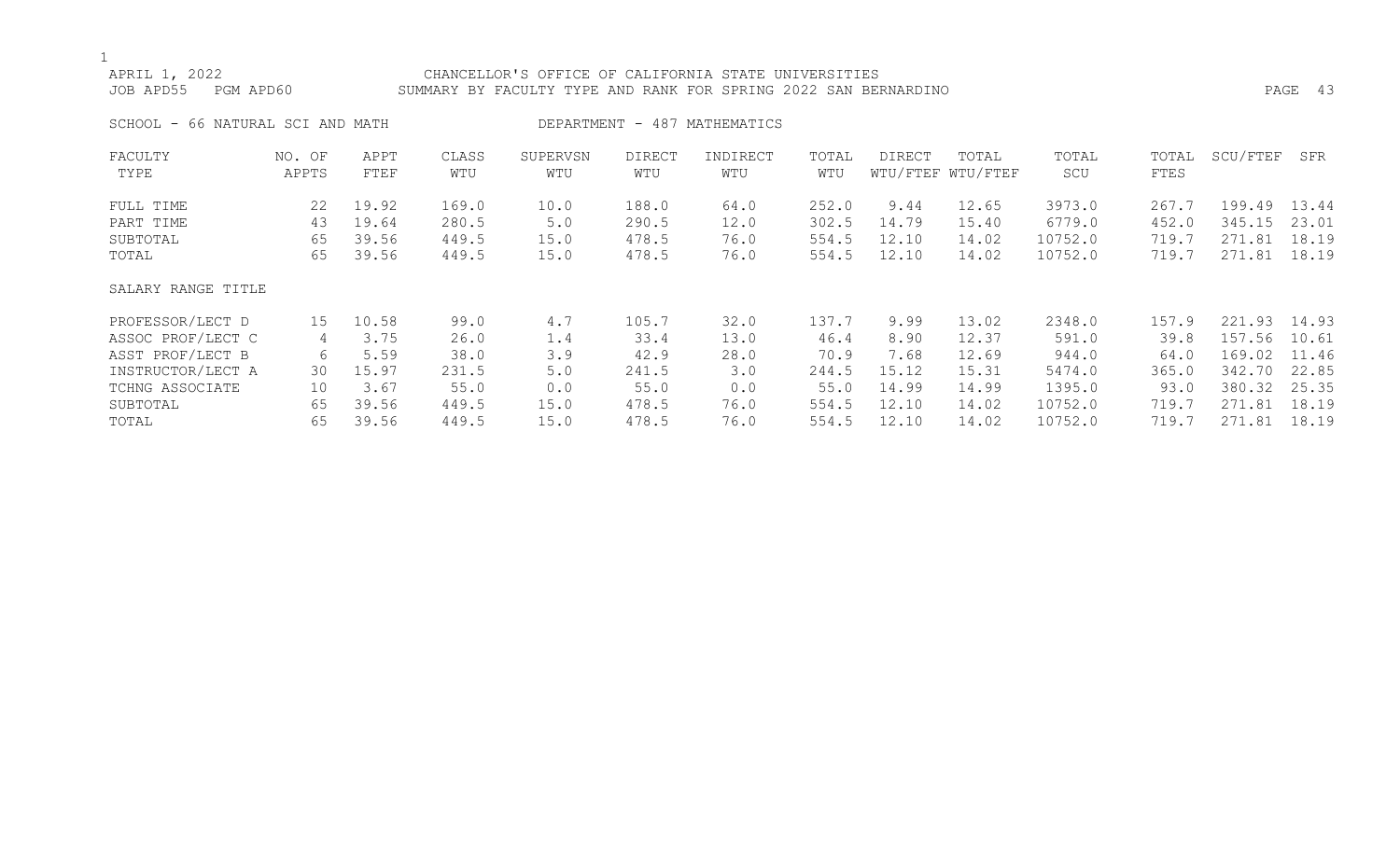## APRIL 1, 2022 CHANCELLOR'S OFFICE OF CALIFORNIA STATE UNIVERSITIES JOB APD55 PGM APD60 SUMMARY BY FACULTY TYPE AND RANK FOR SPRING 2022 SAN BERNARDINO PAGE 44 SCHOOL - 66 NATURAL SCI AND MATH DEPARTMENT - 510 NATURAL SCIENCE

| FACULTY<br>TYPE    | NO. OF<br>APPTS | APPT<br>FTEF | CLASS<br>WTU | SUPERVSN<br>WTU | DIRECT<br>WTU | INDIRECT<br>WTU | TOTAL<br>WTU | DIRECT | TOTAL<br>WTU/FTEF WTU/FTEF | TOTAL<br>SCU | TOTAL<br>FTES | SCU/FTEF | SFR   |
|--------------------|-----------------|--------------|--------------|-----------------|---------------|-----------------|--------------|--------|----------------------------|--------------|---------------|----------|-------|
| FULL TIME          |                 | 0.20         | 0.0          | 0.0             | 0.0           | 2.0             | 2.0          | 0.00   | 0.00                       | 0.0          | 0.0           | 0.00     | 0.00  |
| PART TIME          | 3               | 0.60         | 9.0          | 0.3             | 9.3           | 0.0             | 9.3          | 15.47  | 15.47                      | 347.0        | 23.1          | 577.37   | 38.49 |
| SUBTOTAL           |                 | 0.80         | 9.0          | 0.3             | 9.3           | 2.0             | 11.3         | 11.61  | 11.61                      | 347.0        | 23.1          | 433.21   | 28.88 |
| TOTAL              | 5               | 0.80         | 9.0          | 0.3             | 9.3           | 2.0             | 11.3         | 11.61  | 11.61                      | 347.0        | 23.1          | 433.21   | 28.88 |
| SALARY RANGE TITLE |                 |              |              |                 |               |                 |              |        |                            |              |               |          |       |
| INSTRUCTOR/LECT A  | 5.              | 0.80         | 9.0          | 0.3             | 9.3           | 2.0             | 11.3         | 11.61  | 11.61                      | 347.0        | 23.1          | 433.21   | 28.88 |
| SUBTOTAL           |                 | 0.80         | 9.0          | 0.3             | 9.3           | 2.0             | 11.3         | 11.61  | 11.61                      | 347.0        | 23.1          | 433.21   | 28.88 |
| TOTAL              |                 | 0.80         | 9.0          | 0.3             | 9.3           | 2.0             | 11.3         | 11.61  | 11.61                      | 347.0        | 23.1          | 433.21   | 28.88 |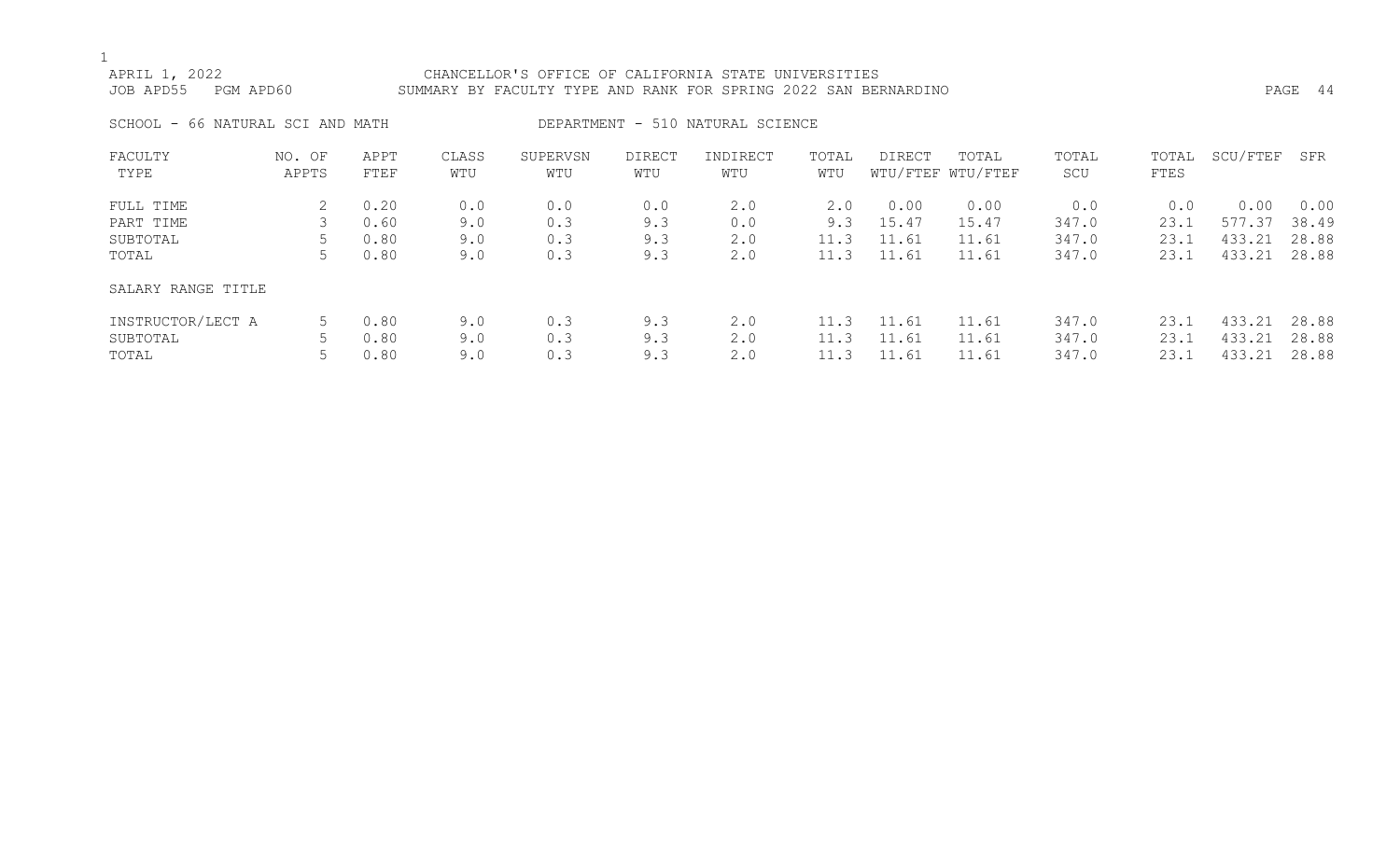## APRIL 1, 2022 CHANCELLOR'S OFFICE OF CALIFORNIA STATE UNIVERSITIES JOB APD55 PGM APD60 SUMMARY BY FACULTY TYPE AND RANK FOR SPRING 2022 SAN BERNARDINO PAGE 45

SCHOOL - 66 NATURAL SCI AND MATH DEPARTMENT - 515 NURSING

| FACULTY            | NO. OF | APPT  | CLASS | SUPERVSN | <b>DIRECT</b> | INDIRECT | TOTAL | DIRECT | TOTAL             | TOTAL  | TOTAL | SCU/FTEF | SFR   |
|--------------------|--------|-------|-------|----------|---------------|----------|-------|--------|-------------------|--------|-------|----------|-------|
| TYPE               | APPTS  | FTEF  | WTU   | WTU      | WTU           | WTU      | WTU   |        | WTU/FTEF WTU/FTEF | SCU    | FTES  |          |       |
| FULL TIME          | 18     | 17.00 | 196.0 | 1.6      | 197.6         | 50.5     | 248.1 | 11.62  | 14.59             | 2948.5 | 197.7 | 173.41   | 11.63 |
| PART TIME          | 30     | 13.45 | 200.5 | 2.7      | 206.2         | 14.0     | 220.2 | 15.33  | 16.37             | 1258.5 | 85.5  | 93.55    | 6.36  |
| SUBTOTAL           | 48     | 30.46 | 396.5 | 4.3      | 403.8         | 64.5     | 468.3 | 13.26  | 15.38             | 4207.0 | 283.3 | 138.13   | 9.30  |
| OTHER              |        | 0.00  | 0.0   | 0.0      | 0.0           | 0.0      | 0.0   | 0.00   | 0.00              | 0.0    | 0.0   | 0.00     | 0.00  |
| TOTAL              | 49     | 30.46 | 396.5 | 4.3      | 403.8         | 64.5     | 468.3 | 13.26  | 15.38             | 4207.0 | 283.3 | 138.13   | 9.30  |
| SALARY RANGE TITLE |        |       |       |          |               |          |       |        |                   |        |       |          |       |
| PROFESSOR/LECT D   | 5      | 2.50  | 23.0  | 1.0      | 27.0          | 8.0      | 35.0  | 10.80  | 14.00             | 489.0  | 33.8  | 195.60   | 13.50 |
| ASSOC PROF/LECT C  | 4      | 4.00  | 38.0  | 0.6      | 38.6          | 11.0     | 49.6  | 9.65   | 12.39             | 668.0  | 44.8  | 166.92   | 11.19 |
| ASST PROF/LECT B   |        | 3.00  | 25.0  | 0.0      | 25.0          | 11.0     | 36.0  | 8.34   | 12.00             | 914.5  | 61.0  | 304.93   | 20.33 |
| INSTRUCTOR/LECT A  | 37     | 20.96 | 310.5 | 2.7      | 313.2         | 34.5     | 347.7 | 14.95  | 16.59             | 2135.5 | 143.7 | 101.91   | 6.86  |
| SUBTOTAL           | 49     | 30.46 | 396.5 | 4.3      | 403.8         | 64.5     | 468.3 | 13.26  | 15.38             | 4207.0 | 283.3 | 138.13   | 9.30  |
| TOTAL              | 49     | 30.46 | 396.5 | 4.3      | 403.8         | 64.5     | 468.3 | 13.26  | 15.38             | 4207.0 | 283.3 | 138.13   | 9.30  |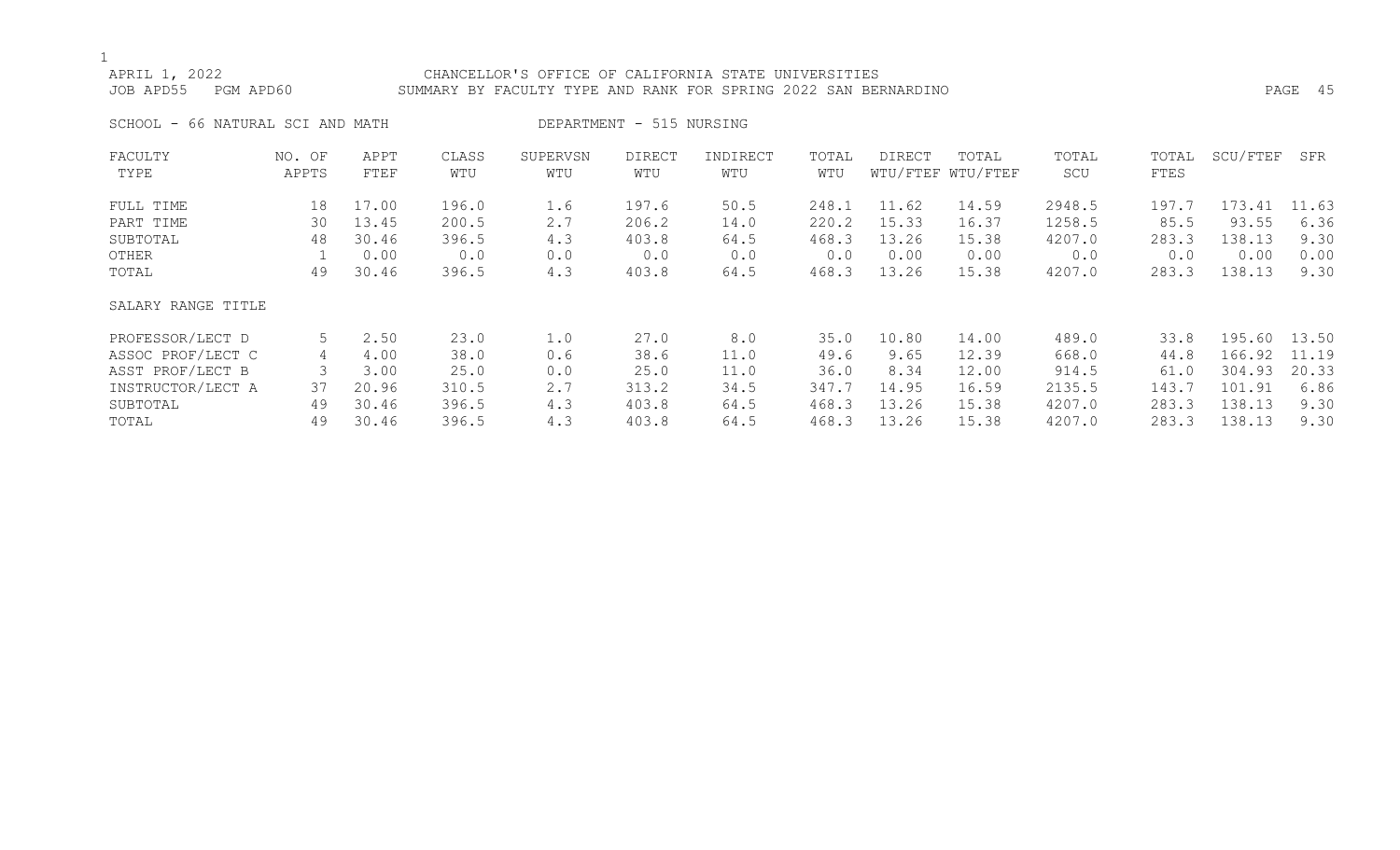## APRIL 1, 2022 CHANCELLOR'S OFFICE OF CALIFORNIA STATE UNIVERSITIES JOB APD55 PGM APD60 SUMMARY BY FACULTY TYPE AND RANK FOR SPRING 2022 SAN BERNARDINO PAGE 46

SCHOOL - 66 NATURAL SCI AND MATH DEPARTMENT - 571 PHYSICS

| FACULTY            | NO. OF | APPT  | CLASS | SUPERVSN | <b>DIRECT</b> | INDIRECT | TOTAL | DIRECT | TOTAL             | TOTAL  | TOTAL | SCU/FTEF | SFR   |
|--------------------|--------|-------|-------|----------|---------------|----------|-------|--------|-------------------|--------|-------|----------|-------|
| TYPE               | APPTS  | FTEF  | WTU   | WTU      | WTU           | WTU      | WTU   |        | WTU/FTEF WTU/FTEF | SCU    | FTES  |          |       |
| FULL TIME          |        | 4.68  | 38.0  | 3.2      | 41.2          | 25.9     | 67.1  | 8.80   | 14.34             | 403.0  | 26.9  | 86.11    | 5.74  |
| PART TIME          | 13     | 6.40  | 87.0  | 0.0      | 88.0          | 1.0      | 89.0  | 13.76  | 13.91             | 2583.0 | 172.2 | 403.85   | 26.92 |
| SUBTOTAL           | 20     | 11.08 | 125.0 | 3.2      | 129.2         | 26.9     | 156.1 | 11.66  | 14.09             | 2986.0 | 199.1 | 269.59   | 17.97 |
| OTHER              |        | 0.00  | 0.0   | 0.0      | 0.0           | 0.0      | 0.0   | 0.00   | 0.00              | 0.0    | 0.0   | 0.00     | 0.00  |
| TOTAL              | 21     | 11.08 | 125.0 | 3.2      | 129.2         | 26.9     | 156.1 | 11.66  | 14.09             | 2986.0 | 199.1 | 269.59   | 17.97 |
| SALARY RANGE TITLE |        |       |       |          |               |          |       |        |                   |        |       |          |       |
| PROFESSOR/LECT D   | 6      | 2.76  | 20.0  | 0.0      | 20.0          | 23.6     | 43.6  | 7.24   | 15.77             | 251.0  | 16.7  | 90.81    | 6.05  |
| ASSOC PROF/LECT C  |        | 0.92  | 10.0  | 0.5      | 10.5          | 1.0      | 11.5  | 11.45  | 12.54             | 104.0  | 6.9   | 113.41   | 7.56  |
| ASST PROF/LECT B   |        | 1.00  | 8.0   | 2.7      | 10.7          | 1.3      | 12.0  | 10.71  | 12.01             | 48.0   | 3.2   | 48.05    | 3.20  |
| INSTRUCTOR/LECT A  | 13     | 6.40  | 87.0  | 0.0      | 88.0          | 1.0      | 89.0  | 13.76  | 13.91             | 2583.0 | 172.2 | 403.85   | 26.92 |
| SUBTOTAL           | 21     | 11.08 | 125.0 | 3.2      | 129.2         | 26.9     | 156.1 | 11.66  | 14.09             | 2986.0 | 199.1 | 269.59   | 17.97 |
| TOTAL              | 21     | 11.08 | 125.0 | 3.2      | 129.2         | 26.9     | 156.1 | 11.66  | 14.09             | 2986.0 | 199.1 | 269.59   | 17.97 |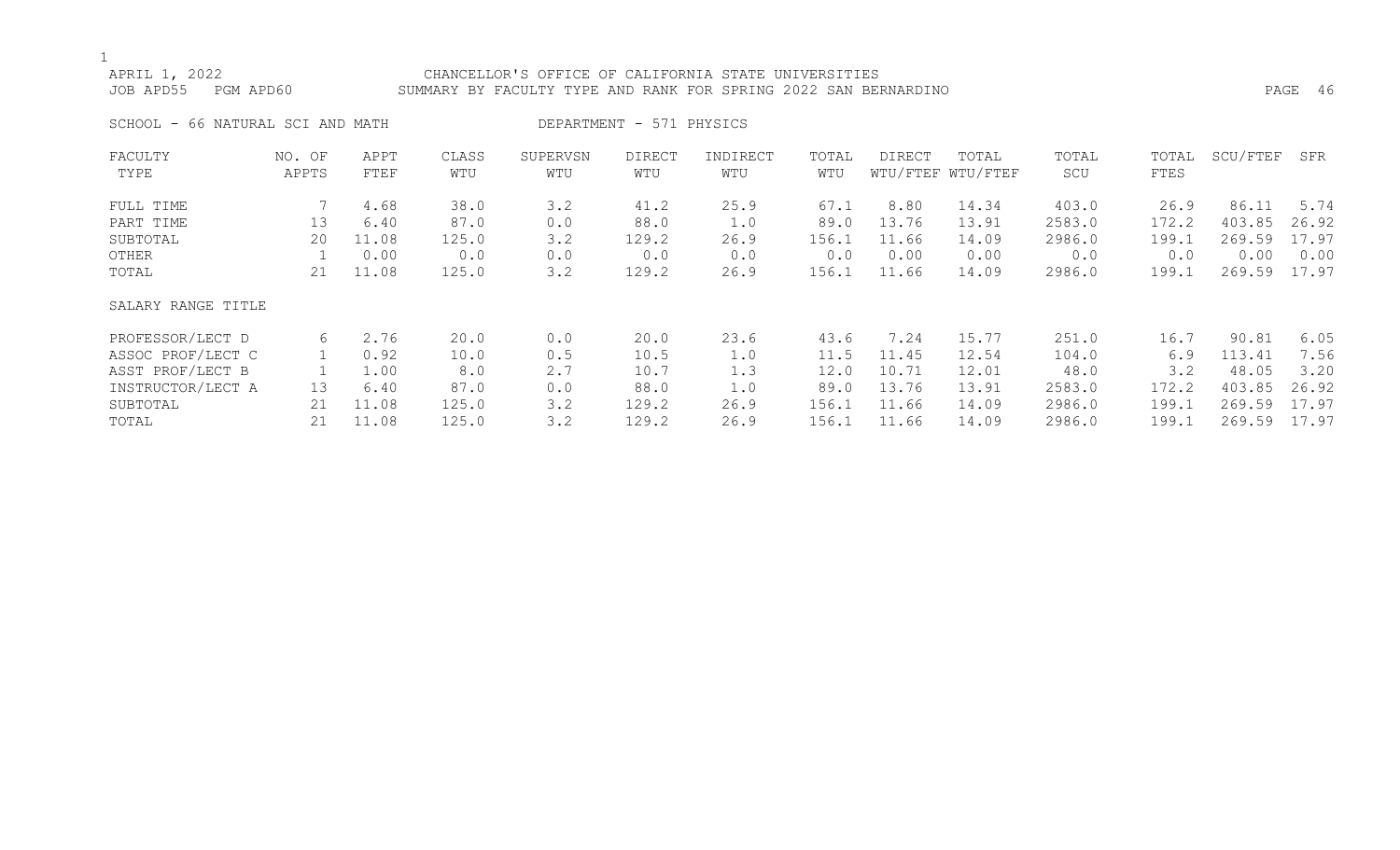APRIL 1, 2022 CHANCELLOR'S OFFICE OF CALIFORNIA STATE UNIVERSITIES JOB APD55 PGM APD60 SUMMARY BY FACULTY TYPE AND RANK FOR SPRING 2022 SAN BERNARDINO PAGE 47

SCHOOL - 66 NATURAL SCI AND MATH

| FACULTY            | NO. OF | APPT   | CLASS  | SUPERVSN | <b>DIRECT</b> | INDIRECT | TOTAL  | DIRECT | TOTAL             | TOTAL   | TOTAL  | SCU/FTEF | SFR   |
|--------------------|--------|--------|--------|----------|---------------|----------|--------|--------|-------------------|---------|--------|----------|-------|
| TYPE               | APPTS  | FTEF   | WTU    | WTU      | WTU           | WTU      | WTU    |        | WTU/FTEF WTU/FTEF | SCU     | FTES   |          |       |
| FULL TIME          | 138    | 115.63 | 1123.3 | 93.7     | 1257.1        | 380.0    | 1637.1 | 10.87  | 14.16             | 29039.8 | 1954.4 | 251.15   | 16.90 |
| PART TIME          | 203    | 86.54  | 1244.2 | 8.0      | 1270.2        | 44.5     | 1314.7 | 14.68  | 15.19             | 30019.7 | 2011.4 | 346.90   | 23.24 |
| SUBTOTAL           | 341    | 202.17 | 2367.5 | 101.7    | 2527.3        | 424.5    | 2951.8 | 12.50  | 14.60             | 59059.5 | 3965.8 | 292.14   | 19.62 |
| OTHER              |        | 0.00   | 0.0    | 3.8      | 3.8           | 0.0      | 3.8    | 0.00   | 0.00              | 30.0    | 2.4    | 0.00     | 0.00  |
| TOTAL              | 346    | 202.17 | 2367.5 | 105.5    | 2531.1        | 424.5    | 2955.6 | 12.52  | 14.62             | 59089.5 | 3968.1 | 292.28   | 19.63 |
| SALARY RANGE TITLE |        |        |        |          |               |          |        |        |                   |         |        |          |       |
| PROFESSOR/LECT D   | 63     | 36.93  | 357.3  | 37.9     | 425.2         | 150.2    | 575.4  | 11.51  | 15.58             | 9393.3  | 634.3  | 254.35   | 17.18 |
| ASSOC PROF/LECT C  | 28     | 24.07  | 212.9  | 27.8     | 246.8         | 78.2     | 325.0  | 10.25  | 13.50             | 4769.0  | 319.5  | 198.16   | 13.28 |
| ASST PROF/LECT B   | 36     | 33.63  | 257.5  | 31.3     | 292.8         | 129.6    | 422.4  | 8.71   | 12.56             | 8019.5  | 542.8  | 238.50   | 16.14 |
| INSTRUCTOR/LECT A  | 174    | 92.40  | 1326.2 | 8.0      | 1352.2        | 58.5     | 1410.7 | 14.63  | 15.27             | 34012.5 | 2278.2 | 368.11   | 24.66 |
| TCHNG ASSOCIATE    | 43     | 13.61  | 198.6  | 0.0      | 198.6         | 5.5      | 204.1  | 14.59  | 14.99             | 2715.0  | 181.1  | 199.46   | 13.30 |
| SUBTOTAL           | 344    | 200.63 | 2352.5 | 105.0    | 2515.6        | 422.0    | 2937.6 | 12.54  | 14.64             | 58909.3 | 3955.9 | 293.62   | 19.72 |
| OTHER              | 2      | 1.53   | 15.0   | 0.5      | 15.5          | 2.5      | 18.0   | 10.10  | 11.73             | 180.2   | 12.2   | 117.47   | 7.95  |
| SUBTOTAL           |        | 1.53   | 15.0   | 0.5      | 15.5          | 2.5      | 18.0   | 10.10  | 11.73             | 180.2   | 12.2   | 117.47   | 7.95  |
| TOTAL              | 346    | 202.17 | 2367.5 | 105.5    | 2531.1        | 424.5    | 2955.6 | 12.52  | 14.62             | 59089.5 | 3968.1 | 292.28   | 19.63 |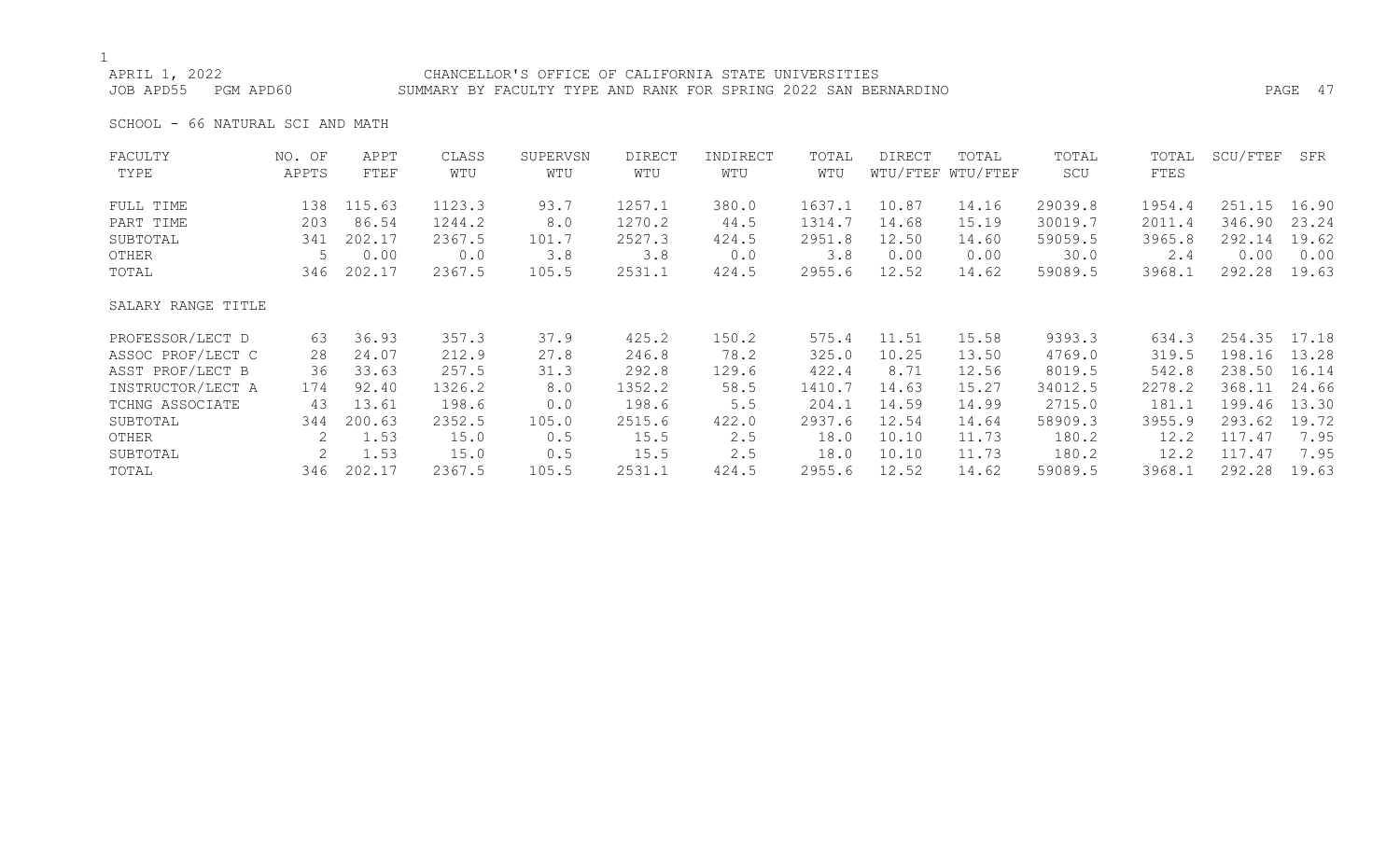## APRIL 1, 2022 CHANCELLOR'S OFFICE OF CALIFORNIA STATE UNIVERSITIES JOB APD55 PGM APD60 SUMMARY BY FACULTY TYPE AND RANK FOR SPRING 2022 SAN BERNARDINO PAGE 48

## SCHOOL - 99 ALL COLLEGE CORRECTED STORE DEPARTMENT - 373 INTERDISCIPLINARY STUDIES IN EDUCATION

| FACULTY            | NO. OF | APPT | CLASS | SUPERVSN | <b>DIRECT</b> | INDIRECT | TOTAL | DIRECT | TOTAL             | TOTAL | TOTAL | SCU/FTEF | SFR   |
|--------------------|--------|------|-------|----------|---------------|----------|-------|--------|-------------------|-------|-------|----------|-------|
| TYPE               | APPTS  | FTEF | WTU   | WTU      | WTU           | WTU      | WTU   |        | WTU/FTEF WTU/FTEF | SCU   | FTES  |          |       |
|                    |        |      |       |          |               |          |       |        |                   |       |       |          |       |
| FULL TIME          | 8      | 3.96 | 0.0   | 0.0      | 0.0           | 21.0     | 21.0  | 0.00   | 0.00              | 0.0   | 0.0   | 0.00     | 0.00  |
| PART TIME          | 10     | 2.73 | 31.0  | 0.0      | 31.0          | 0.0      | 31.0  | 11.36  | 11.36             | 640.0 | 42.7  | 234.43   | 15.63 |
| SUBTOTAL           | 18     | 6.69 | 31.0  | 0.0      | 31.0          | 21.0     | 52.0  | 4.63   | 4.63              | 640.0 | 42.7  | 95.65    | 6.38  |
| OTHER              |        | 0.00 | 0.0   | 0.0      | 0.0           | 0.0      | 0.0   | 0.00   | 0.00              | 1.0   | 0.1   | 0.00     | 0.00  |
| TOTAL              | 19     | 6.69 | 31.0  | 0.0      | 31.0          | 21.0     | 52.0  | 4.63   | 4.63              | 641.0 | 42.7  | 95.80    | 6.39  |
| SALARY RANGE TITLE |        |      |       |          |               |          |       |        |                   |       |       |          |       |
| PROFESSOR/LECT D   | 3      | 1.75 | 0.0   | 0.0      | 0.0           | 12.0     | 12.0  | 0.00   | 0.00              | 0.0   | 0.0   | 0.00     | 0.00  |
| ASST PROF/LECT B   | 2      | 0.81 | 0.0   | 0.0      | 0.0           | 9.0      | 9.0   | 0.00   | 0.00              | 0.0   | 0.0   | 0.00     | 0.00  |
| INSTRUCTOR/LECT A  | 6      | 1.67 | 15.0  | 0.0      | 15.0          | 0.0      | 15.0  | 9.00   | 9.00              | 187.0 | 12.5  | 112.24   | 7.48  |
| TCHNG ASSOCIATE    | 6      | 2.40 | 15.0  | 0.0      | 15.0          | 0.0      | 15.0  | 6.26   | 6.26              | 271.0 | 18.1  | 113.01   | 7.54  |
| SUBTOTAL           | 17     | 6.63 | 30.0  | 0.0      | 30.0          | 21.0     | 51.0  | 4.53   | 4.53              | 458.0 | 30.5  | 69.13    | 4.61  |
| ADMINISTRATOR      | 2      | 0.07 | 1.0   | 0.0      | 1.0           | 0.0      | 1.0   | 15.15  | 15.15             | 183.0 | 12.2  | 772.73   | 84.85 |
| SUBTOTAL           | 2      | 0.07 | 1.0   | 0.0      | 1.0           | 0.0      | 1.0   | 15.15  | 15.15             | 183.0 | 12.2  | 772.73   | 84.85 |
| TOTAL              | 19     | 6.69 | 31.0  | 0.0      | 31.0          | 21.0     | 52.0  | 4.63   | 4.63              | 641.0 | 42.7  | 95.80    | 6.39  |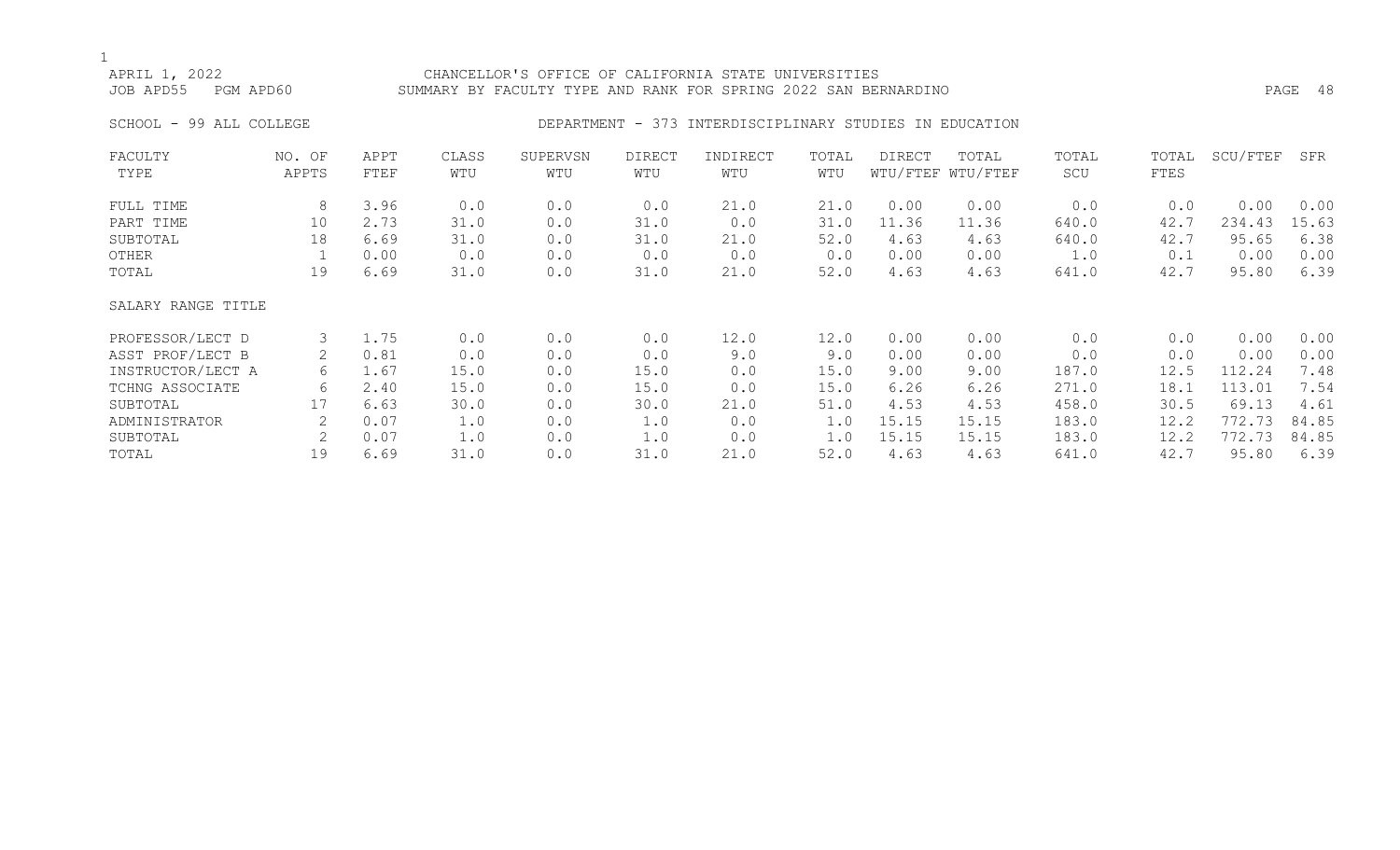APRIL 1, 2022<br>JOB APD55 PGM APD60 SUMMARY BY FACULTY TYPE AND RANK FOR SPRING 2022 SAN BER SUMMARY BY FACULTY TYPE AND RANK FOR SPRING 2022 SAN BERNARDINO PART AND RANK FAGE 49

SCHOOL - 99 ALL COLLEGE

| FACULTY            | NO. OF | APPT | CLASS | SUPERVSN | <b>DIRECT</b> | INDIRECT | TOTAL | <b>DIRECT</b> | TOTAL             | TOTAL | TOTAL | SCU/FTEF | SFR   |
|--------------------|--------|------|-------|----------|---------------|----------|-------|---------------|-------------------|-------|-------|----------|-------|
| TYPE               | APPTS  | FTEF | WTU   | WTU      | WTU           | WTU      | WTU   |               | WTU/FTEF WTU/FTEF | SCU   | FTES  |          |       |
| FULL TIME          | 8      | 3.96 | 0.0   | 0.0      | 0.0           | 21.0     | 21.0  | 0.00          | 0.00              | 0.0   | 0.0   | 0.00     | 0.00  |
| PART TIME          | 10     | 2.73 | 31.0  | 0.0      | 31.0          | 0.0      | 31.0  | 11.36         | 11.36             | 640.0 | 42.7  | 234.43   | 15.63 |
| SUBTOTAL           | 18     | 6.69 | 31.0  | 0.0      | 31.0          | 21.0     | 52.0  | 4.63          | 4.63              | 640.0 | 42.7  | 95.65    | 6.38  |
| OTHER              |        | 0.00 | 0.0   | 0.0      | 0.0           | 0.0      | 0.0   | 0.00          | 0.00              | 1.0   | 0.1   | 0.00     | 0.00  |
| TOTAL              | 19     | 6.69 | 31.0  | 0.0      | 31.0          | 21.0     | 52.0  | 4.63          | 4.63              | 641.0 | 42.7  | 95.80    | 6.39  |
| SALARY RANGE TITLE |        |      |       |          |               |          |       |               |                   |       |       |          |       |
| PROFESSOR/LECT D   | 3      | 1.75 | 0.0   | 0.0      | 0.0           | 12.0     | 12.0  | 0.00          | 0.00              | 0.0   | 0.0   | 0.00     | 0.00  |
| ASST PROF/LECT B   | 2      | 0.81 | 0.0   | 0.0      | 0.0           | 9.0      | 9.0   | 0.00          | 0.00              | 0.0   | 0.0   | 0.00     | 0.00  |
| INSTRUCTOR/LECT A  | 6      | 1.67 | 15.0  | 0.0      | 15.0          | 0.0      | 15.0  | 9.00          | 9.00              | 187.0 | 12.5  | 112.24   | 7.48  |
| TCHNG ASSOCIATE    | 6      | 2.40 | 15.0  | 0.0      | 15.0          | 0.0      | 15.0  | 6.26          | 6.26              | 271.0 | 18.1  | 113.01   | 7.54  |
| SUBTOTAL           | 17     | 6.63 | 30.0  | 0.0      | 30.0          | 21.0     | 51.0  | 4.53          | 4.53              | 458.0 | 30.5  | 69.13    | 4.61  |
| ADMINISTRATOR      |        | 0.07 | 1.0   | 0.0      | 1.0           | 0.0      | 1.0   | 15.15         | 15.15             | 183.0 | 12.2  | 772.73   | 84.85 |
| SUBTOTAL           | 2      | 0.07 | 1.0   | 0.0      | 1.0           | 0.0      | 1.0   | 15.15         | 15.15             | 183.0 | 12.2  | 772.73   | 84.85 |
| TOTAL              | 19     | 6.69 | 31.0  | 0.0      | 31.0          | 21.0     | 52.0  | 4.63          | 4.63              | 641.0 | 42.7  | 95.80    | 6.39  |